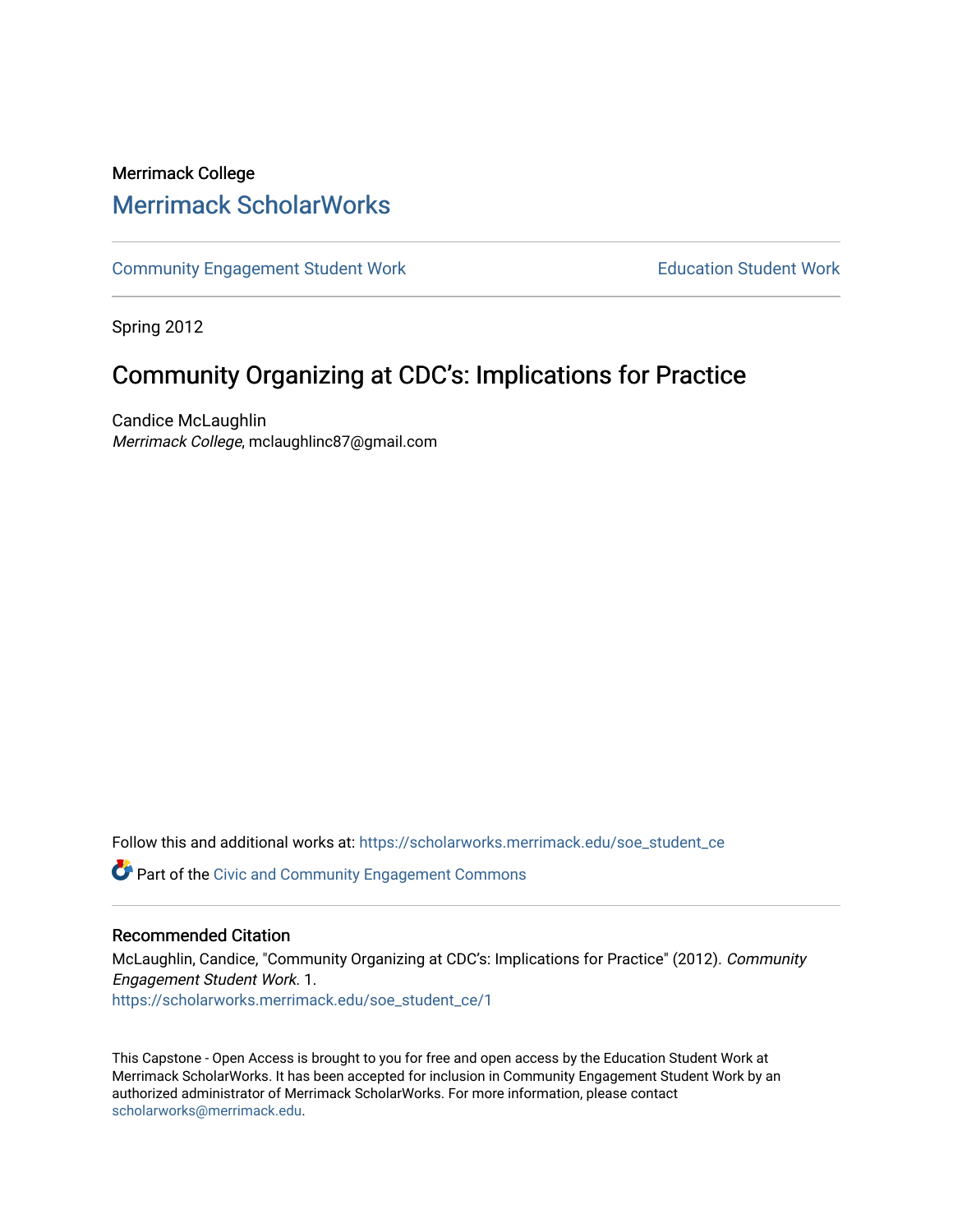# Community Organizing at CDC's: Implications for Practice

Candice McLaughlin

Merrimack College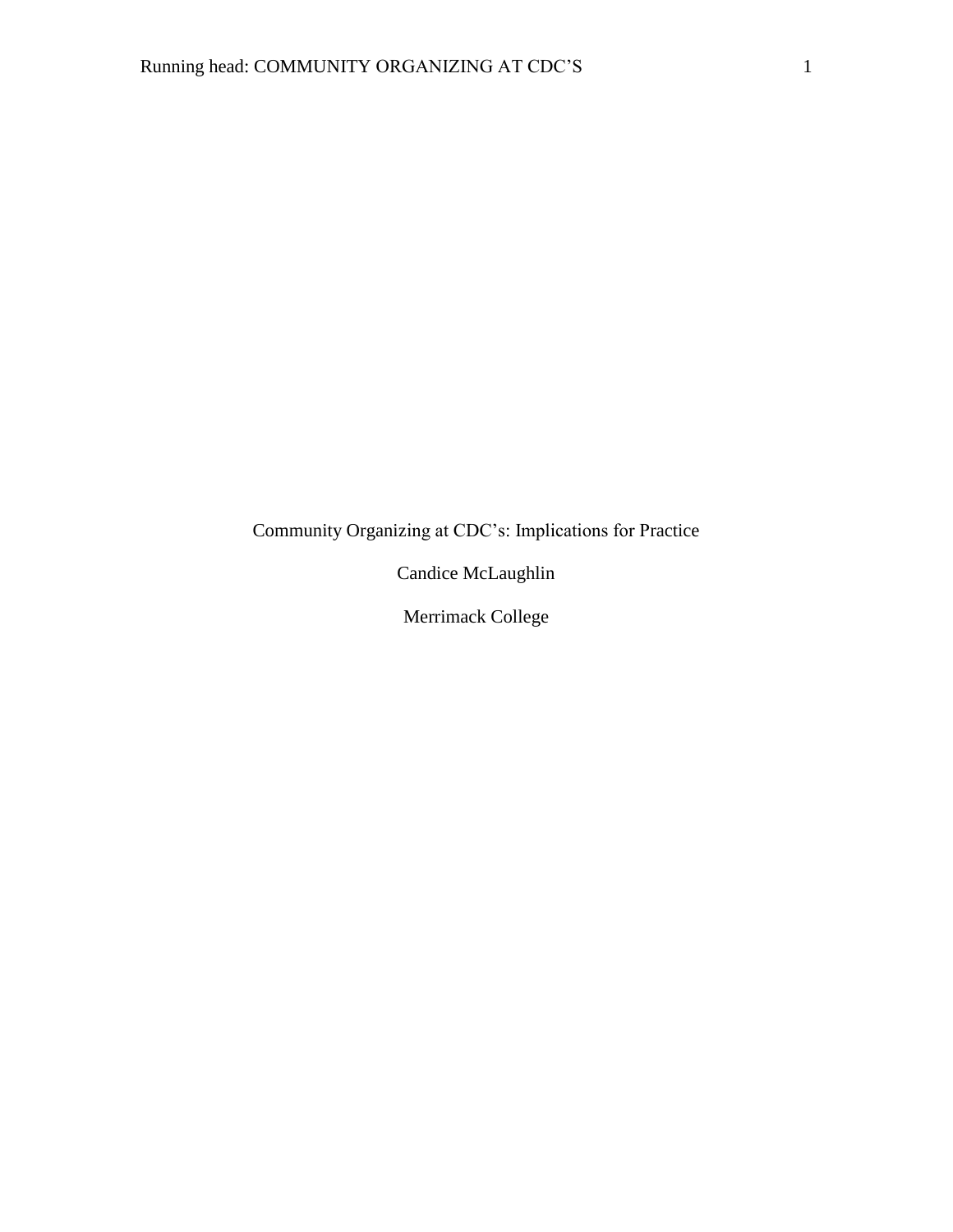## Table of contents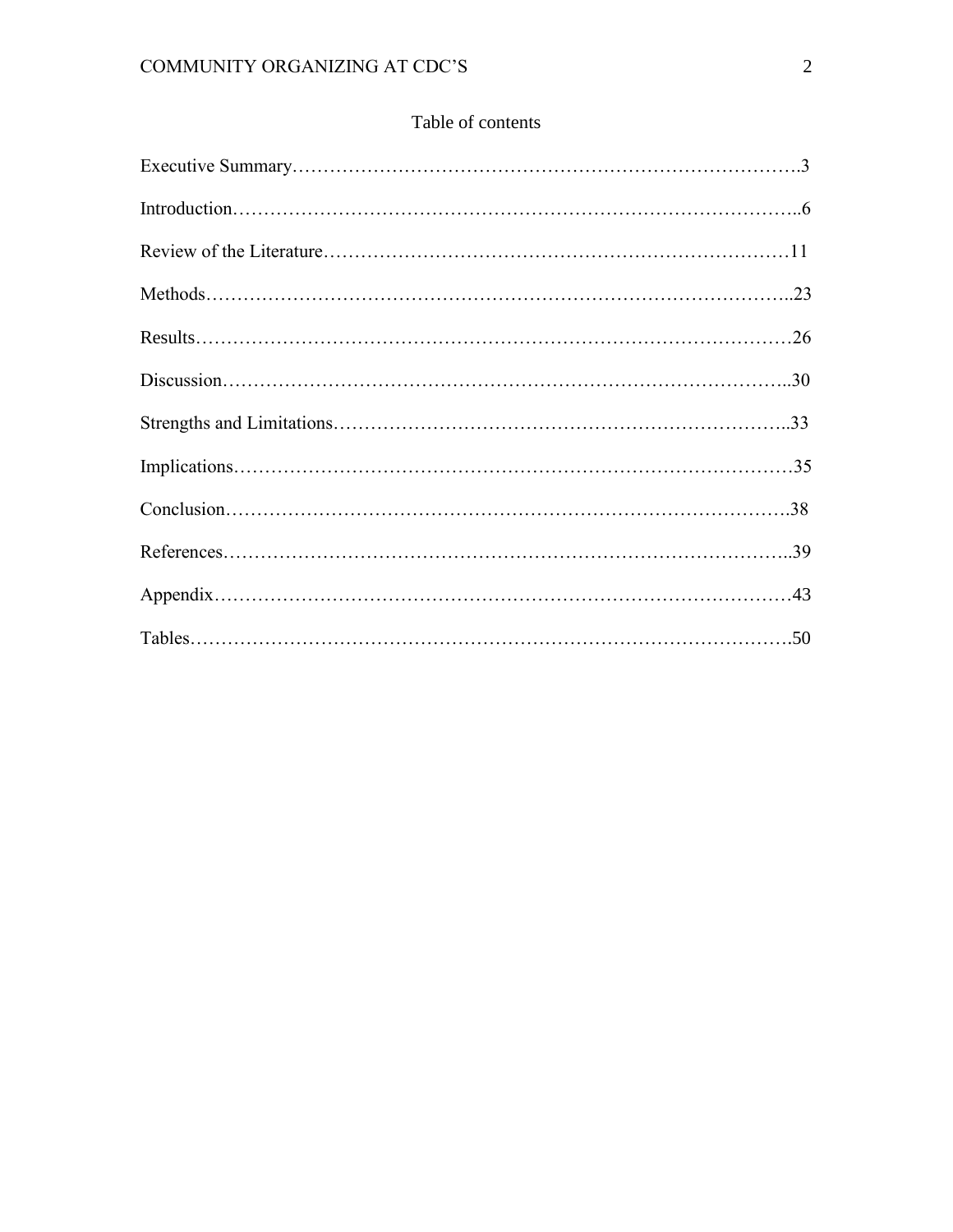#### **Executive Summary**

This study explores the ways community organizing takes place at community development corporations (CDC's). CDC's are non-profit, community-based organizations that serve low or moderate income communities through physical, economic and cultural development as well as the provision of social services. This study examines the successes and challenges experienced by CDC's that practice community organizing. The researcher conducts a thorough literature review and a survey with a sample of CDC's in Massachusetts to explore these topics. This research will inform those in the field and ensure CDC's future organizational effectiveness as well as the best possible outcomes for local communities.

#### **Review of the Literature**

Critics view the effectiveness of incorporating community organizing within a CDC setting in a variety of ways. Stocker (2003) proposes that community organizing and community development practices should not occur within the same institution and communities would be better served if they were separated into different organizations. He believes community organizing is concerned with building the power of residents in a community, while community development focuses mostly on physical development.

Mandell (2009) critiques Stocker (2003) by citing an ethnographic study she conducted with Lawrence Community Works in 2006. She proposes three best practices to ensure community development and community organizing work together effectively. Other sources contend that a focus on capacity building in the community through an asset-based community development model is the best way to align development and organizing goals (Kretzmann and McKnight, 1993; Rubin, 1994; Traynor, 1995; Green,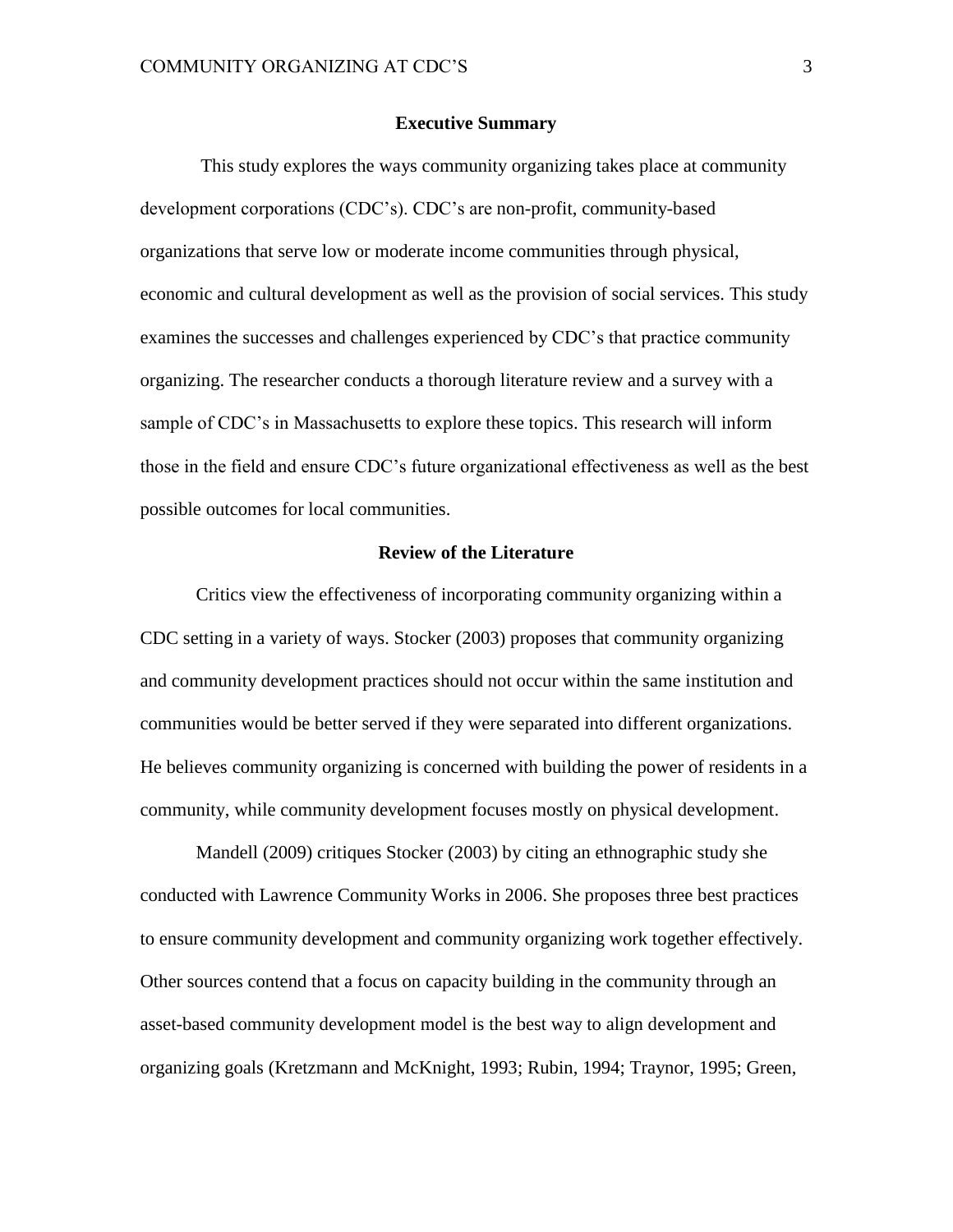2012). Mandell's (2009) study of the successes experienced by Lawrence Community Works mentions a "network approach" used by the organization that is similar to the asset-based community development model.

#### **Methods**

There are approximately 4,600 CDC's in the United States (Green, 2012). This study identifies a small segment of them to survey. Executive directors from 41 CDC's in Massachusetts that are full members of the Massachusetts Association of Community Development Corporations (MACDC) were contacted to participate in this study. The researcher contacted the executive directors who had e-mail addresses available online and asked them to complete a brief survey researching the ways community organizing takes place at CDC's.

The survey utilizes quantitative and qualitative data. Major findings from the survey are connected back to the literature. A typology by Winkelman (1997), who has completed an extensive study on the ways CDC's in Massachusetts do community organizing, is used in this survey. This study provides a follow up analysis to see if CDC's are doing organizing in similar or different ways than in the past. Winkelman's (1997) study also analyzes the Ricanne Hadrian Initiative for Community Organizing (RHICO), which supported and trained Massachusetts CDC's to do community organizing from 1997 to 2006. This study assesses how CDC's in Massachusetts were impacted by this initiative.

#### **Results**

The survey results show that most executive directors feel community organizing is "very important" to their CDC and they are "effective" at doing it. Based on the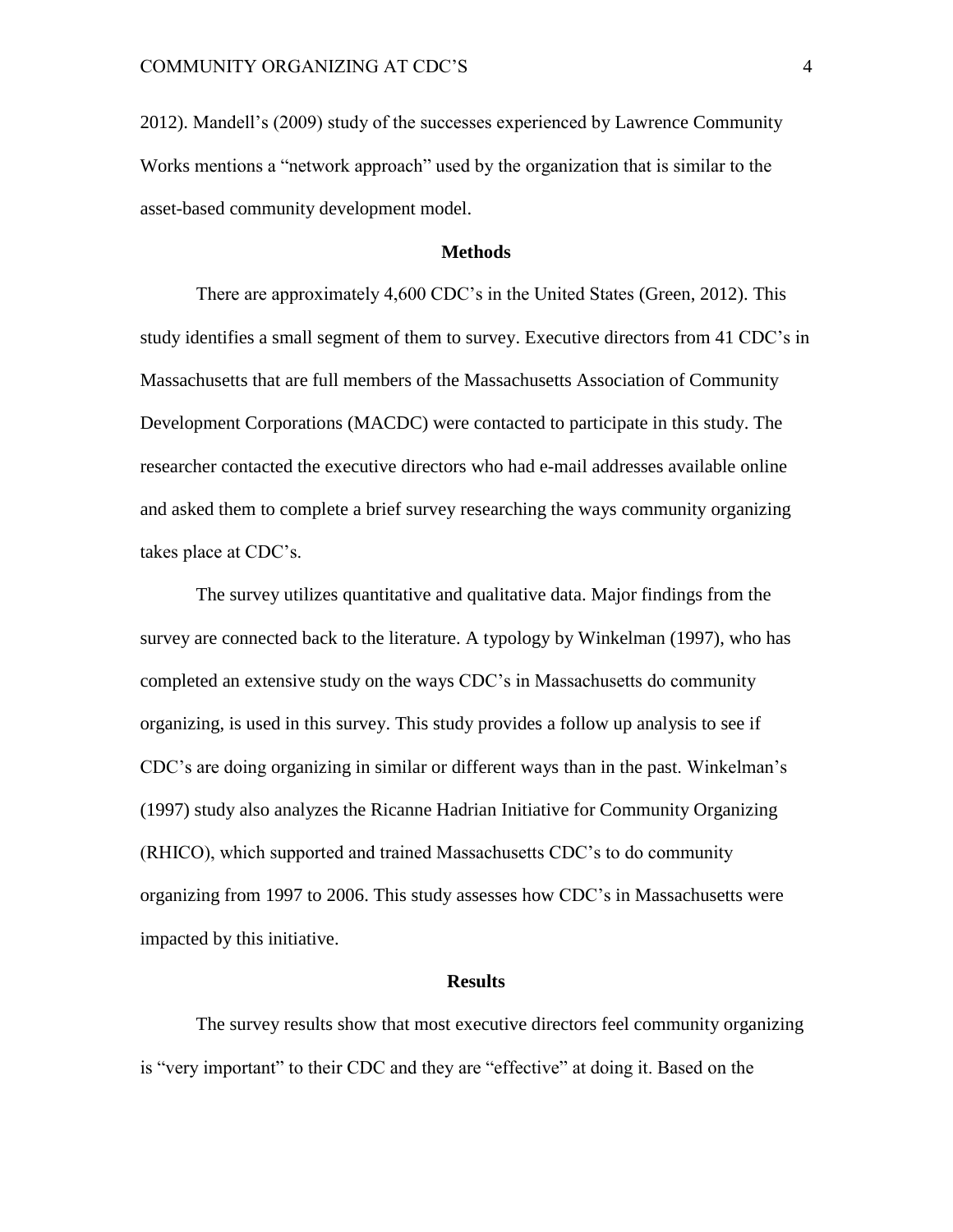typology provided by Winkelman (1997), the sample of CDC's surveyed mostly engage in community organizing activities such as "community building events" and "organizing as support for development." Survey respondents frequently comment on the challenges of securing funds to sustain community organizing practices at their CDC's. The results are similar to findings in the literature.

#### **Limitations**

This study faces limitations based on its small sample size and small geographic area of respondents. Due to time constraints, the researcher was unable to conduct a pretrial test of the survey to check for misunderstandings with the wording or meaning of questions. Additionally, it is always difficult to measure the effectiveness of programs at organizations, especially ones that have social goals.

#### **Conclusion**

Although the differences between community development and community organizing approaches within CDC's can appear very subtle, they are differences worth critiquing as they can have significant implications for the CDC's and their targeted communities. Although in theory CDC's should be able to select whatever forms of organizing are the most relevant for their specific communities, they are often constrained by the pressures of outside funding sources such as intermediaries and government.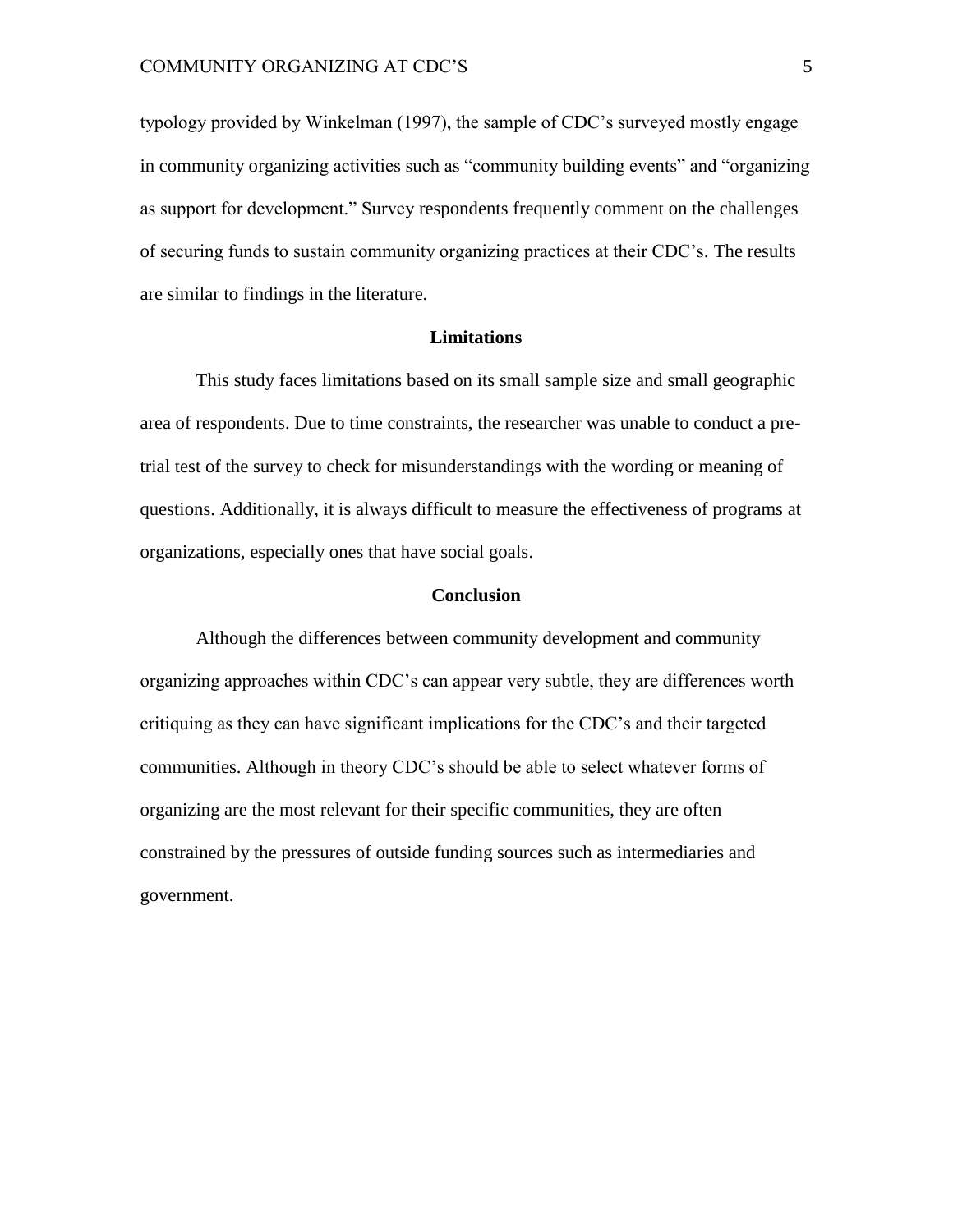# **Community organizing at CDC's: Implications for practice History of CDC's**

Community development corporations (CDC's) trace their origins to the 1960's. Community activists organized to form CDC's in response to racial inequality and economic disinvestment in local communities. In 1966, Robert Kennedy visited the Bedford-Stuyvesant neighborhood in Brooklyn, New York. He helped set up the nation's first CDC the Bedford-Stuyvesant Restoration Corporation, which focused primarily on economic development of the area. Kennedy drafted the Special Impact Amendment to the Economic Opportunity Act of 1964, which provided the first major source of federal funding for CDC's. In the 1960's, fewer than 100 CDC's existed (Green, 2012b).

During the 1970's, the number of CDC's grew to 1,000 with the assistance of funding from the federal government and private foundations like the Ford Foundation's Grey Areas Program (Green, 2012b). CDC's shifted from focusing on economic development to housing development. At this time, community groups became increasingly concerned about issues of redlining and urban renewal. The federal government's Community Services Administration established in 1975 helped the CDC movement grow considerably by providing direct support for technical assistance, staff salaries, core budget operations, and administrative costs (Johnson, 2004).

In the 1980's, the number of CDC's expanded to more than 2,000 despite federal government cutbacks in community development and housing funds (Green, 2012b). The private sector played more of a prominent role in funding CDC's along with the rise of national financial intermediaries such as the Local Initiatives Support Corporation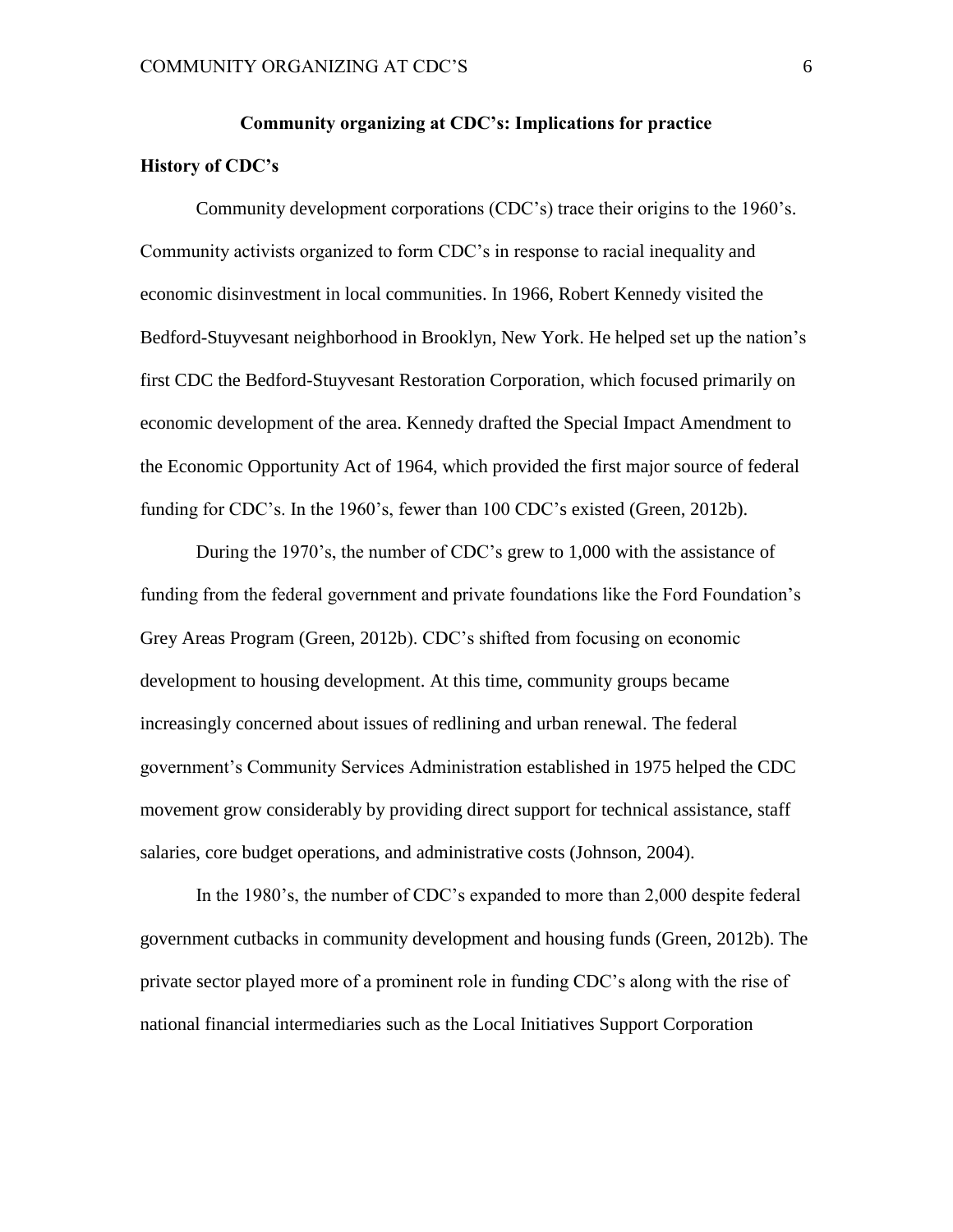(LISC). The Ford Foundation established LISC in 1979 and provided CDC's with financial and technical assistance.

Since the 1980's, CDC's are increasingly specialized and CDC staff are more professional compared to their past roles as community activists. Although CDC's engage in comprehensive programming, they are primarily focused on affordable housing development. This is partly due to the availability of federal and local government funding for housing development projects. The U.S. Department of Housing and Urban Development initiated a few critical programs to support community development. In 1974, CDC's began receiving Community Development Block Grants (CDBG's) to put towards a variety of community issues. In the 1990's, CDC's also began receiving funding from the HOME program, which earmarks 15% of each jurisdiction's funds for non-profit housing developers (Green, 2012b).

#### **The recent debate**

Today there are approximately 4, 600 CDC's in the United States (Green, 2012b). According to Johnson (2004), CDC's originally formed to work within the existing economic and political structure; however, CDC's often acted in opposition to it through community organizing processes. As a result, these institutions are ripe with tensions and contradictions (Johnson, 2004). The recent debate centers on what is the appropriate role for CDC's.

Some critics maintain that CDC's are professional, technical assistance providers. Others maintain that they exist to empower residents through community organizing and resident-driven development. Some critics (Silverman, 2009; Stoecker, 1997, 2001, 2003) argue that these two roles cannot co-exist within a CDC setting, while others contend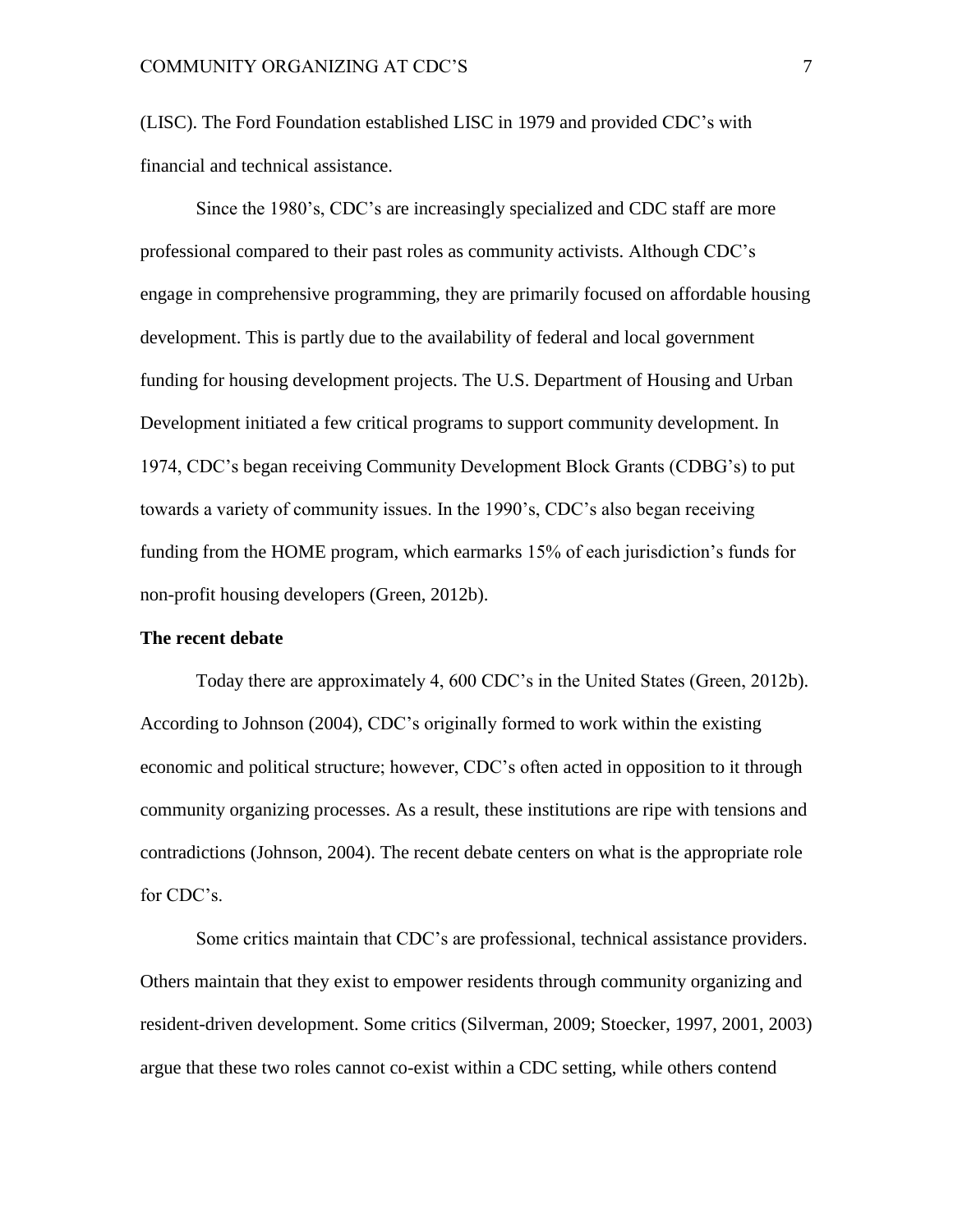(Hannah, 2006; Mandell, 2009; Rubin, 1994; Traynor, 1995; Winkelman, 1997) that these two modes of operating can work simultaneously and can be mutually beneficial to each other.

Johnson (2004) suggests that CDC's need to re-evaluate their historical origins to inform what their appropriate roles should be in the future. Johnson (2004) maintains that a CDC's early development influences how it chooses its strategies for neighborhood revitalization, how it approaches the issue of community accountability, and how it encourages community participation. Community organizing activities are one way CDC's ensure community participation. However, if organizing is not part of a CDC's historical development, it may be difficult for a CDC to sustain it. Nevertheless, CDC's should assess what their appropriate role is in respect to community organizing to ensure future organizational effectiveness of the CDC and the best possible outcomes for local communities.

This study examines the ways community organizing is currently taking place at CDC's by conducting a thorough literature review and a survey with a sample of CDC's in Massachusetts. Massachusetts participated in a unique initiative from 1997 to 2006 called the Ricanne Hadrian Initiative for Community Organizing (RHICO), which provided funding, training, and technical assistance to CDC's to effectively incorporate community organizing into their community development efforts (Winkelman, 1997). This study uncovers some of the successes and challenges experienced by CDC's that practice community organizing. This research will help to renew interest on this important topic as well as inform practitioners in the field.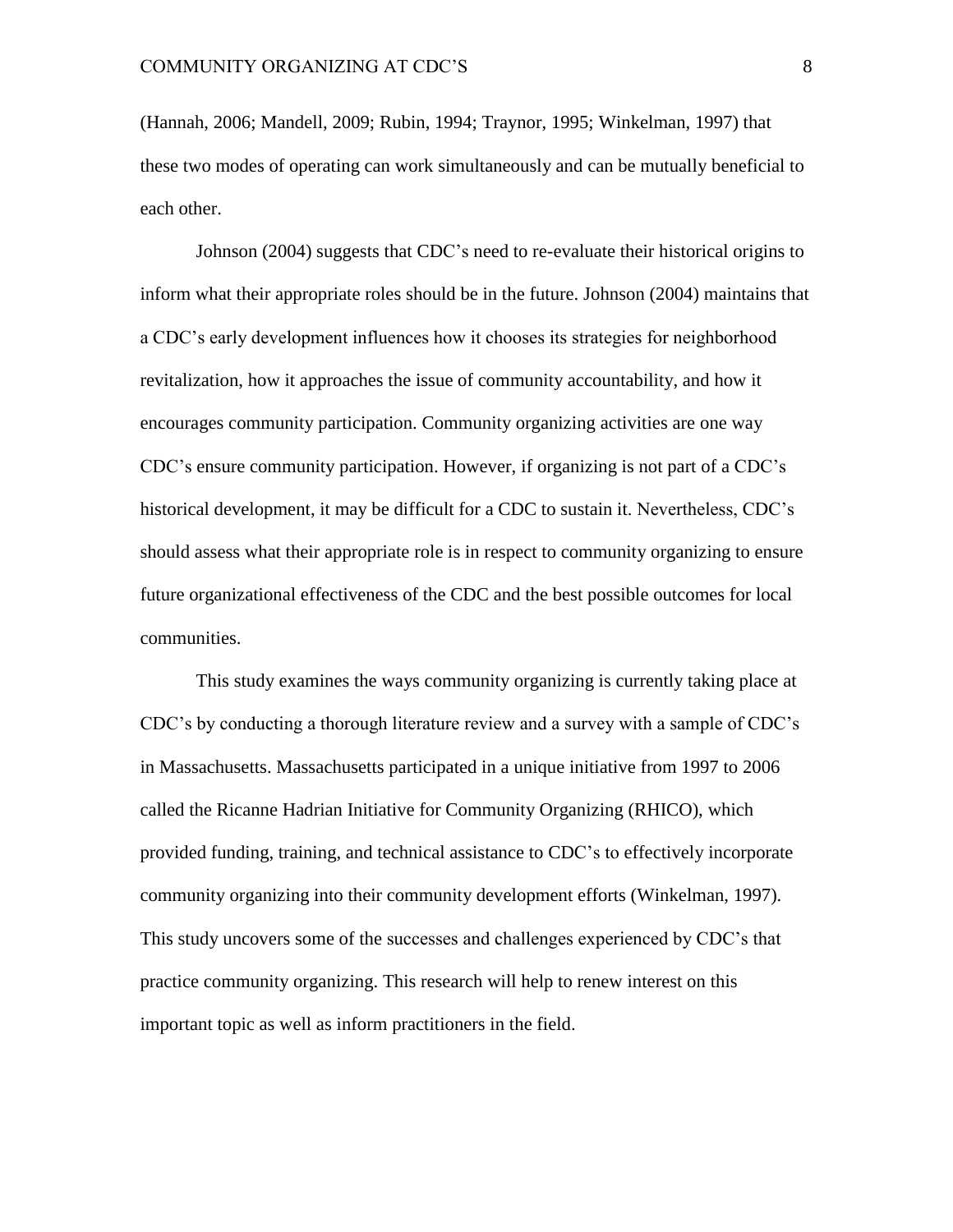#### **Definition of terms**

CDC's are non-profit, community-based organizations that serve low or moderate income communities through physical, economic and cultural development as well as the provision of social services. They are intended to be community-controlled organizations and governed by a board consisting of at least one-third community residents (The Democracy Collaborative, n.d.).

Another definition of CDC's demonstrates the comprehensive approach these organizations take to community development work:

A CDC is a nonprofit, community-led organization that engages local residents and businesses to work together and with others to undertake community development programs, projects and activities which develop and improve urban, rural and suburban communities in sustainable ways that create and expand economic opportunities for low and moderate income people (Krisberg, 2010).

Vidal (1997) elaborates on the comprehensive nature of CDC's by describing some of the typical programs offered to community residents beyond housing production such as: homeowner and tenant counseling; weatherization assistance; housing for the homeless; community organizing and advocacy; neighborhood planning; clean-up campaigns; commercial and industrial real estate development; small business lending; and provision of human services (child care, emergency food pantry and job placement) (p. 2). CDC's often adhere to a "self-help approach," assuming that community development is about helping people to learn how to help themselves (Green, 2012b, p. 17).

CDC's engage in community organizing in a number of different ways. According to Stoecker (2003), community organizing entails developing relationships so people can press their demands collectively and gain power through the process. He often compares the traditional, conflict-oriented model of community organizing in which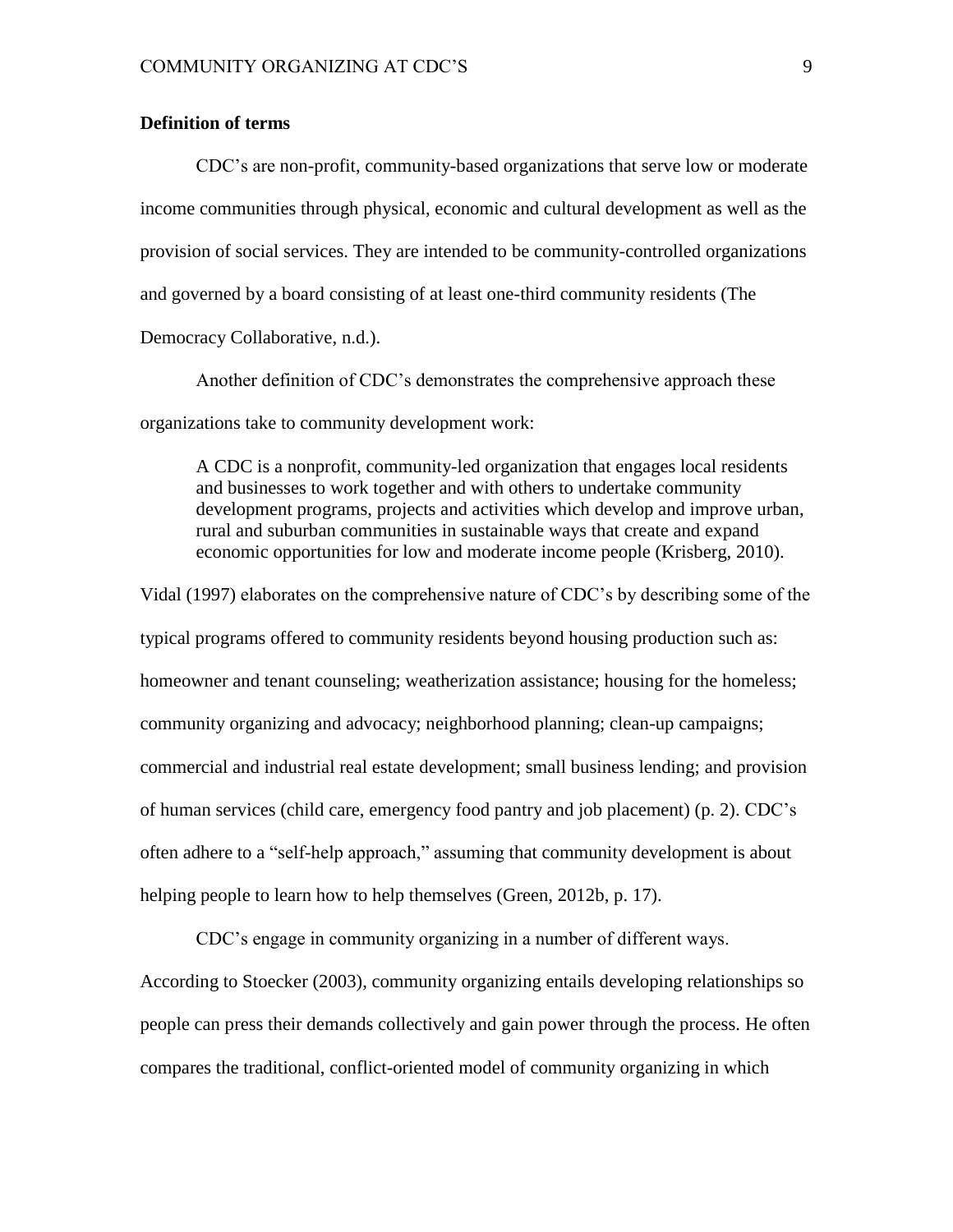society is made up of 'haves' and 'have nots' to other ways CDC's do organizing such as community building; consensus organizing; women-centered organizing; and CDC-based organizing (Stoecker, 2001).

Stoecker's (2001) definition of community building is similar to Kretzmann and McKnight's (1993) model of asset-based community development where the focus is on identifying and building a community's own assets or social capital rather than confronting or negotiating with external power and resource holders. Consensus organizing is concerned with building cooperative relationships among community leaders, businesses, and government. Women-centered organizing emphasizes relationship-building and gaining power, but it is process-oriented and concerned with individual development. CDC-based organizing tries to preserve confrontational community organizing activities within a community development institution.

Another way of looking at how CDC's practice community organizing is through a typology created by Winkelman (1997) to study CDC's in Massachusetts. The forms of organizing he describes include: resident council organizing; organizing to get control of development resources; grassroots community planning; issue organizing; political organizing; community building events; and organizing as support for development. These types of organizing are often related and CDC's frequently engage in more than one type. This study examines Winkelman's (1997) typology of community organizing in the "Methods" section.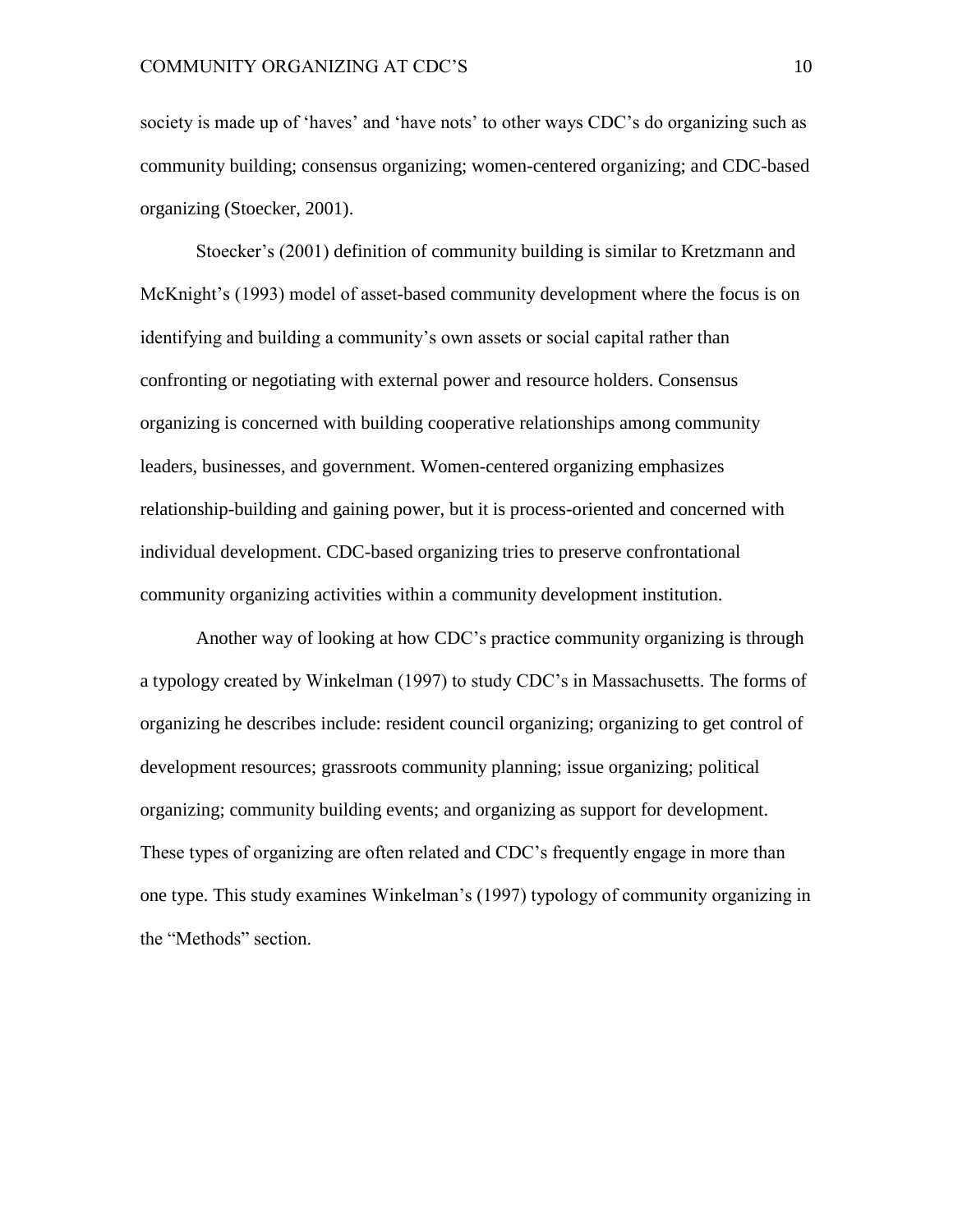#### **Review of the Literature**

#### **Challenges of community organizing**

Much of the literature on this topic discusses how to combine community organizing and community development approaches within a CDC. Stocker (2003) is one of the most cited critics of combining these two approaches under one roof. He contends that community organizing and community development operate under "contradictory worldviews" (Stoecker, 2003, p. 495). Community organizing approaches operate under a conflict perspective where the 'have nots' must confront the 'haves' in society to redistribute power, while community development approaches stress cooperation with the 'haves' in society to gain resources from them. Stoecker (2003) notes that community organizing approaches rely on community members as the experts on an issue, while community development approaches rely on outside technical experts.

Stoecker (2003) conducts a three year case study of 3 CDC's in Ohio. He uses participatory evaluation methods, observations, surveys, and in-depth interviews with CDC staff members. He finds that CDC's may operate more effectively if they segregate their community organizing activities into a separate organization (p. 12). The two separate organizations can then collaborate or partner to ensure that development projects are designed with the community's best interests in mind.

Stoecker (2001) proposes an alternative model for CDC's in which neighborhoods approach development through small community organizing groups and large high capacity CDC's that focus solely on development projects that come out of the organizing process of the organizing groups in the community. He finds that this alternative model is necessary because CDC's are often constrained by their funding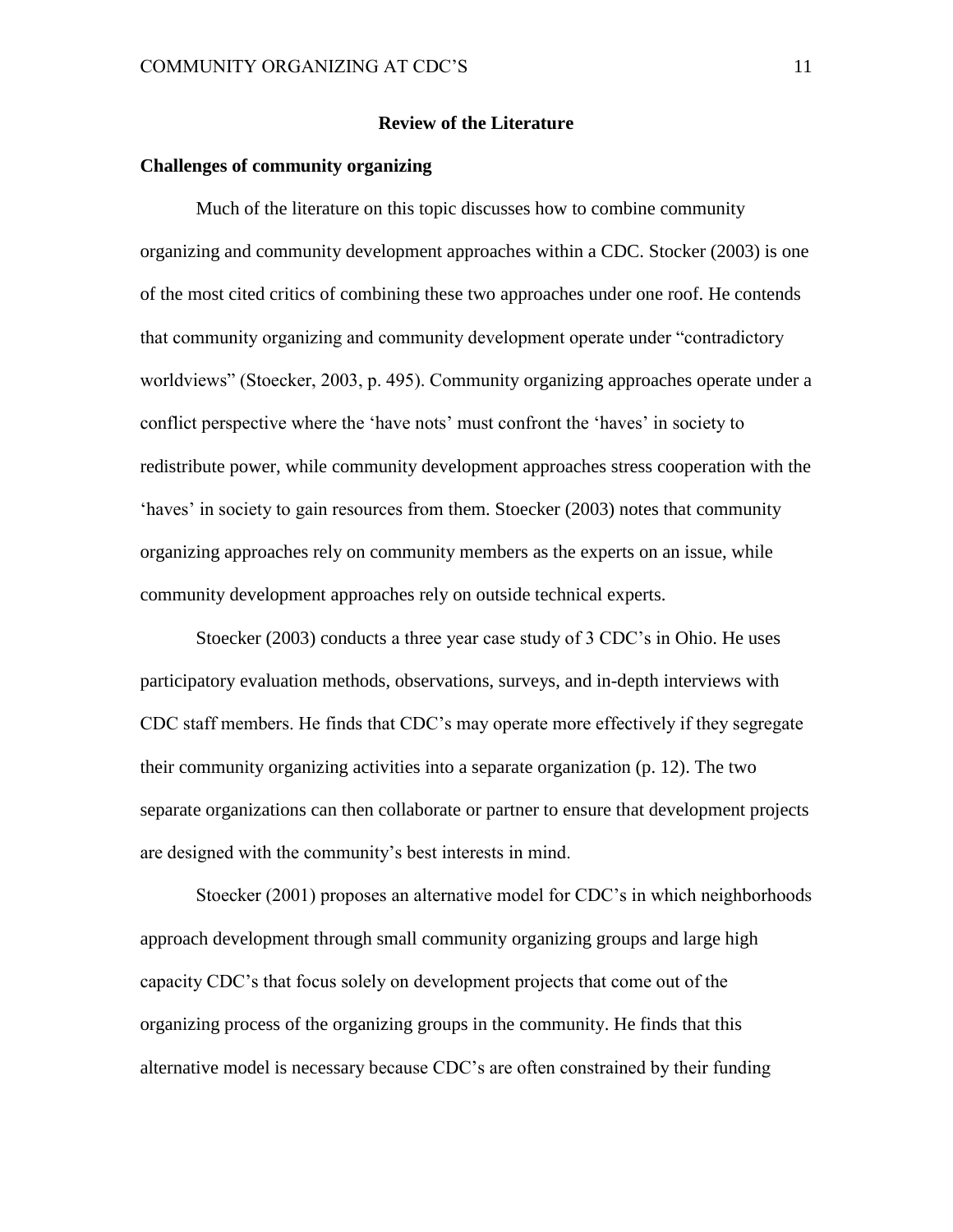sources and cannot take the risks necessary to facilitate empowering community organizing work.

Stoecker (2001) finds that when CDC's move closer toward a traditional community organizing approach, they risk losing their government funding. If CDC's relegate their community organizing activities to a separate institution, then they will be able to bring more capital into a neighborhood and fund even more development projects. Studies have found that the larger the CDC's budget, the more successful the CDC is (Stoecker, 1997). Studies also show that large high capacity CDC's demonstrate higher efficiency scores (Cowan, 1999; Twelevetrees, 1989). However, the problem with removing community organizing activities from a CDC is that it leads to reduced resident support for CDC developments and an eventual distancing of the CDC from the neighborhood (Winkelman, 1997a).

Some critiques of CDC's claim that they operate more like a business than a nonprofit (Rubin, 1995; Stoecker, 1997). Critics maintain that CDC's are "co-opted" by larger non-profit organizations and public officials into following their community development agendas (Rubin, 1995; Silverman, 2009; Stoecker, 1997). Rubin (1995) notes that financial intermediaries, which deliver funds to CDC's from banks, corporations, and foundations, co-opt CDC's into emphasizing physical production over social transformation goals because it is easier to show results to funders. Mandell (2009) agrees that CDC's technical expertise has the effect of compromising empowerment goals. As a result, some claim that CDC's have lost their "grassroots mentality" (Gittell, 1980; Silverman, 2009; Stoecker, 1997).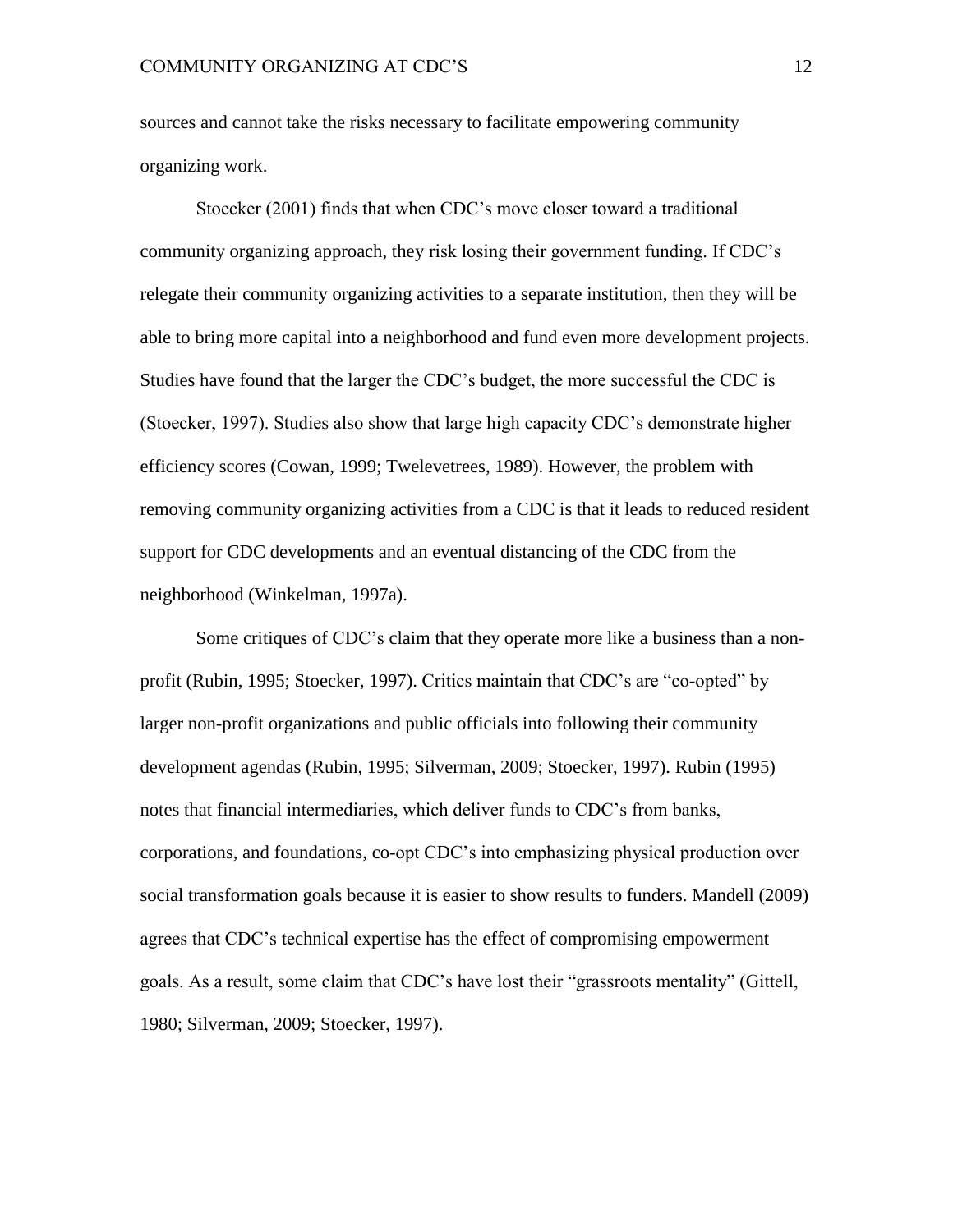Although Stoecker (1997, 2001, 2003) asserts that community organizing and community development approaches cannot co-exist within a CDC, he notes how these two approaches can mutually benefit each other. He notes that community organizing generates the people power that can provide CDC's with a "bargaining chip" to get concessions from external resource and power holders. If an elected official has the power to promote or prevent a particular public policy that will benefit the constituency of a neighborhood, the constituency can intimidate the elected official with their power to withhold votes. Winkelman (1997a) points out how organizing mobilizes residents and allows CDC's to win political victories that contribute to their development projects. Organizing residents' helps CDC's to oppose unfair pressure by funders and provides a constant counter-pressure to ensure community needs are met (Winkelman, 1997a).

Winkelman (1997a) acknowledges that resolving the tensions between organizing and development in CDC's is difficult, but it is worth it. He proposes that resident involvement in development ensures that development better meets the community's needs and it gives more legitimacy to the project in the neighborhood. When residents are involved in the development process, they feel a sense of ownership in the project and will defend or challenge compromises and limits that CDC's take on development projects. Additionally, many neighborhoods do not have a history of organizing or they do not have the resources to sustain their organizing efforts. CDC's have more resources, infrastructure, and stability to support organizing efforts than small, grassroots community organizations.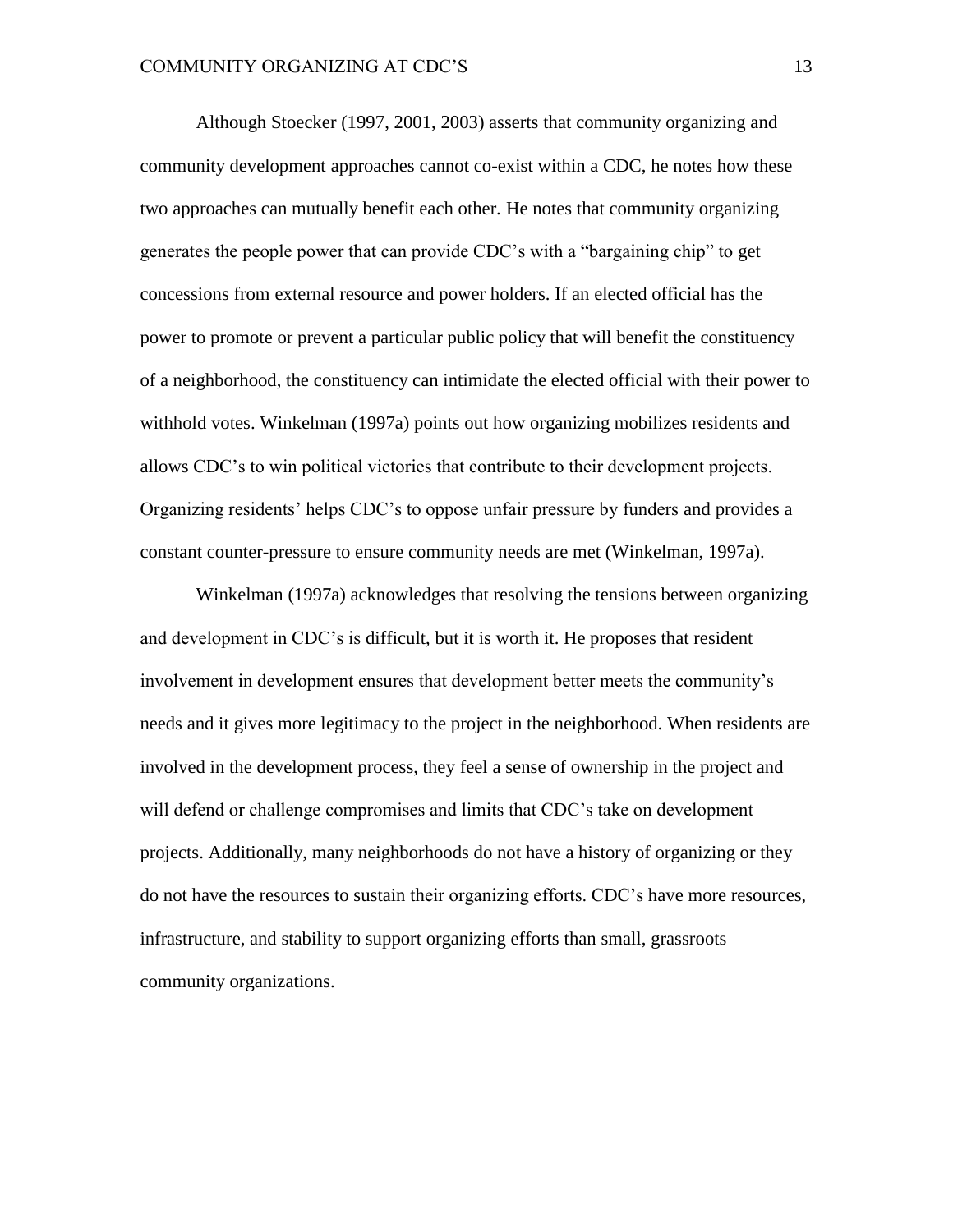#### **Challenges of Funding**

Much of the literature comments on the lack of funding in CDC's for community organizing activities (Hannah, 2006; Rubin, 1995; Silverman, 2009; Stoecker, 1997; Traynor, 1995; Vidal, 1997). One of the most widely cited reasons is because it is difficult to measure "success" to funders in terms of social capital (Cowan, 1999; Gittell, 1999; Hannah, 2006; Traynor, 1995; Vidal, 1997). Many CDC's have goals of empowering residents through community organizing and developing neighborhood leadership, but these goals are not as easy to quantify as the number of housing production units produced by a CDC in a given time frame.

Despite these funding challenges, studies suggest CDC's can minimize the impact of this issue by practicing what is known as coalition-based organizing (Rubin, 1995). Rubin (1995) explains that community-based development organizations (CBDO's) can separate their business and empowerment agendas from each other by having a coalition organization handle direct action organizing tactics, and this will prevent the CBDO's funders from feeling threatened. Another way to balance a CBDO's organizing and development goals and still protect the organization's funding base is to build coalitions with other CBDO's to set the development agenda to which the funding sources must then react (Rubin, 1995).

CDC funding sources, whether they come from the government, foundations, or intermediaries, are often criticized for interfering with the community-based goals of CDC's. CDC's are intended to be community-controlled organizations. They are governed by a board consisting of one-third community residents (The Democracy Collaborative, n.d.). However, Stoecker (1997) maintains that CDC boards provide broad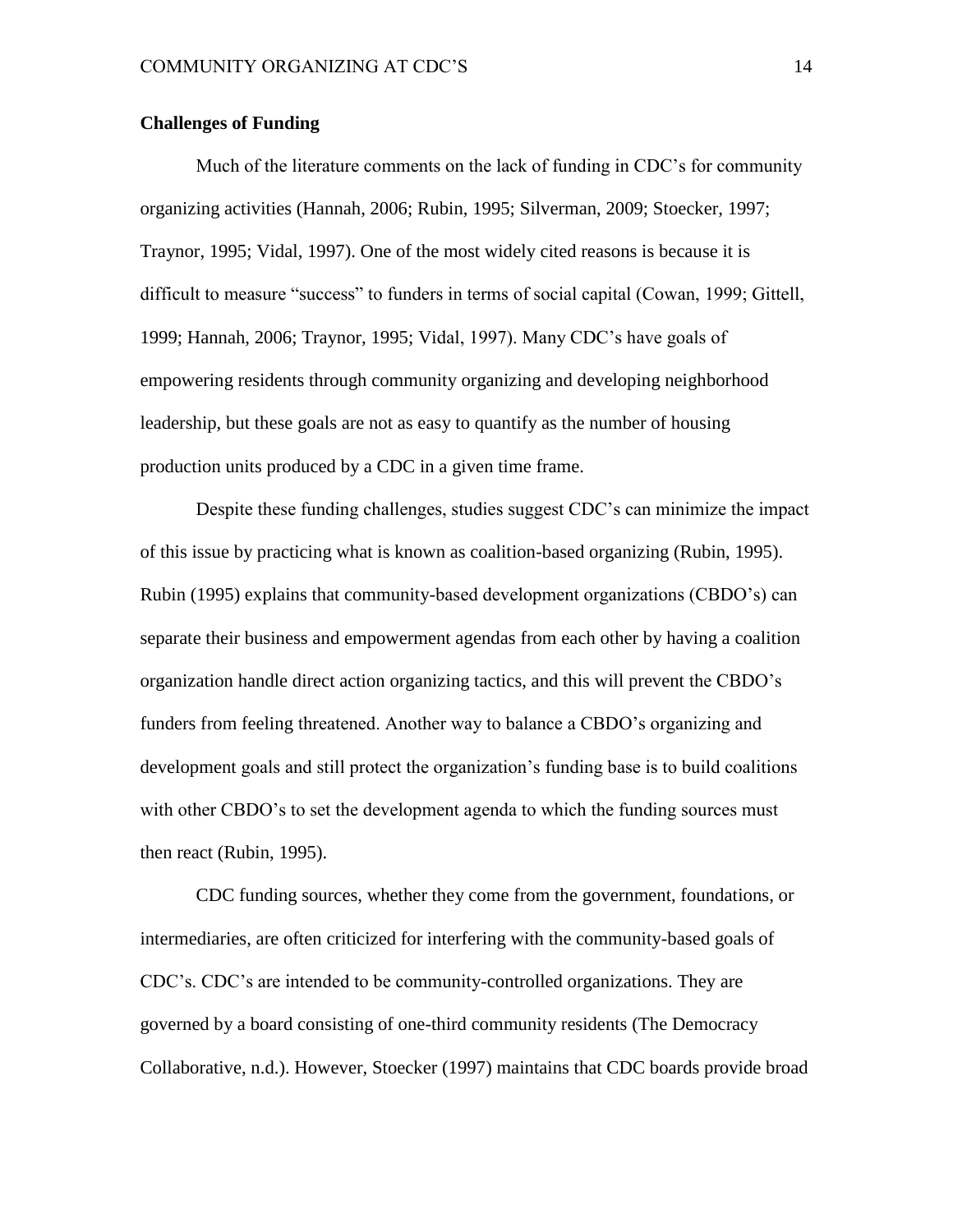guidance to the organization rather than participate in direct decision-making. He maintains that CDC's operate under a "myth of community control" (Stoecker, 1997, p. 8). He notes that their resource base is controlled from outside the neighborhood and there is very little community control over CDC's (Stoecker, 1997, p. 1).

Similarly, Silverman (2009) claims that local community-based housing organizations (CBHO's) are transformed from "grassroots advocacy organizations" to service delivery organizations that implement programs for governmental agencies and philanthropic organizations (p. 5). He maintains that CBHO's are embedded into the governance structure and co-opted by non-profit foundations and funding agencies. Rubin (1995) points out how some CBDO's desperate for funds take what they can get and end up losing their autonomy as they become delivery systems for services chosen by government or foundations. Rubin (1995) suggests that CBDO's may end up mirroring the values of the funders and not those of the community. Clavel (1997) notes that a commitment to service delivery results in community-based organizations becoming more technically and professionally narrow at the expense of constituency mobilization approaches.

Some sources contend that the decentralization of federal housing and community development policies and their implementation through the non-profit sector have actually enhanced community control and allow non-profits to act semi-autonomously from local political pressures (Clavel, 1997). Clavel (1997) discusses the "community option" in which local services, redistributive subsidies, decision-making authority, and accountability are decentralized from the federal level to the municipal level and from the public to community-based organizations (p. 3). The community option benefits CDC's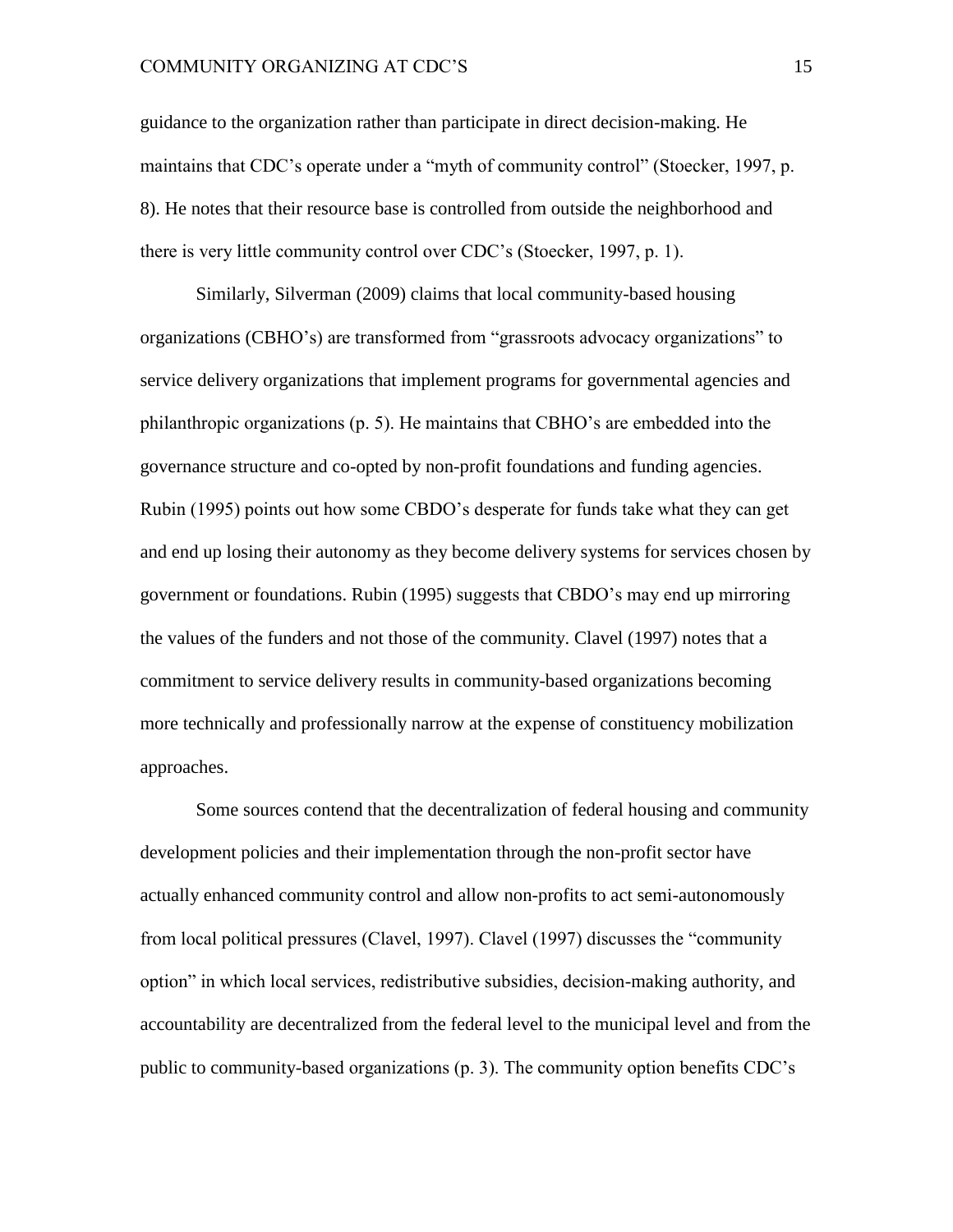because it gives them more flexibility to determine which programs to offer when they are not as heavily regulated by government. Clavel (1997) points out that in the early 1990's, CDC's offered comprehensive programming beyond housing development because of a renewed interest in community organizing that allowed residents to set the priorities of the organization. Foundations supported this comprehensive program approach as well. The trend in the CDC movement of comprehensive programming still exists today.

Vidal (1997) discusses the role of national financial intermediaries that receive grants and low-interest loans from foundations, banks, corporations and the public sector and disperse them to local CDC's. Intermediaries expand the base of financial, technical, and political support for CDC's. The CDC field grew substantially with the rise of financial intermediaries between 1979 to 1981 such as the Enterprise Foundation, Local Initiatives Support Corporation, and Neighborhood Reinvestment Corporation (p. 3). Intermediaries provide CDC's with technical and program design expertise, ability to transfer lessons and innovations across sites, and access to resources. The national intermediaries often form local intermediaries that are able to influence local public policy toward low-income neighborhoods.

Vidal (1997) suggests that for intermediaries to continue supporting the comprehensive agenda of CDC's, they need to find ways to measure their performance of indirect services such as capacity building through organizing activities. A "multiservice" non-profit is difficult to sustain and CDC's need to choose development or nondevelopment activities to specialize in if they lack resources and are stretched too thin (Vidal, 1997, p. 8).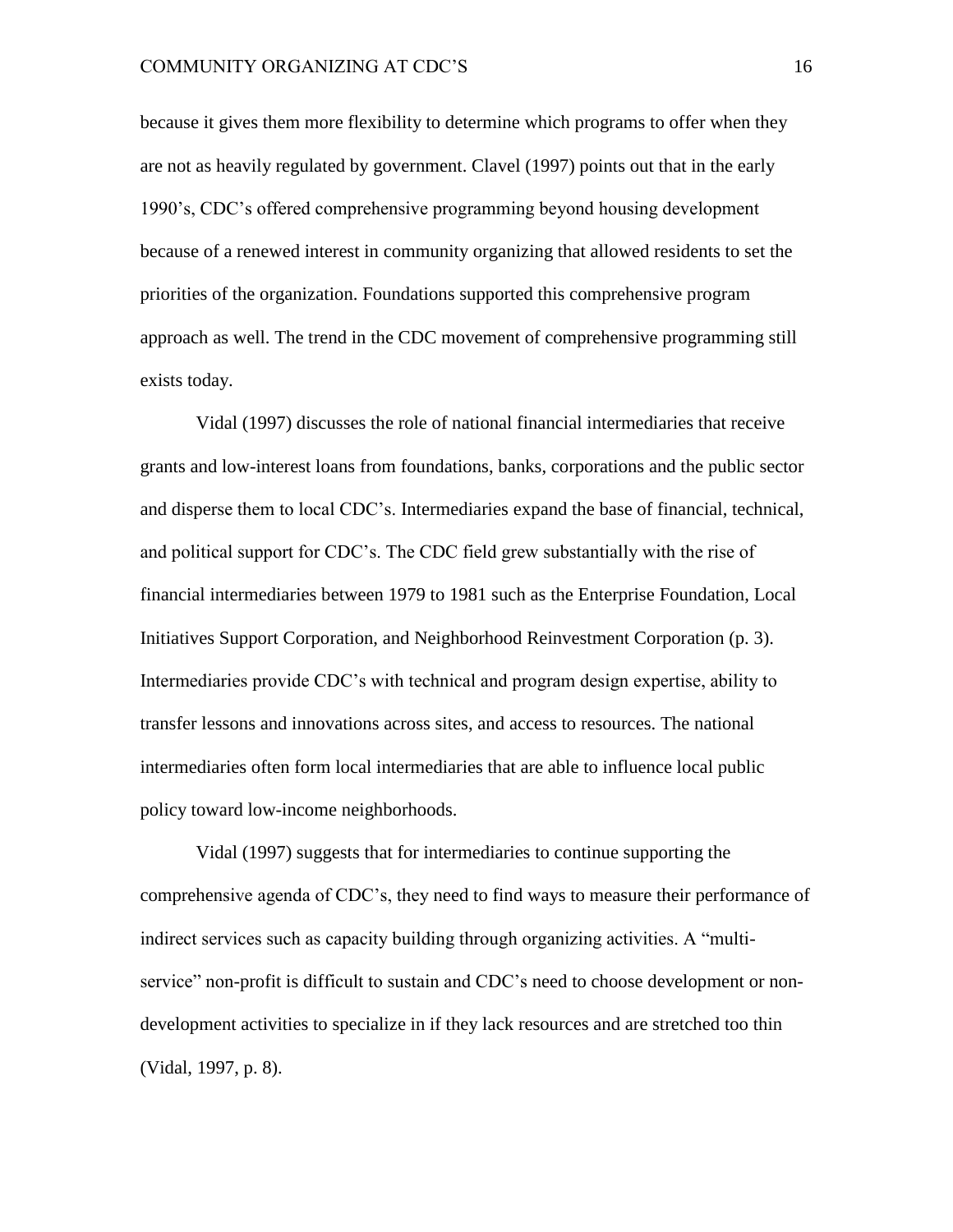#### **Successes of community organizing**

Despite the challenges inherent in incorporating community organizing activities within a CDC model, several studies show that it is possible and can be done effectively (Callahan, 1999; Gittell, 1999; Hannah, 2006; Mandell, 2009; Rubin, 1994; Traynor, 1995; Winkelman, 1997a). Callahan (1999) describes two approaches to community development, the project-based approach and the power-based approach, and how they complement each other. He explains that CDC's relying on project-based community development are successful at delivering services and technical expertise, but they are often disconnected from neighborhood residents. Callahan (1999) maintains that projectbased CDC's lack political power because they use a consensus approach, which forces them to do projects on terms set by public and corporate officials.

Callahan (1999) explains that power-based approaches use community organizing to gain political power, which allows the CDC's constituencies to set their own agenda. Although power-based approaches can obscure progress towards concrete goals, cause CDC's to lose influence if confrontational tactics are not used strategically, and lack the technical expertise to implement an organizing victory, this approach benefits CDC's as much as the project-based approach. According to Callahan (1999), the community organizing approach is necessary to get the power, while the community development approach is necessary to keep it.

A similar study conducted by Hannah (2006) discusses the broader context of community anti-poverty initiatives and how they experience the "product-process tension" (p. 9). This tension manifests itself when a community initiative favors producing outputs over building capacity. Hannah (2006) defines capacity building as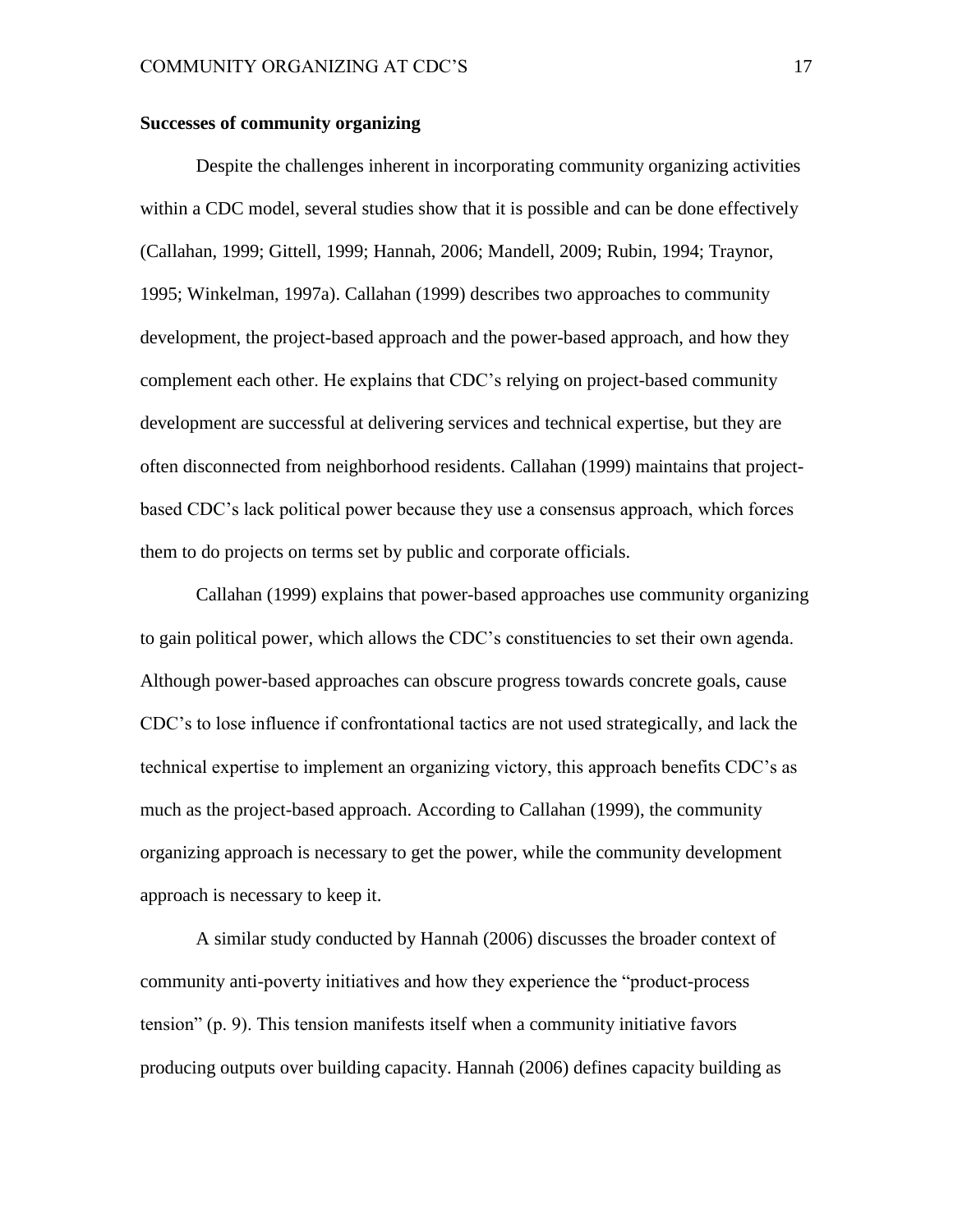"attempts to increase a community's ability to act on its own behalf" (p. 9). Hannah (2006) asserts that capacity building is important to any community initiative because it sustains programs over the long haul when external resources dry up and it helps maintain community support. Hannah's (2006) study finds that the most successful initiatives resolve the product-process tension by integrating community capacitybuilding activities within the work required to deliver products.

Rubin (1994) conducts a multi-year series of in-depth interviews with directors of CBDO's to gather insights on how they balance the different missions of their organizations. He interviews directors in six states for a total of 161 interviews. In his study, he reports the insights he gathered from 16 directors who are the most able or willing to articulate their personal theories of community change.

Rubin (1994) suggests that physical development activities are not contradictory to community empowerment goals. Directors of CBDO's maintain that their organizations create opportunities for people not typically in the economic mainstream through property ownership, skills development, continued education, and encouraging participation in decisions that affect the community. The work of the CBDO's increases the assets of individuals as well as the neighborhood in a process that is empowering.

Directors of CBDO's explain that physical development projects are symbols of hope in a community and empowerment of young people occurs as they recognize the opportunities within their communities. The directors describe how CBDO's create assets within the community that synergistically build upon each other. Rubin (1994) implies that an asset-based community development model is one way of aligning the goals of community development and community organizing approaches.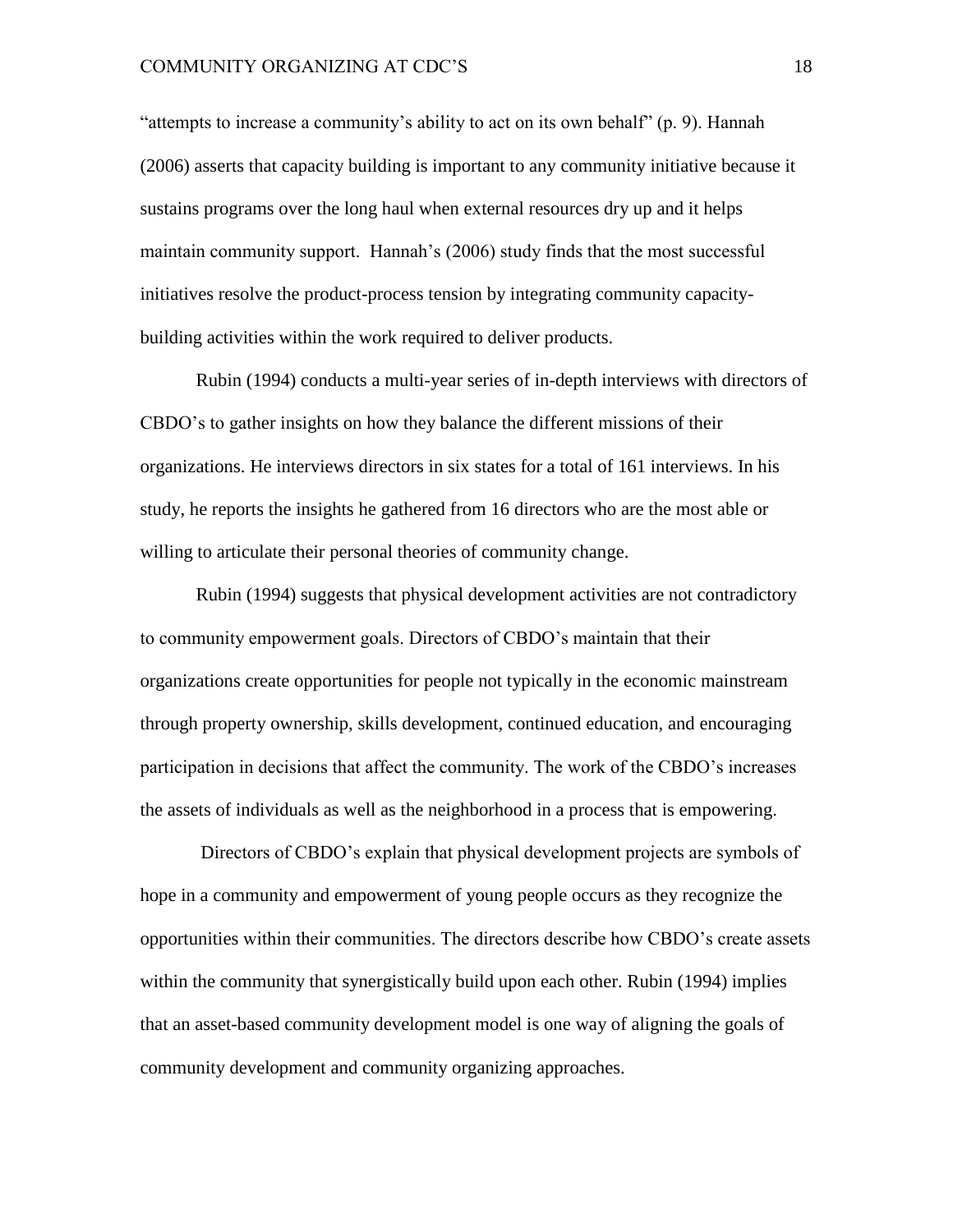Mandell (2009) completes a case study of Lawrence Community Works, a CDC in Lawrence, Massachusetts by utilizing participant observation and in-depth interviews with community residents and CDC staff. Mandell (2009) demonstrates how CDC's can integrate organizing with development and explicitly refutes Stoecker's (2003) "organizing-development dialectic." Similar to Hannah's (2006) study that stresses how organizations should integrate capacity building into all their community projects, Mandell (2009) attributes the successes of Lawrence Community Works to its ability to organize before, during, and after every development project.

Mandell (2009) suggests a few best practices to assist other CDC's in incorporating community organizing into its work: (a) hire an executive director with knowledge of and commitment to community organizing, (b) create a diversified funding portfolio, and (c) open nominating and fair election of a board of directors. Mandell (2009) describes a "network centric community building" approach used by the CDC that is similar to an asset-based model of community development.

Traynor (1995) has written extensively on the possibilities of incorporating community organizing in CDC's. He once worked at Lawrence Community Works, helping the organization to grow substantially. He discusses how there has been a shift in the CDC movement towards "community building." Traynor (1995) explains that community building puts a heavier emphasis on community organizing; community planning before development activities; community participation in the organization; more accountability between the CDC and the community; and developing more collaborative relationships among CDC's.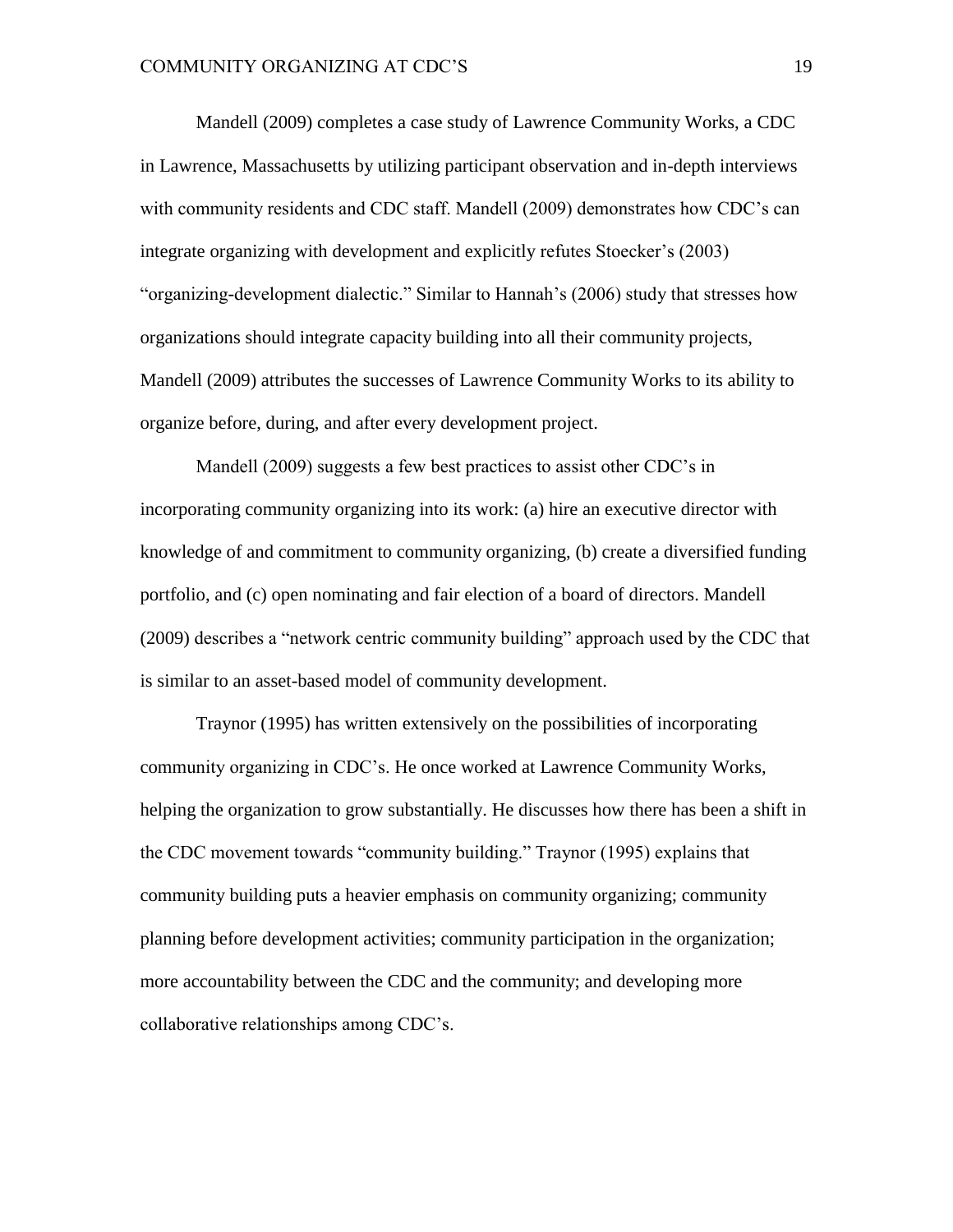Community building is similar to an asset-based model of community development by investing in the social capital already inherent in a community, forging strong partnerships and associations at the local level, and searching for common ground among disparate interests. Traynor (1995) concludes that community building practices are emerging into the mainstream and foundations prefer to fund this approach opposed to traditional, confrontational organizing approaches.

Traynor (1995) recommends that CDC's develop industry standards for best practices in incorporating community organizing and develop measures of evaluating organizational effectiveness. He suggests that CDC's create a strategic plan before embarking on community building efforts and that CDC's practice a more "mature and sophisticated" type of organizing such as consensus organizing (as defined by Stoecker, 2001, p. 12). Similar to Hannah (2006), he suggests that CDC's incorporate organizing strategies into all their community plans. He notes that the biggest challenge facing CDC's is building and sustaining resident involvement.

Gittell (1999) conducts a case study with three CDC's looking at the factors that influence their success. Gittell (1999) conducts interviews with CDC staff members and community development experts. The definition of success in Gittell's (1999) study is measured by how well CDC's contribute to resident's access to financial resources; physical resources; human resources; economic opportunities; and political power and influence. This study is particularly concerned with the last factor identified by Gittell (1999).

One of the CDC's in Gittel's (1999) case study, Coalition for a Better Acre in Lowell, Massachusetts, provides an example of how community organizing can work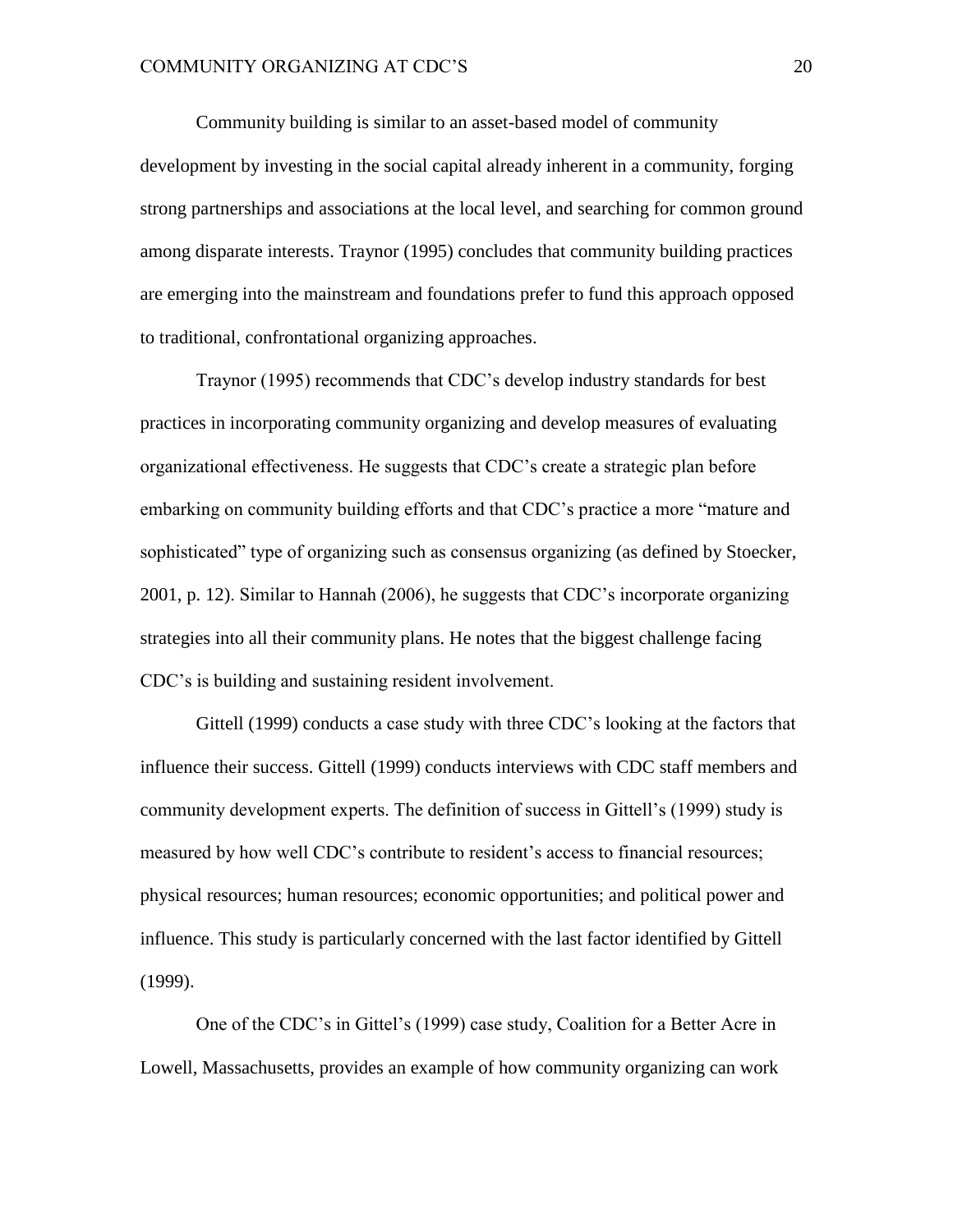successfully within a CDC. Some of the factors attributed to the success of community organizing at this CDC include that it successfully creates political capital in the community by mobilizing residents, allows for resident participation in organizational decision-making, networks with other institutions, and establishes a diverse and stable funding base allowing it to sustain its organizing activities.

Winkelman's (1997a) study, which analyzes CDC's in Massachusetts through indepth interviews with CDC staff and board members, finds that community organizing can be effectively combined with development, but more assistance is needed to increase CDC's capabilities. He finds that the success of combining organizing and development has little to do with the organizational structures used by the CDC and more to do with managing the contradictions inherent in the two approaches.

Winkelman (1997a) suggests that CDC's openly acknowledge the contradictions between organizing and development and hold discussions at all levels of the organization on ways to resolve the tensions. He suggests that all staff must take responsibility for advancing both organizing and development agendas. Similar to Traynor (1995), Winkelman (1997a) urges CDC's to develop a higher level of standards and practices for organizing and share them in the field. He suggests that development and organizing staff work together to find ways to involve residents in development decisions.

#### **The Ricanne Hadrian Initiative for Community Organizing**

The Ricanne Hadrian Initiative for Community Organizing (RHICO) was a demonstration project that took place from 1997 to 2006. It provided funding, training, and technical assistance to a select group of CDC's in Massachusetts to effectively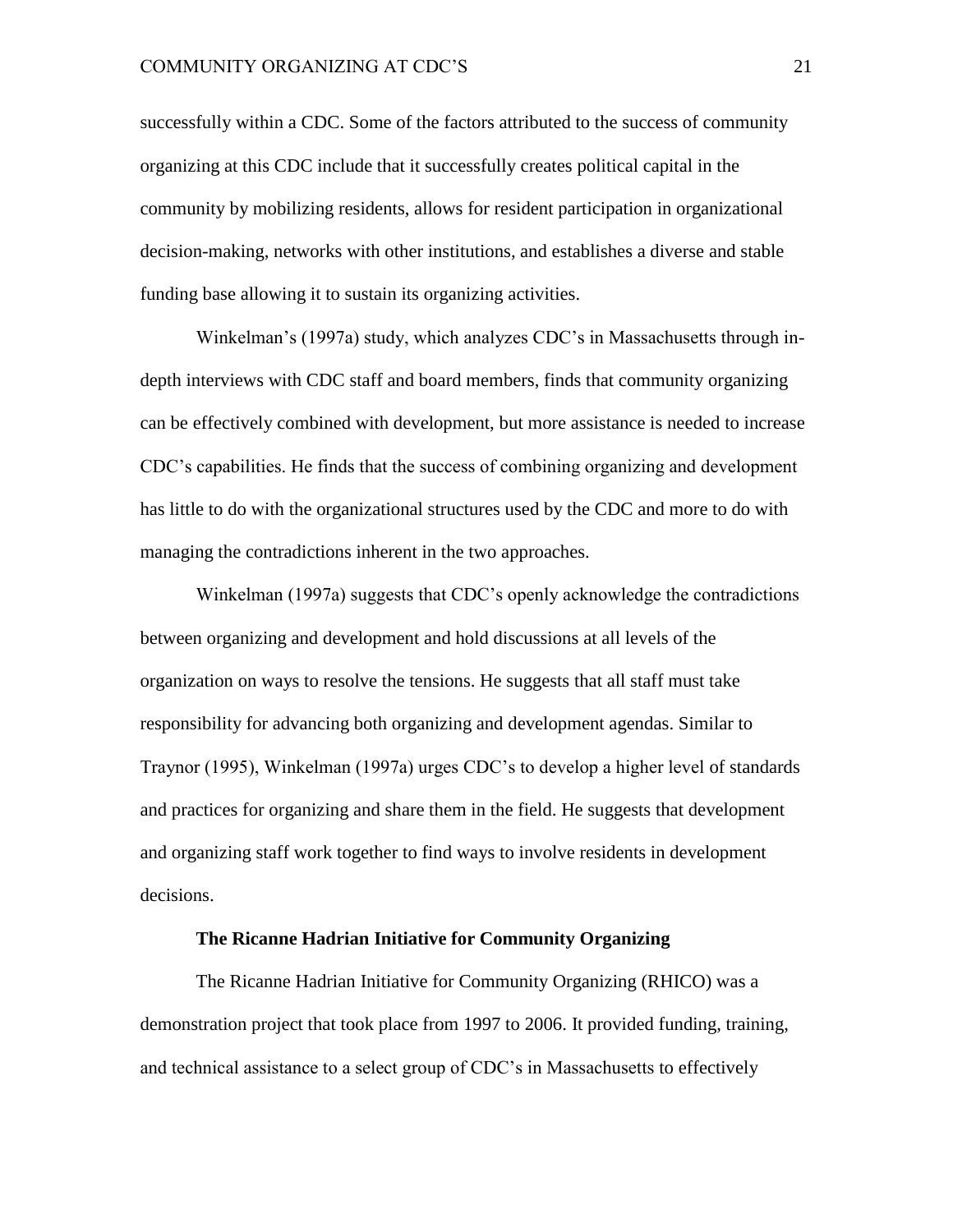combine community organizing with community development (Winkelman, 1997b). RHICO developed community leaders, increased resident participation in CDC decisions, programs, and activities, and built power for low-income residents and people of color. RHICO is a model for other CDC's on how to successfully integrate community organizing into their organizations.

The initiative is named after Ricanne Hadrian, a community organizer and project manager who was the Deputy Director for Housing and Community Reinvestment at the Massachusetts Association of Community Development Corporations (MACDC). She initiated an eighteen month planning process with over 100 CDC board members, executive directors, organizers and development staff in Massachusetts to discuss their organizations' strengths and weaknesses in doing community organizing work and what they needed to be more effective (Winkelman, 1997b).

RHICO was run jointly by the MACDC and the Neighborhood Development Support Collaborative (NDSC). NDSC was established by LISC, a national financial intermediary. NDSC had experience administering grants and had access to funding. Throughout RHICO's 9 year run, direct organizing grants, centralized training, on-site training, and a place to share lessons was provided to CDC's in Massachusetts. RHICO established the "Journal of Community Power Building" for community development leaders and practitioners to share their reflections. RHICO discovered that community organizing cannot be a separate, independent program, but it must be woven throughout every level of the CDC. RHICO found that incorporating community organizing into the CDC requires an organization-wide shift, so that all staff members understand how organizing fits with CDC projects and programs.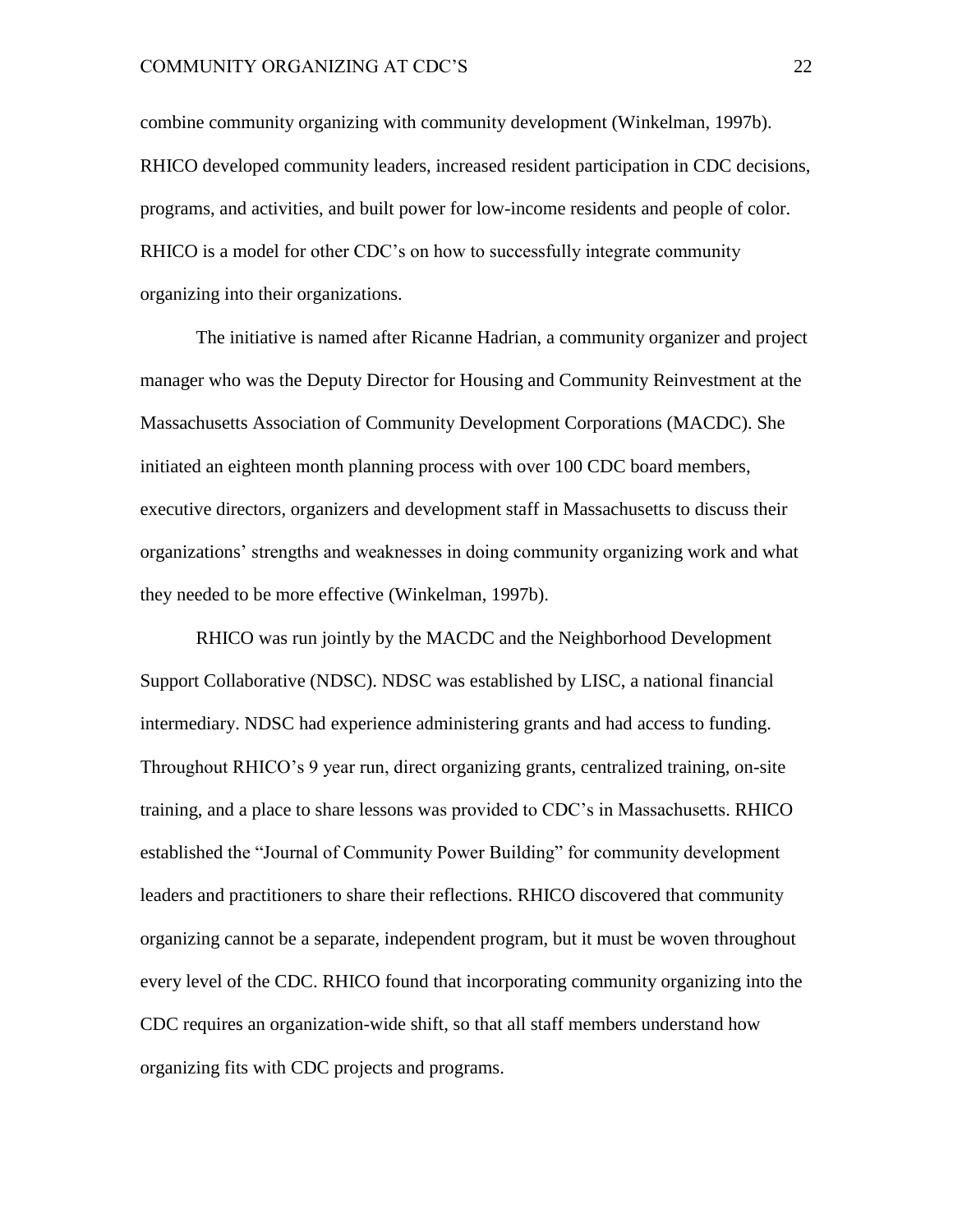#### **Methods**

#### **Sample**

This study identifies a small segment of CDC's in Massachusetts to survey. Purposeful and convenience sampling methods are used to select participants. Target CDC's are selected from a list on MACDC's website, which includes 60 CDC's that are full members of their association. To be a full member, the CDC must be a non-profit organization whose primary purpose is advancing community development and is accountable to and governed by the constituency it serves.

Executive directors of 41 of these CDC's are contacted through e-mail and asked to participate in a brief survey researching the ways community organizing takes place at CDC's in Massachusetts. Of the 41 CDC's contacted, 16 of them completed the survey. Although this is a relatively small sample size, in many ways it is representative of the diversity of CDC's in Massachusetts. The sample includes at least one CDC from every region in the state, and CDC's from various years of origin ranging from as early as 1968 to as recent as 1997. The sample of CDC's engaging in community organizing in this study is overrepresented based on some estimates of the number of CDC's in the state that practice community organizing (Winkelman, 1997a).

This study selects CDC's in Massachusetts to follow up on an extensive study done by Winkelman (1997a) to see if CDC's are doing organizing in similar or different ways than in the past and to see if RHICO impacted CDC's in Massachusetts. Results from the survey are compared to the findings by Winkelman's (1997a) study. The survey utilizes Winkelman's (1997a) community organizing typology as well.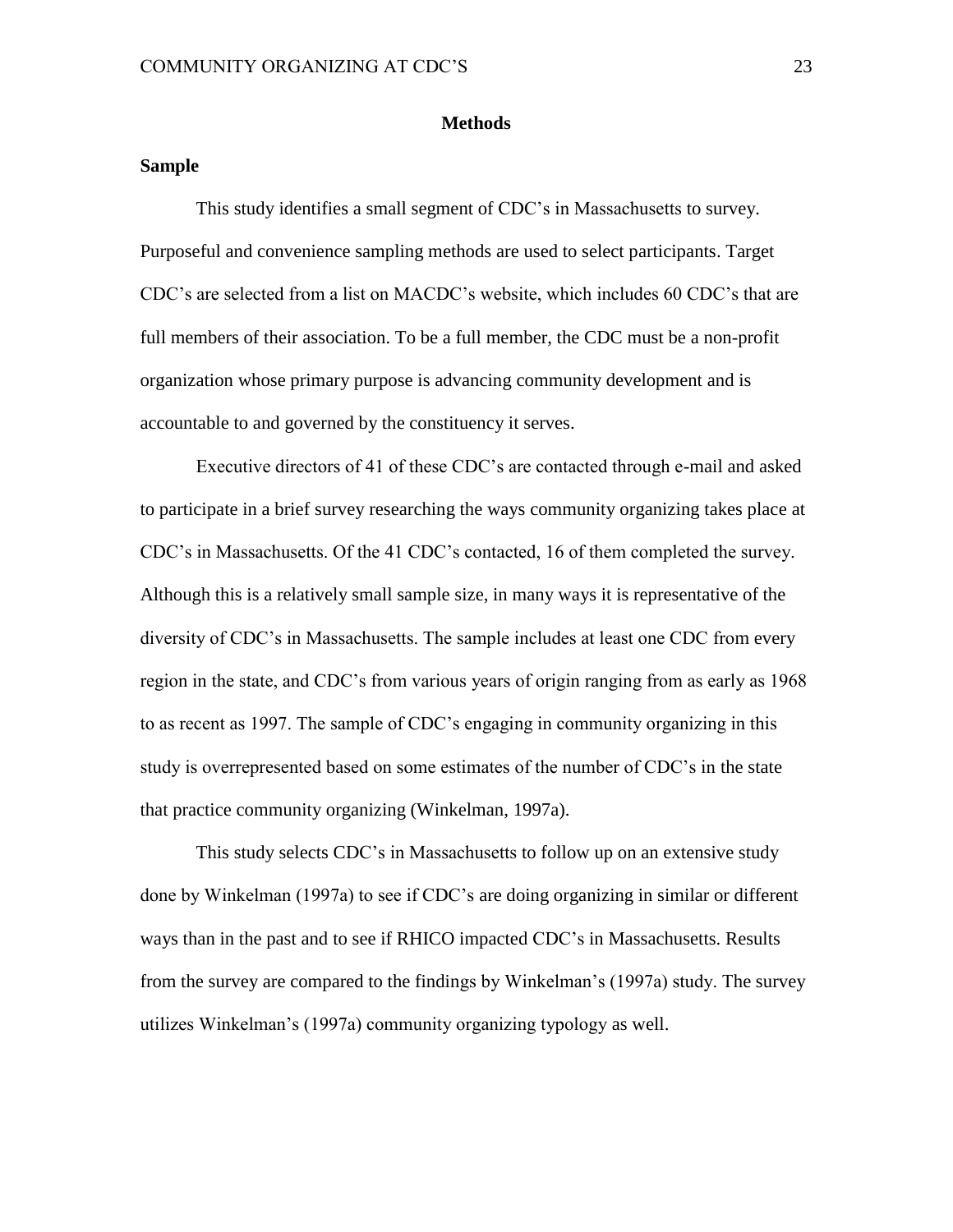This study identifies executive directors because much of the literature conducts interviews with them. Identifying a similar population to other studies makes it easier to draw comparisons between findings of this study and other studies. This study analyzes concepts such as contradictions between organizing and development approaches, and typologies of community organizing. Executive directors are more familiar with these broad concepts than lower level staff based on their job positions which require oversight of the organization and extensive knowledge in the field beyond practice-based concerns. At times, the survey utilizes academic jargon or terms common to the community development field that higher level staff at CDC's may be more familiar with.

#### **Data collection**

This study contacts 41 out of 60 CDC's that provide e-mail addresses online. In an e-mail titled "Important Research on CDC's," the researcher informs participants that the study is being conducted by a Graduate student in a community engagement degree program at Merrimack College with a deep interest in the community development field, and that the research focuses on the ways community organizing occurs at CDC's.

The survey is titled "Community Organizing at Community Development Corporations (CDC's) in Massachusetts." The researcher informs the participants that the survey results will remain completely anonymous and be used for research purposes only. The researcher explains to the participants that the survey will take them less than five minutes to complete, and that their insights are extremely valuable for practitioners in the field. A link is provided to access the survey, which is created on surveymonkey.com, a highly utilized research tool.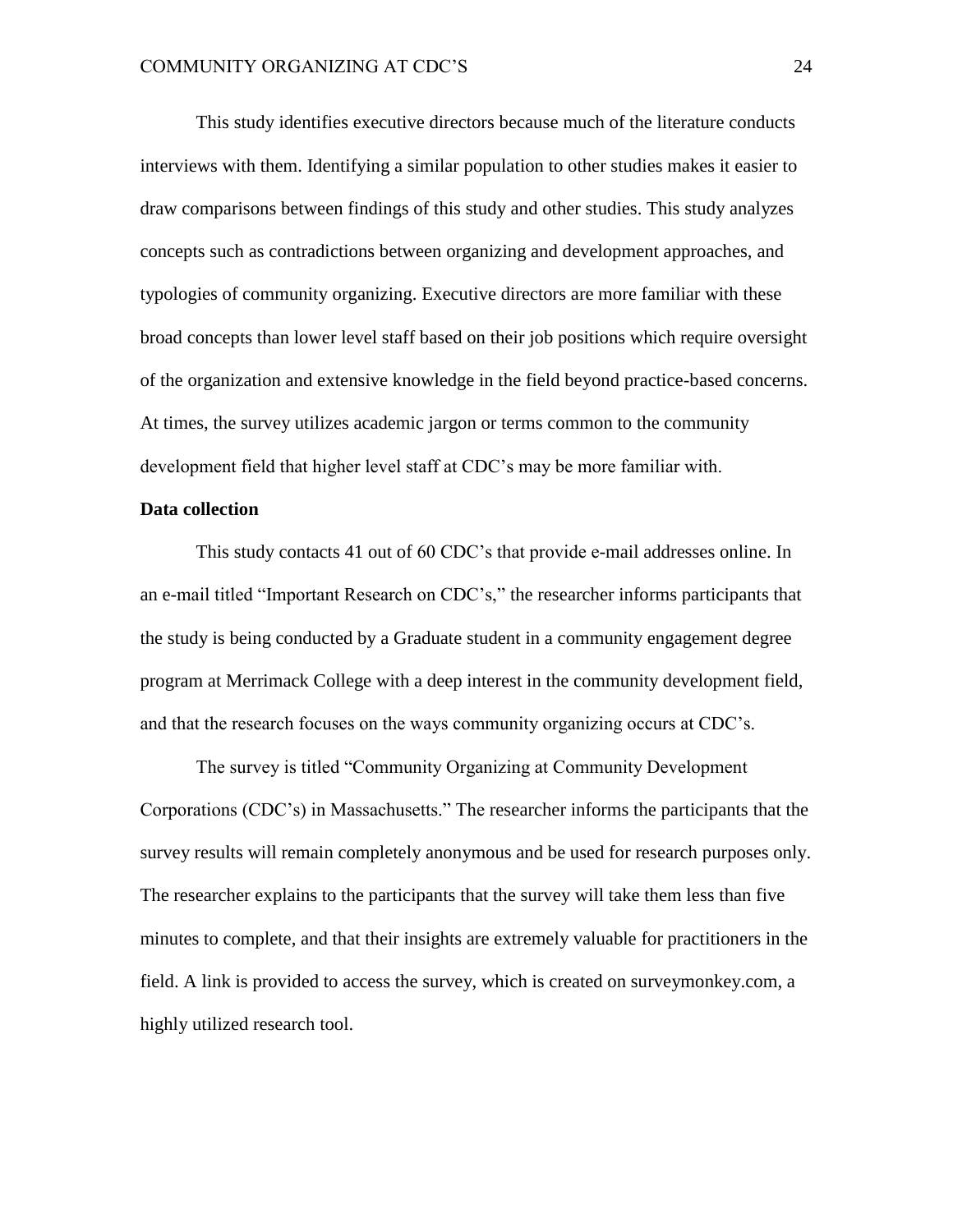The survey utilizes quantitative as well as qualitative data. The survey protocol contains nine questions with a variation of question forms such as yes/no, multiple-choice with more than one answer, Likert scale, open-ended, and demographic questions. The complete survey protocol is included in a separate section of this paper (Appendix A). This study utilizes a variety of question forms to make the survey as engaging as possible and to increase the chances of the respondents completing the entire survey.

Two of the questions on the survey follow up on Winkelman's (1997a) study. One question asks if the CDC's participated in RHICO and another asks what types of community organizing work does their CDC take part in. Winkelman's (1997a) typology is provided and participants are asked to select all forms of organizing that apply to their CDC. The forms of organizing along with their descriptions are shown in Table 1 and include: resident council organizing; organizing to get control of development resources; grassroots community planning; issue organizing; political organizing; community building events; and organizing as support for development.

The first question on the survey asks the participants to identify if their CDC participates in community organizing. If they answer in the affirmative, they are asked a series of additional questions about how they engage in community organizing. If their CDC did not practice community organizing, they are asked a few demographic questions such as the region in Massachusetts their organization is located in and what year their organization was founded.

One of the questions on the survey asks the participants to rate the importance of community organizing to their CDC and another question asks them to rate the effectiveness of their CDC at organizing constituencies in their local communities. Two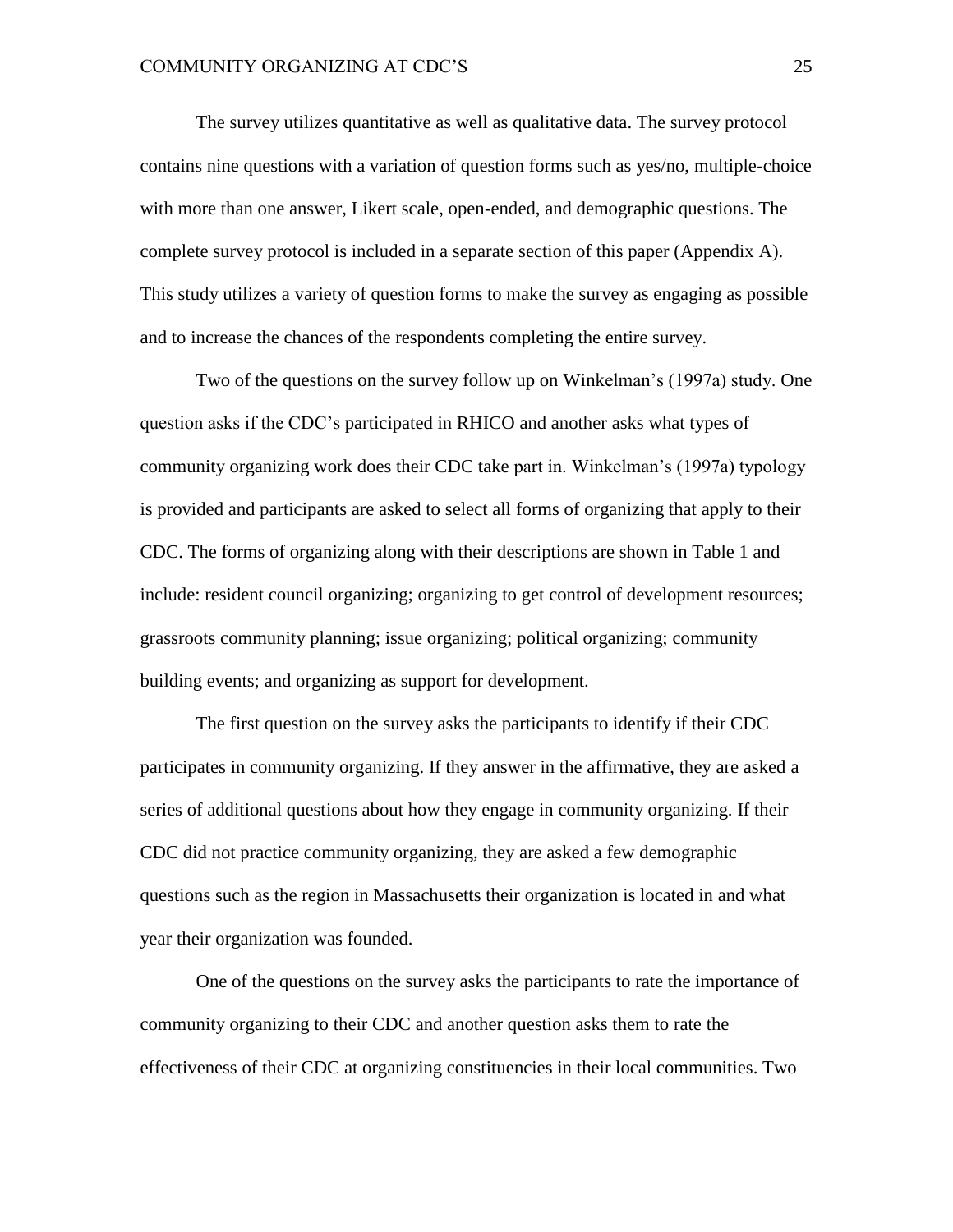open-ended questions are also included in the survey. Participants are asked what changes they would make to improve the community organizing work done at their CDC and they are asked to leave any additional comments.

The first time the survey was sent out through e-mail only 7 people responded. After waiting a few days, a reminder was sent out to the same 41 CDC's to take the survey. This time an additional 9 people responded to the survey for a total of 16 respondents. The survey response rate is approximately 39%, which is not surprising considering there is no incentive provided to take the survey and it is administered by a relative stranger.

Some methodologists debate whether online or paper surveys are more effective. This study selects online surveys because they can reach a larger pool of respondents in a timely manner and they are easier for the respondents to fill out. Surveymonkey.com also analyzes the results of surveys. It provides graphs with percentages as well as frequency tables. This study transports the results from online and enters them into a Microsoft Excel spreadsheet in order to create pictorial graphs of the survey responses (Appendix B).

#### **Results**

#### **Major findings**

The survey results show that most executive directors feel community organizing is "very important" to their CDC and that they are "effective" at doing it. Based on the typology provided by Winkelman (1997), the sample of CDC's surveyed mostly engage in community organizing activities such as "community building events" and "organizing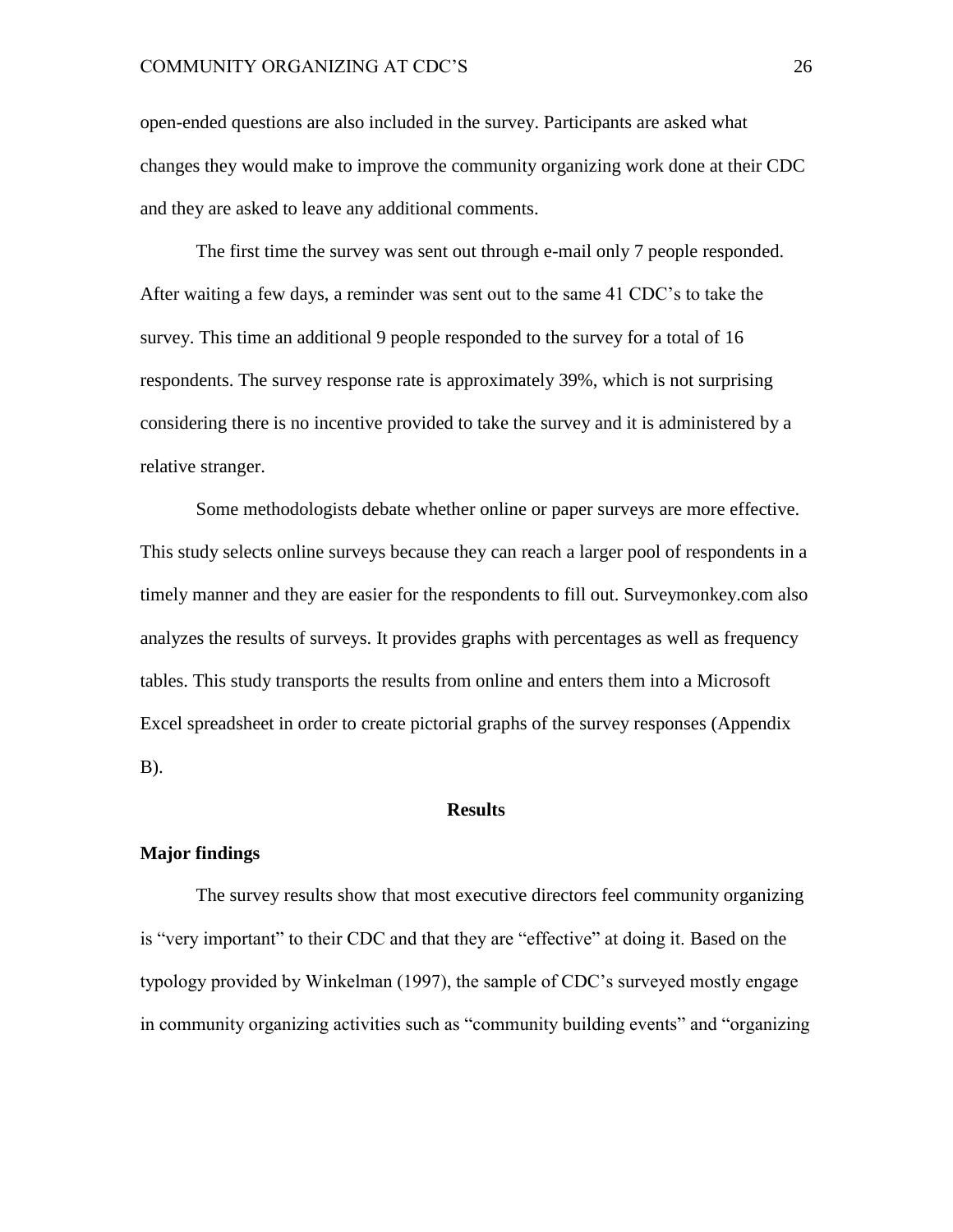as support for development." Survey respondents frequently comment on the challenges of securing funds to sustain community organizing practices at their CDC's.

#### **Demographic responses**

Participants are first asked if their CDC participates in community organizing. For the purposes of this study, only CDC's that practice community organizing are analyzed. Of the 16 respondents, 81.3% of them participate in community organizing and 18.8% do not. Winkelman (1997a) estimates that one-third of CDC's in Massachusetts do some form of community organizing (p. 3). Therefore, the population of CDC's in this sample is overrepresented compared to the Massachusetts general population of CDC's who practice community organizing.

All of the participants are asked demographic questions to generate descriptive statistics of the sample such as the region and founding year of the CDC. The survey results show that the locations represented most frequently are Boston and Western, 28.6% respectively. The remaining regions represented in the survey include the North Shore and Merrimack Valley, 14.3% respectively, and the Central and Southern regions, 7.1% respectively. Only 14 out of 16 respondents answered this question. It may be speculated that two of the respondents skipped the question after answering no to the initial question about if their CDC participates in community organizing, and then failed to complete the rest of the survey.

Another demographic question asks participants what year their CDC was founded. This study determines whether CDC's emerged in the first generation (1960's), the second generation (1970's), or the third generation (1980's and 1990's) (Green, 2012b). According to Green (2012b), activist CDC's from the first generation primarily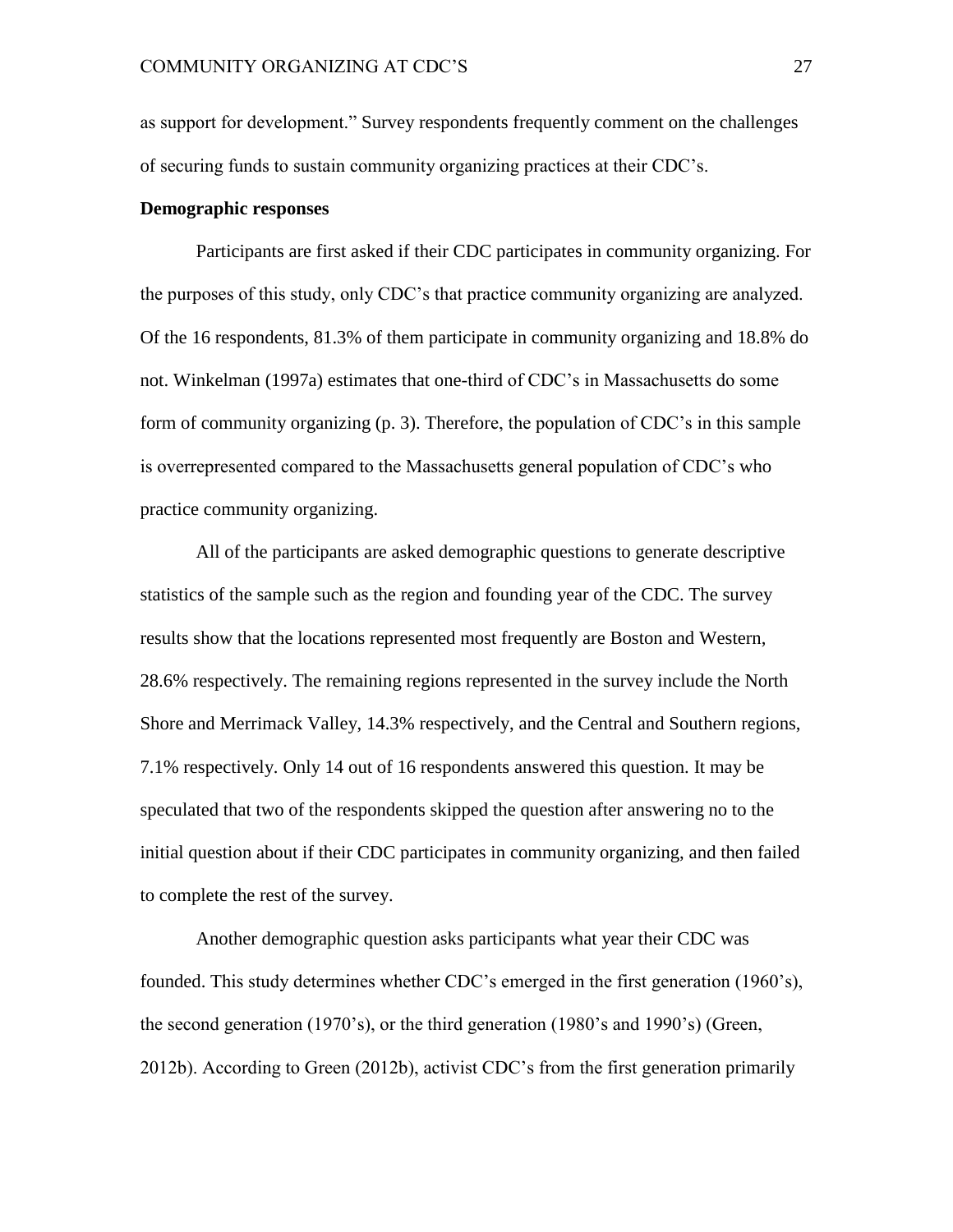focus on economic development; specialized CDC's from the second generation primarily focus on housing development; and professional CDC's from the third generation concentrate mostly on housing activities and play less of an activist role (p. 97).

Based on the results from this survey, third generation CDC's are the most frequently represented (7 CDC's), closely followed by second generation CDC's (6 CDC's). Only one of the CDC's is first generation. Two of the respondents did not answer this question. Table 2 includes a complete listing of the founding years of the CDC's in this sample.

Out of the respondents who participate in community organizing, the survey reveals the ways in which organizing is taking place based on Winkelman's (1997a) typology. All of the respondents answered this question and they are allowed to choose more than one type. The majority of the respondents participate in "community building events" and "organizing as support for development," 92.3% respectively. The remaining responses included: "grassroots community planning" and "issue organizing" (69.2%) respectively; "resident council organizing" (61.5%); "organizing to get control of development resources" (53.8%); and "political organizing" (7.7%).

#### **Successes and challenges**

Four of the questions on the survey explore the successes and challenges experienced by CDC's that participate in community organizing. Two of these questions use a Likert scale and ask the participants to rate the importance of organizing to their CDC and the effectiveness of organizing at their CDC. Based on the survey results assessing the importance of organizing to the CDC, respondents answer in the following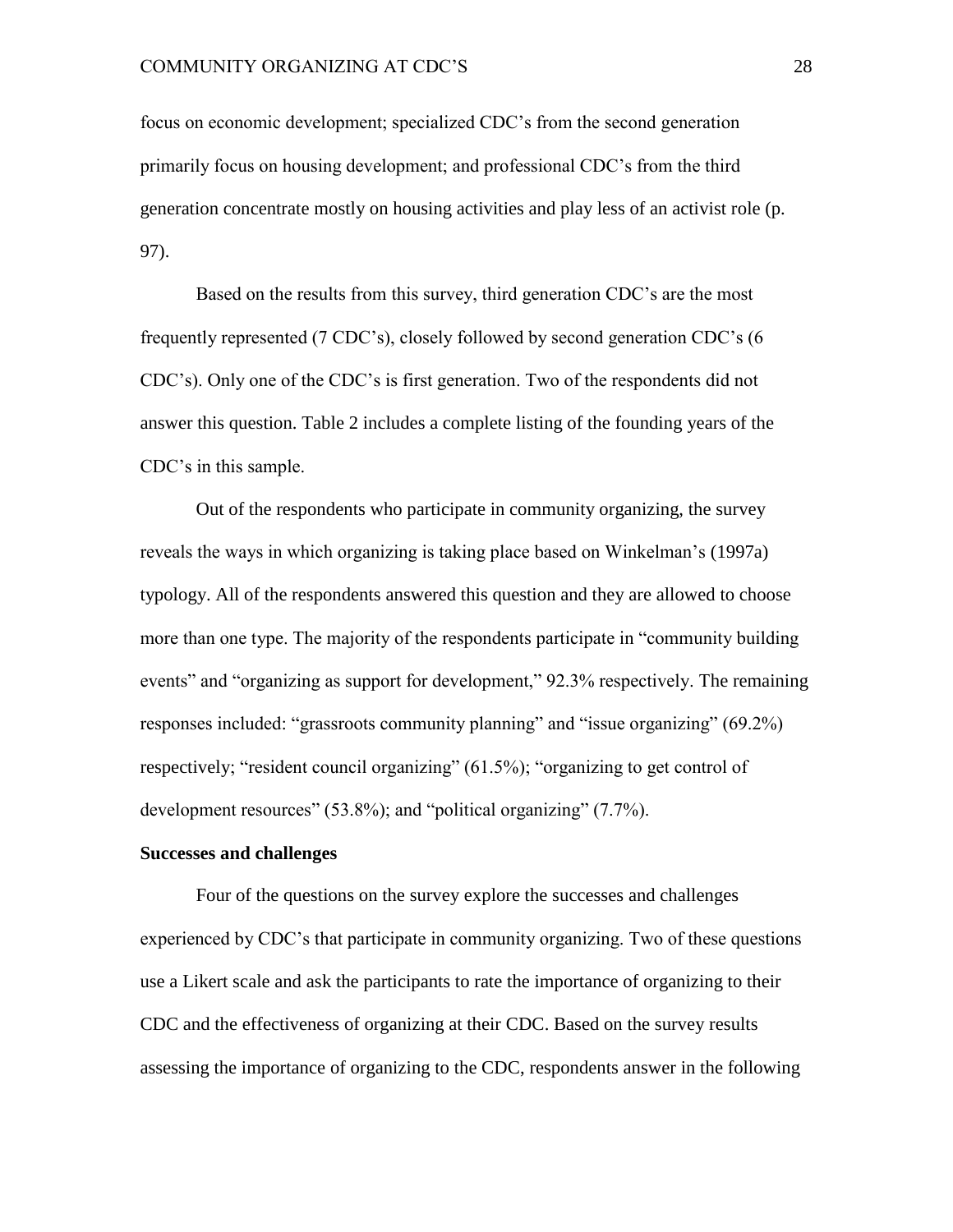ways: "very important" (69.2%); "important" (23.1%); and "somewhat important" (7.7%). None of the respondents feel community organizing is "not important" to their CDC. All of the respondents who participate in community organizing answered this question.

Based on the survey results, the most frequent response to the effectiveness of organizing at their CDC is "effective" (69.2%). The remaining responses include: "somewhat effective" (15.4%); "very effective" (7.7%); and "not effective" (7.7%). All of the respondents who participate in community organizing answered this question.

One of the questions discerns how many of the CDC's in the sample participated in RHICO. Out of the respondents who partake in community organizing, 38.5% participated in RHICO, 23.1% did not participate in RHICO, and 38.5% were unsure if they participated. One of the respondents left a comment on the survey about how they are "curious" about the RHICO question, and how they've "never been able to plug the gap left" post RHICO (Appendix C).

The survey puts forth an open-ended question asking participants what changes they would propose to improve the community organizing work done at their CDC. Of the 7 respondents who answered this question, 6 of them mention the challenge of funding in some capacity. The most common responses focus on the lack of funding to sustain staff and resources for organizing activities. One of the respondents commented on the need for "more time." The survey provides a comment box in which three participants provided input. The responses to the open-ended questions are included in a separate section of this paper (Appendix C).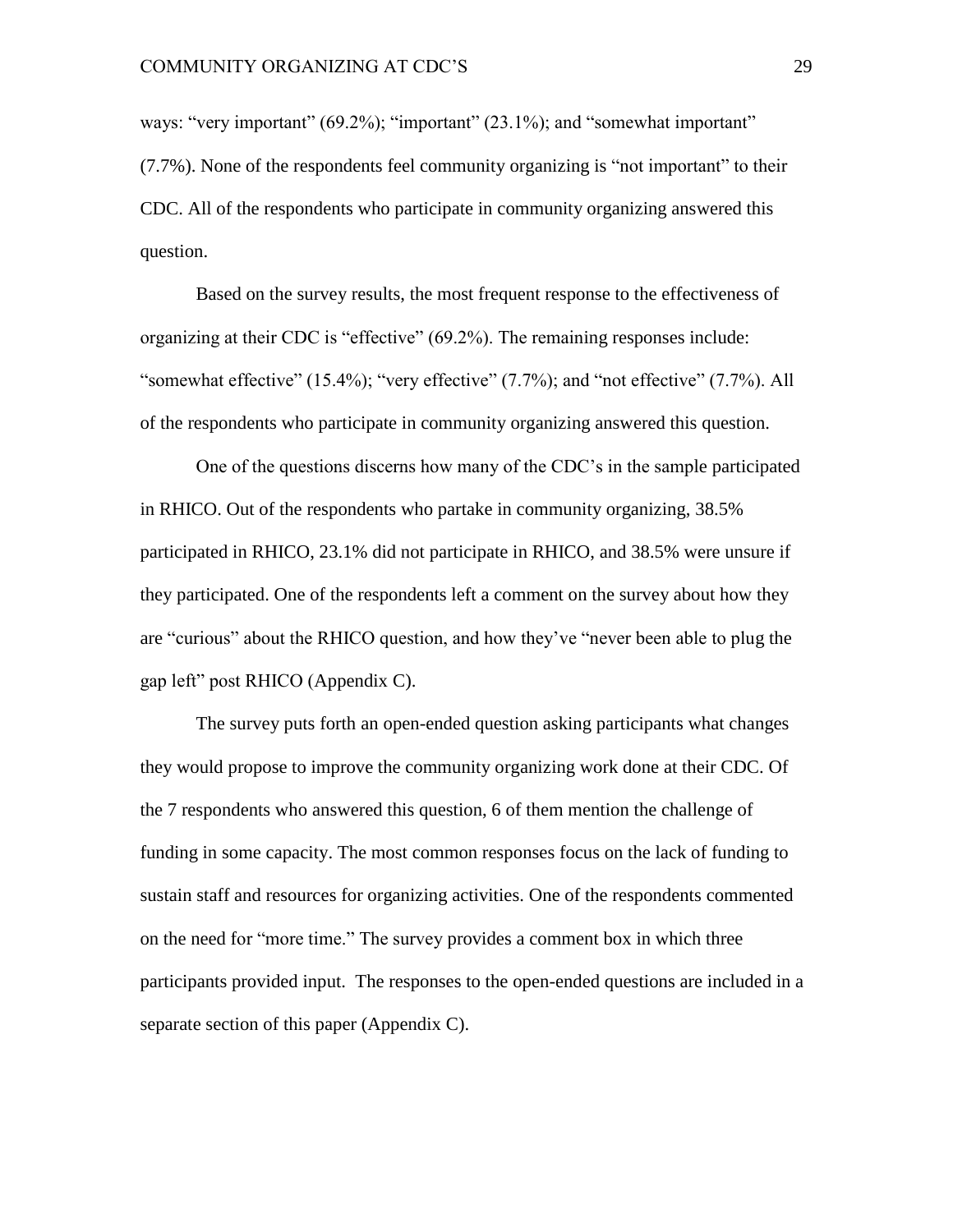#### **Discussion**

The survey results are similar to the findings in the literature. Much of the literature illustrates how executive directors of CDC's care deeply about the goals of community empowerment (Rubin, 1994; Stoecker, 1997). It is evident in this survey that the majority of executive directors feel community organizing is "very important" to the mission of their organization and their CDC is "effective" at organizing. However, executive directors did not rate the effectiveness of their CDC at community organizing as highly as they rated the importance of it to their CDC. There is more widespread variation in answers to the question asking about effectiveness with some respondents citing that their organization is "not effective" or "somewhat effective." Only one respondent answered that their organization is "very effective" at organizing, but the majority of respondents answered that organizing is "very important" to them.

A possible explanation for this discrepancy could be the issue of funding for community organizing, which arises in the literature (Hannah, 2006; Rubin, 1995; Silverman, 2009; Stoecker, 1997; Traynor, 1995; Vidal, 1997) and in this survey. When asked what changes the executive directors would propose to improve the community organizing work done at their CDC, the majority of respondents note the need for more funding to sustain staff and resources. They note how it is difficult to continue "nonrevenue generating portions" of their mission. Even though CDC's are non-profits, they need to generate a source of income to put back into their development projects and to satisfy investors in the projects.

Another practical concern that comes up in the survey is that organizers need "more time" to effectively do their job. Winkelman (1997a) touches on this issue by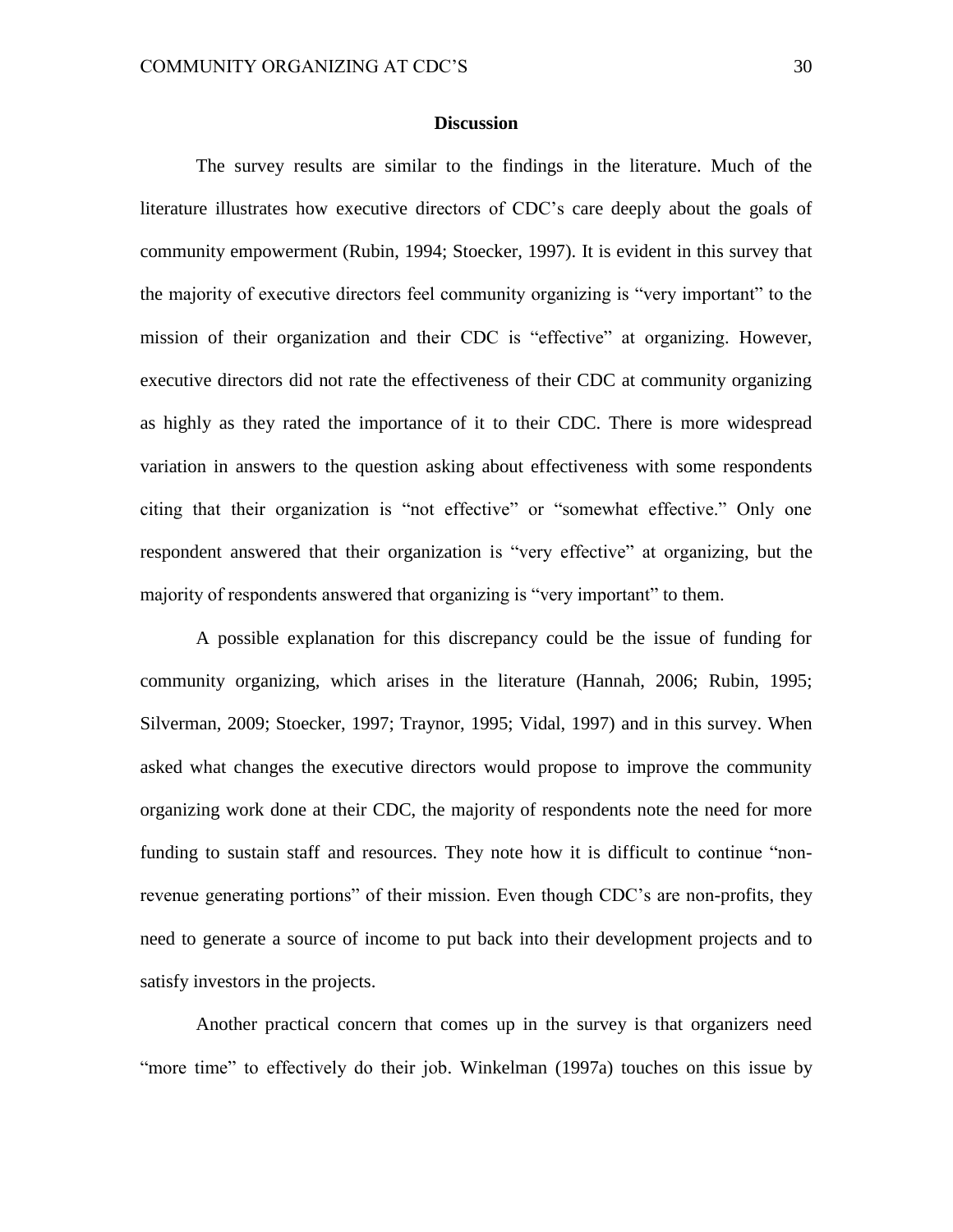discussing how CDC's often make unrealistic demands of organizers and that they need to focus their organizing work. Winkelman (1997a) notes that with all the responsibilities required of organizers, they do not have the time to focus on leadership development in the community.

It is easy to see how organizers would be struggling with a lack of time. Based on Winkelman's (1997a) typology of community organizing, it appears that CDC's in Massachusetts are engaging in a variety of community organizing activities. Although Winkelman's (1997a) study finds that resident council organizing is the most common form of organizing practiced by CDC's in Massachusetts, this study shows that it is "community building events" and "organizing as support for development." This suggests that community organizing is taking place in slightly different ways than in the past.

These findings hint at challenges in effectively practicing community organizing at CDC's. Winkelman (1997a) describes "community building events" as "community events, annual meetings, ethnic or multi-cultural festivals, neighborhood clean ups, barbecues, picnics, and street fairs, to build community ties and present a public face of the CDC to neighborhood residents" (p. 5). These events may or may not be run by community residents. He describes "organizing as support for development" as driven more by the CDC's needs than the residents' and it often results in little neighborhood leadership development. Although this survey did not measure the degree of resident involvement in these two forms of community organizing, they still require the least resident participation compared to the other forms in the typology. They are also less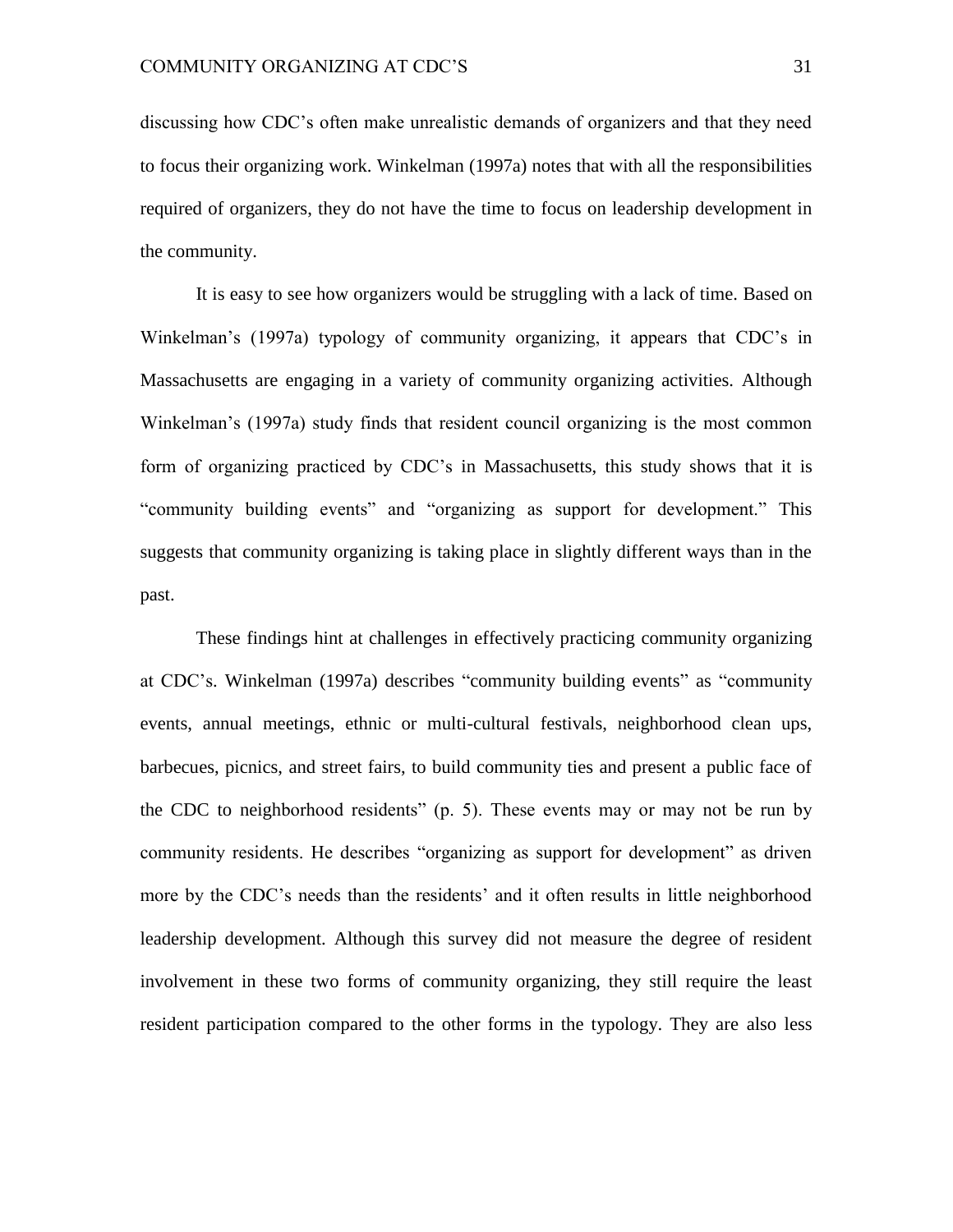confrontational forms of organizing and require the community residents to play mostly a support role for the CDC instead of a leadership role.

The popularity of "community building" opposed to confrontational forms of organizing reflects a shift in the community development field noted in the literature as well as in this study. This study shows how more confrontational forms of organizing such as "organizing to get control of development resources" and "political organizing" are the least practiced forms of organizing in CDC's in Massachusetts. Similarly, Winkelman (1997a) finds that political organizing is rarely practiced by CDC's even though it has the potential to generate real systemic changes in society. These findings support Stoecker's (2001) view that CDC's engage in forms of organizing that are not confrontational. Traynor (1995) suggests that CDC's are moving towards more community building efforts that require them to work cooperatively with others in the community instead of being confrontational.

One of the respondents in the survey notes how their work is "oriented to community engagement rather than community organizing" and that it is a shift reflected throughout the CDC world. The respondent suggests that foundations and other funders need to place a "greater priority on community building work." It appears that funds for more confrontational approaches to community organizing are hard to come by. Although other supports for organizing exist in the community development field such as the Mel King Institute run by the MACDC, it only provides ways for organizers to receive training and networking; it does not provide direct grants for organizing like RHICO had in the past.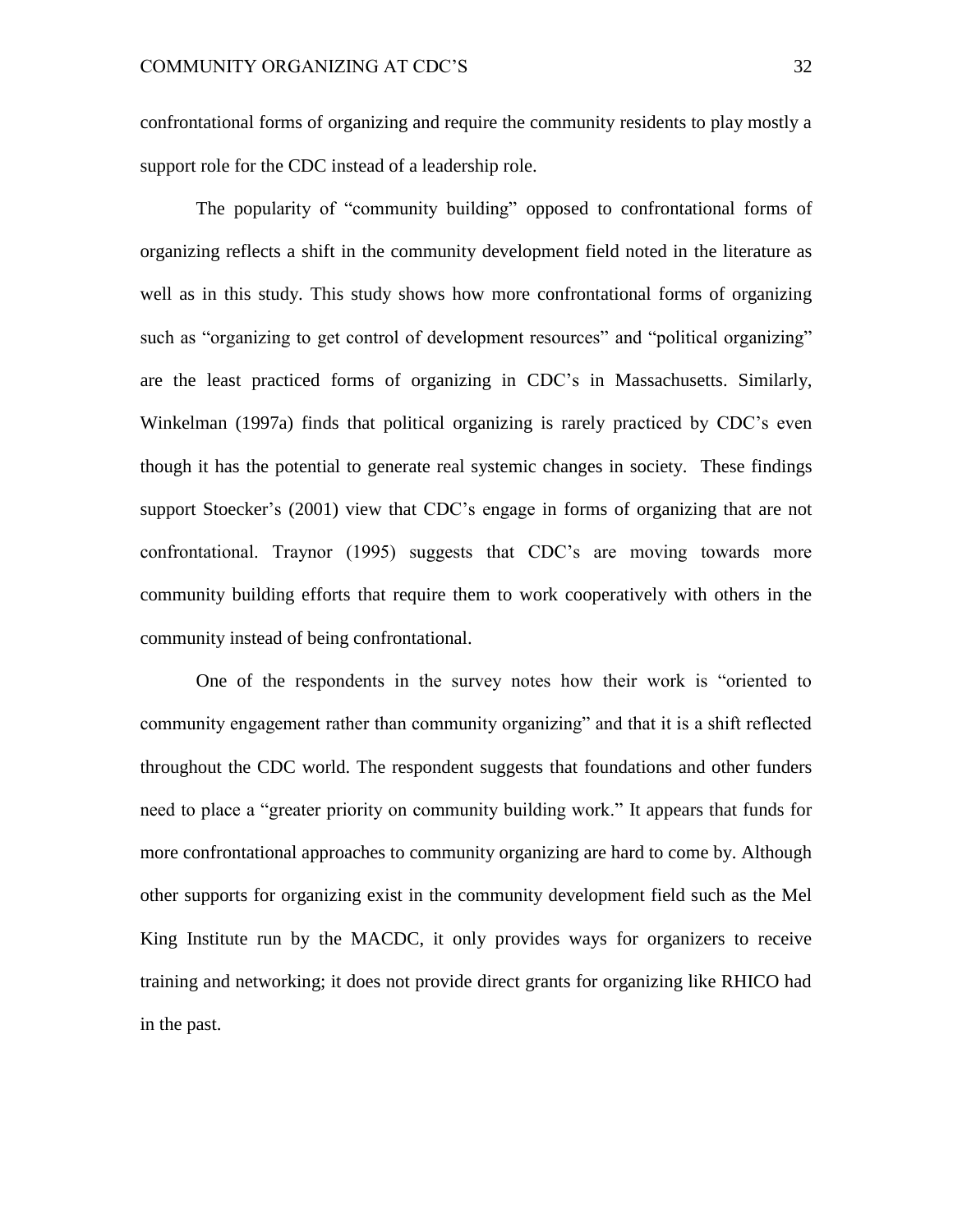As for other forms of community organizing that are practiced by CDC's in this study such as "grassroots community planning" and "issue organizing," this survey did not measure how involved residents are in these processes. Winkelman (1997a) explains how grassroots planning processes can be either inclusive, in which residents participate throughout the planning, designing and implementation stages, or not as inclusive, in which residents may only participate in the planning stage. Additionally, issue organizing in CDC's may be completely separate from development projects, but as Winkelman (1997a) notes, it can often involve organizing to support development projects.

Furthermore, this study shows that third generation CDC's are the most frequently represented in the survey. According to Green (2012b), third generation CDC's are more professionally oriented, play less of an activist role, and focus mostly on housing development. Second generation CDC's, which are the following most represented group in this study, are more specialized and focus mainly on housing development. Community organizing in Massachusetts CDC's may become less of a priority based on the number of professional and specialized CDC's in the state that are less activist in nature, or it may occur in new ways such as the shift towards community building forms of organizing noted by experts in the field (Traynor, 1995).

#### **Strengths and Limitations**

This study adds a different form of data collection to the existing body of literature on this topic. Previous studies focus mostly on interviews with CDC staff members, but this study utilizes a survey research method. Surveys may provide more honest responses because they are anonymous and there are fewer factors to cause bias responses compared to interviews. Additionally, the survey respondents are executive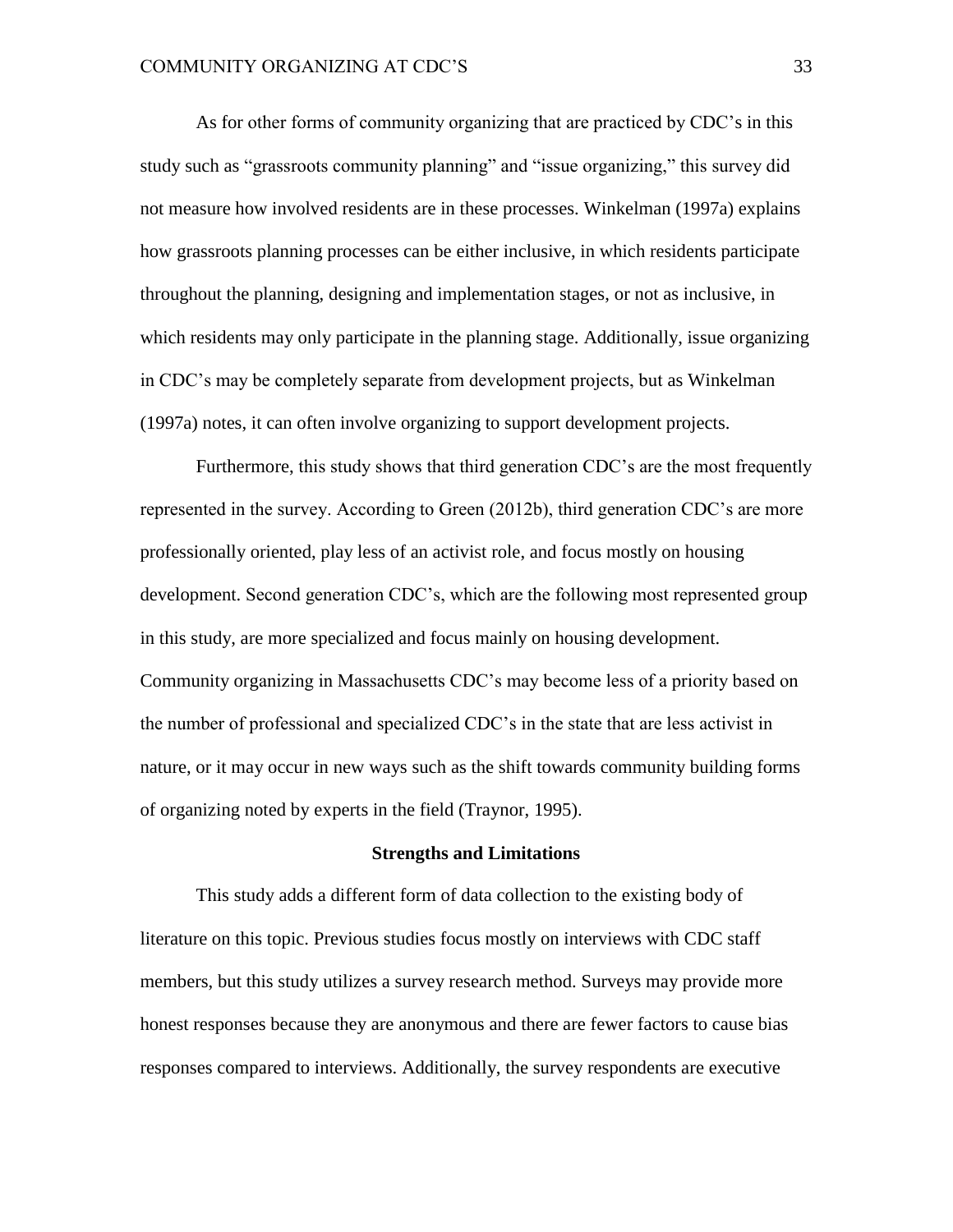directors of CDC's, which is the target population of several other studies looking at this topic (Gittell, 1999; Rubin, 1994; Silverman; 2009; Stoecker; 2003; Winkelman, 1997a). This makes it easier to draw comparisons between this study and others in the literature.

The survey sample is representative of the diversity of CDC's in Massachusetts. It includes at least one CDC from every region in the state and from various years of origin ranging from 1968 to 1997. By focusing on Massachusetts, this study follows up on another extensive study done on Massachusetts CDC's (Winkelman, 1997a), but adds a current analysis to the subject. Finally, this study utilizes both quantitative and qualitative data to strengthen its findings.

Although this study provides insights into the ways community organizing takes place at CDC's in Massachusetts, its findings cannot be generalized to CDC's in other geographic locations. Also, the sample size is too small to be truly representative of all CDC's in Massachusetts. The study faces methodological issues as well. Due to time constraints, the researcher was unable to conduct a pre-trial test of the survey to check for misunderstandings with the wording and meaning of questions. Although the survey used academic jargon at times, the researcher assumed that executive directors of the CDC's would be knowledgeable in the field to discern the meaning of the questions. Another limitation is that the survey is only measuring the perceptions of the executive directors who know about community organizing at their CDC's, but not in the same ways as the organizers who are employed there. Finally, it is always difficult to measure the effectiveness of programs at organizations, especially ones that have social goals.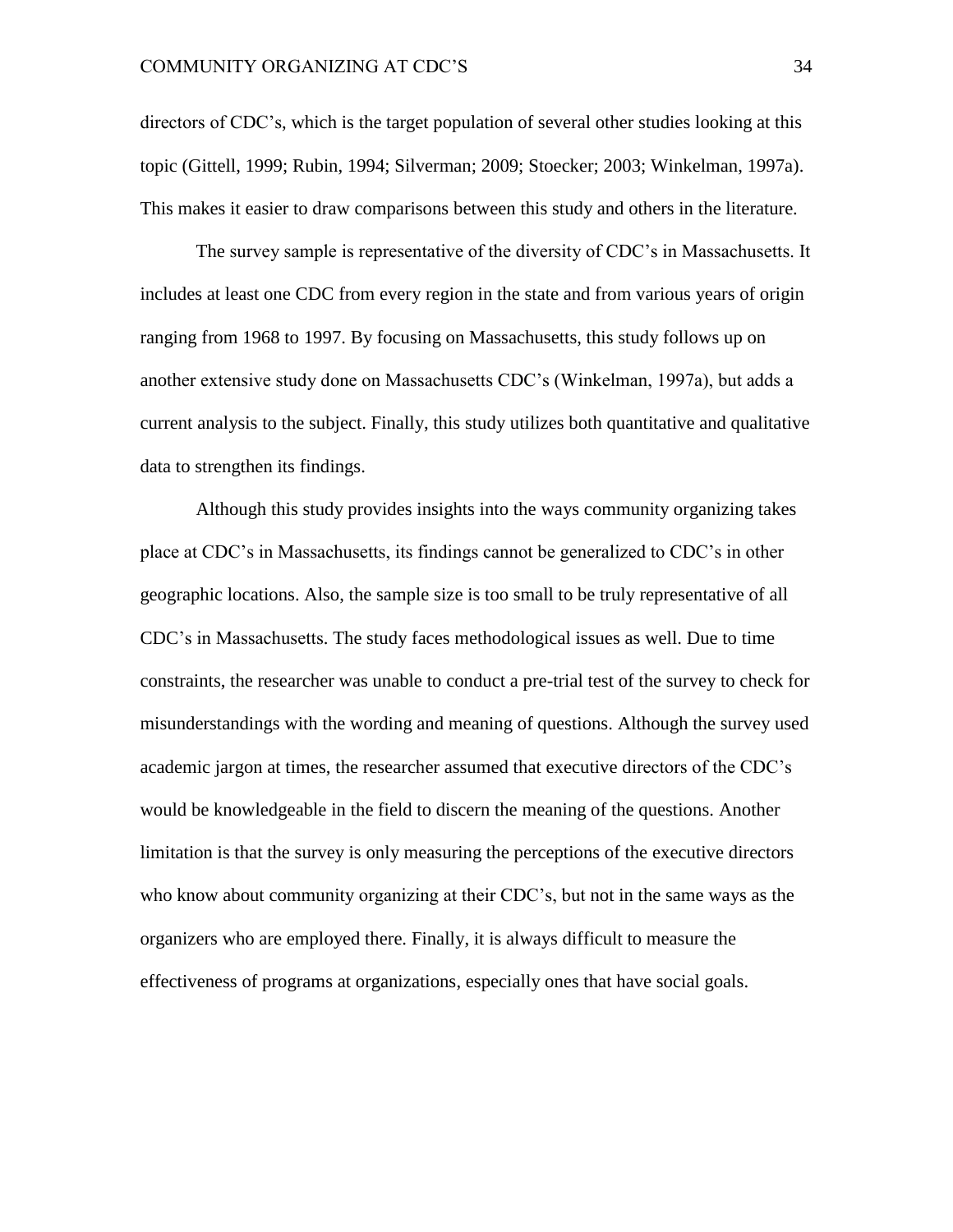#### **Implications**

#### **Funding**

This study illustrates how funding challenges interfere with CDC's abilities to effectively practice community organizing activities. Several studies point to the difficulties inherent in measuring "success" to funders in terms of social capital (Cowan, 1999; Gittell, 1999; Hannah, 2006; Traynor, 1995; Vidal, 1997). Many CDC's have goals of empowering residents through community organizing and developing neighborhood leadership, but these goals are not easy to quantify. Funders want to see concrete evidence of CDC's meeting their goals and objectives, and often times this is easier to do with development projects than organizing efforts.

It is no surprise that CDC's mostly engage in housing development because it is easier to measure "success" in that area, and consequently it is the most heavily funded portion of CDC's comprehensive agendas. As Traynor (1995) and Winkelman (1997a) suggest, CDC's need to develop industry standards and measures that allow community organizing to join the criteria for evaluating community development efforts. This would help funders feel confident in CDC's abilities to generate concrete community improvements through community organizing and help bring in new sources of capital for disinvested neighborhoods.

Another way of potentially bringing in new funds to CDC's is through certification. The MACDC is promoting the opportunity for CDC's and other organizations involved with community development to become certified based on guidelines developed by the Massachusetts Department of Housing and Community Development. On their website, MACDC explains that certification "will enhance the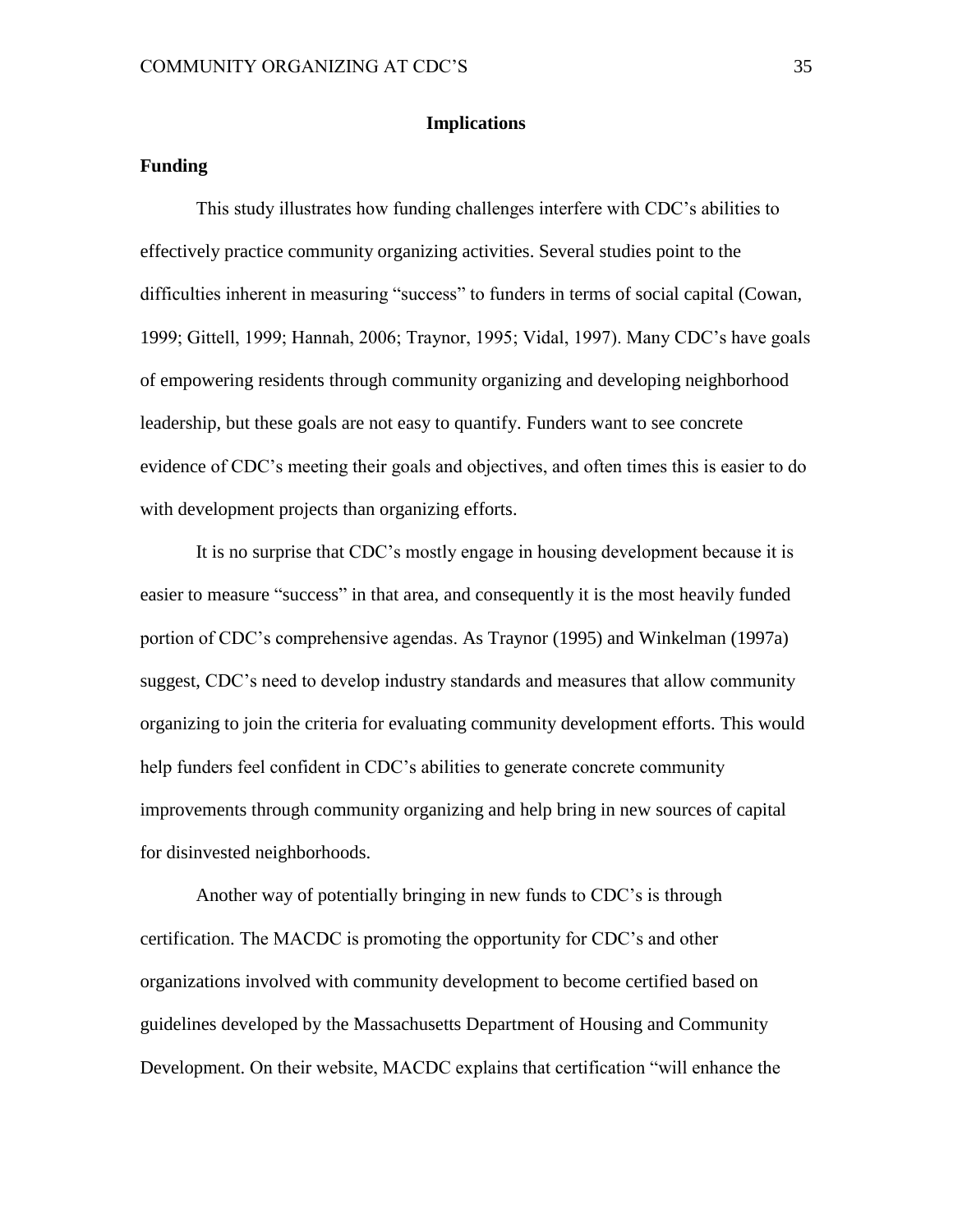credibility of the CDC sector and help attract more public and private resources to the field." However, there is no guarantee that these resources will be used towards community organizing efforts. The state guidelines require community development organizations to file an annual report summarizing its activities in support of CDC's with the Massachusetts legislature. As examples of activities, the guidelines use the term "asset development programs," but do not mention community organizing.

Certification by the state may lead to a shift away from traditional community organizing approaches in CDC's to approaches that use an asset-based community development model. If certification by the state becomes the new method for securing additional funding, then it could interfere with CDC's abilities to practice community organizing, or at least call what they are doing community organizing as other terms like "community building," "asset-based development," and "community engagement" seem to be preferred by funders. If the state assumes a more powerful role in funding CDC's, they may not financially endorse community organizing activities if they are confrontational and if the state feels threatened by the power of organized constituencies. **New vision**

This study illustrates the need for CDC's to establish what Vidal (1997) calls a "new vision" (p. 7). CDC's need to clarify the role they play in the community to offset the criticisms that they are not effective. Vidal (1997) and Cowan (1999) suggest that CDC's need to partner, merge, focus on role specialization, and network to sustain their comprehensive agendas. Similarly, the MACDC's strategic plan for 2010-2012 suggests that CDC's need cross-sector collaboration with organizations that are similar, but not necessarily CDC's.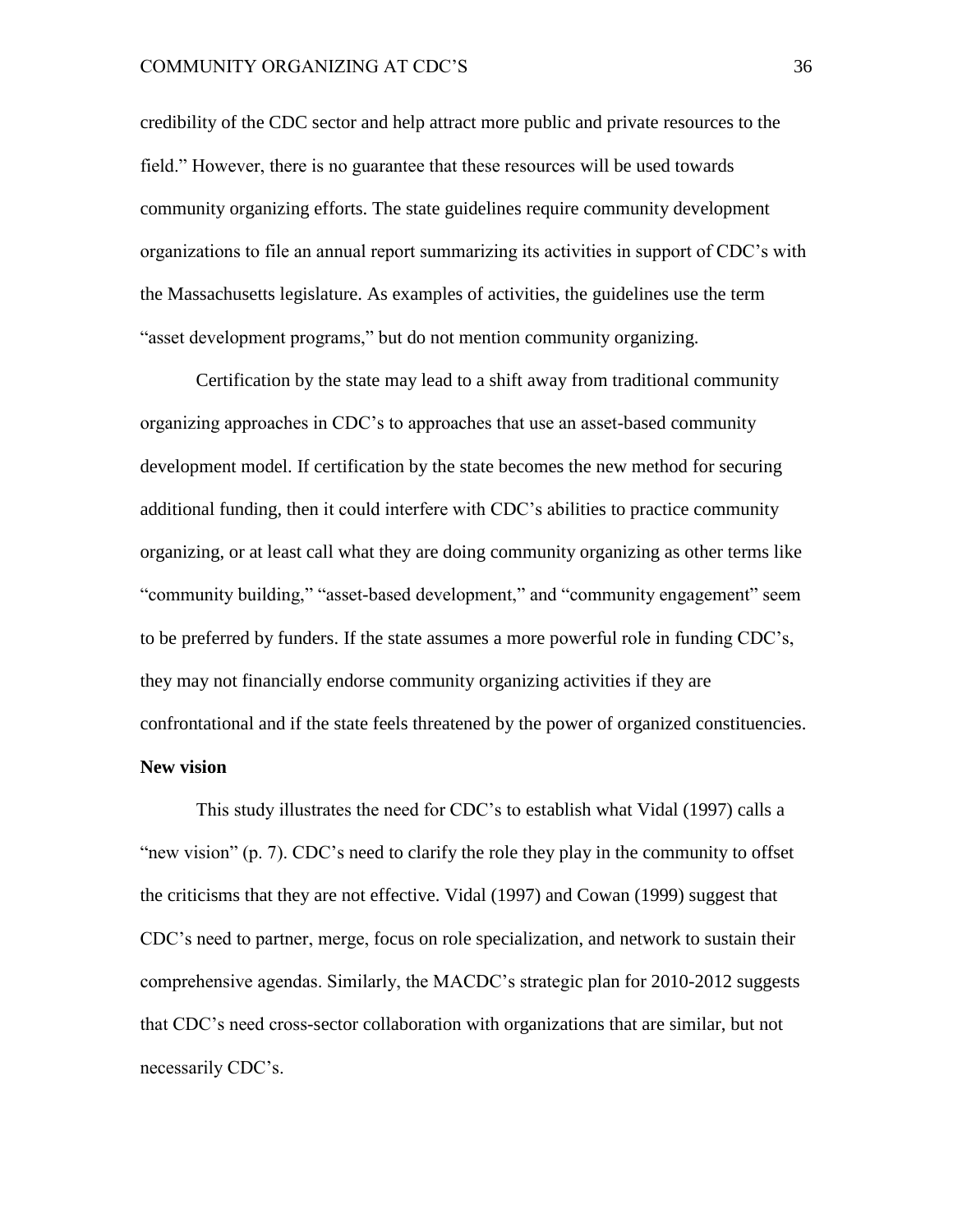As part of their plan for a new vision, MACDC claims that CDC's need to "refine its messaging and story." One of the goals in their strategic plan is to rethink the role of CDC's and frame that message to the public. The strategic plan does not mention the term "community organizing" once even though it was used in the field frequently when Massachusetts CDC's were participating in RHICO about six years ago. It appears as if the new term Massachusetts CDC's are trying to promote is "community building."

According to the 2005 Census by the National Congress for Community Economic Development, "community building" encompasses both organizing and advocacy efforts even though some would argue these are two different concepts. Community organizing implies constituencies acting on their own behalf, while advocacy efforts focus on organizations speaking for constituencies. This implies a national trend as the Census reports that nearly two thirds of CDC's in the U.S. are engaged in such activities (p. 17).

There is support for a shift away from traditional community organizing approaches towards community building approaches to organizing. Traynor (1995) maintains that community building practices are emerging into the mainstream and that foundations prefer to fund these approaches. An investment in the assets already inherent in a community is the approach used by Lawrence Community Works in Mandell's (2009) case study, and this CDC was able to successfully integrate community organizing and community development approaches within a single institution.

The community building approach to organizing is similar to Kretzmann and McKnight's (1993) model of asset-based community development where the focus is on identifying and building a community's own assets or social capital rather than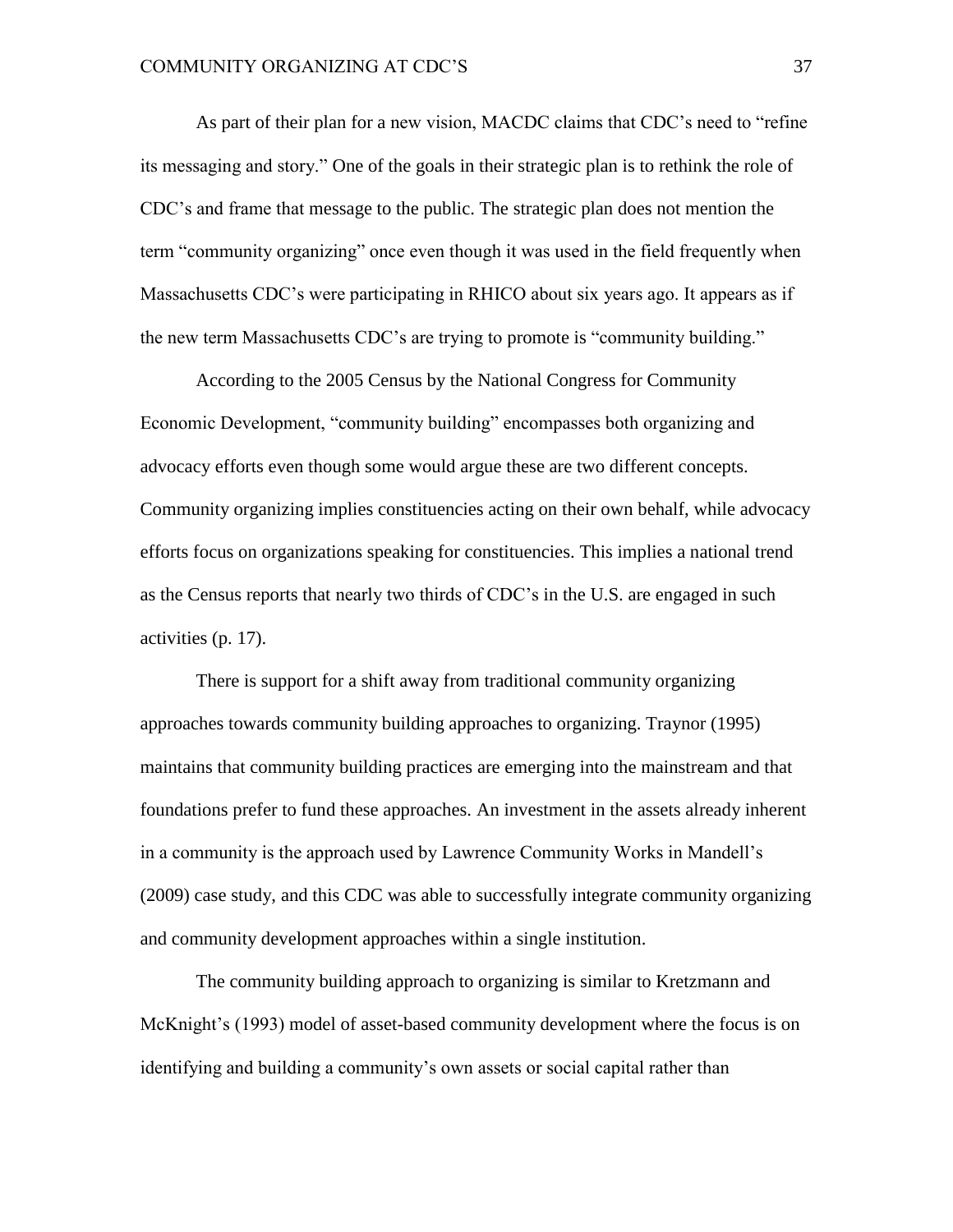confronting or negotiating with external power and resource holders. Asset-based community development approaches may be the best way to align the goals of community organizing and community development within a CDC. Because CDC's rely on so much funding from external resources such as the government and foundations, it may be too difficult for them to engage in traditional models of community organizing if their funding sources do not support it.

#### **Conclusion**

Although the differences between community development and community organizing approaches within CDC's can appear very subtle, they are differences worth critiquing as they can have significant implications for the CDC's and their targeted communities. Some experts in the field are calling for a greater emphasis on community building efforts of CDC's or what some may argue are less confrontational forms of organizing (Mandell, 2009; Traynor, 1995). These forms of organizing require cooperation with community leaders, businesses, and government.

However, other experts in the field note that conflict through traditional methods of community organizing is needed to gain power, while cooperative methods of relationship-building are needed to sustain community power (Callahan, 1999). Although in theory CDC's should be able to select whatever forms of organizing are the most relevant for their specific communities, they are often constrained by the pressures of outside funding sources such as intermediaries and government. More research is needed on this topic to ensure CDC's future organizational effectiveness as well as the best possible outcomes for local communities.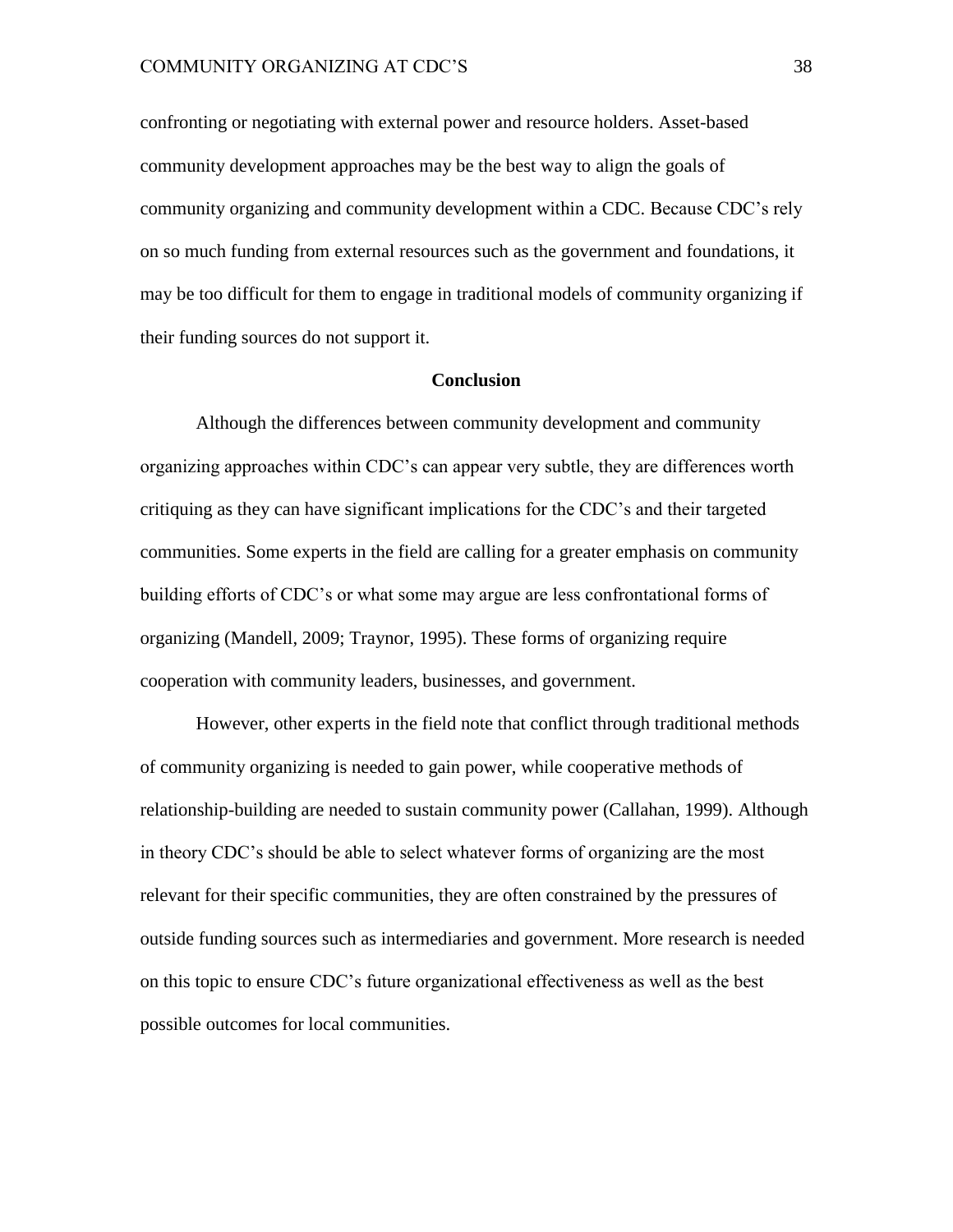#### References

- Clavel, P., Pitt, J., & Yin, J. (1997). The community option in urban policy. *Urban Affairs Review, 32(4),* 435-458. doi: 10.1177/107808749703200401
- Commonwealth of Massachusetts Department of Housing & Community Development. *M.G.L. Chapter 40H Community Development Corporations Guidelines for Certification.* Boston, MA: Department of Housing & Community Development.
- Cowan, S.M., Rohe, W., & Baku, E. (1999). Factors influencing the performance of community development corporations. *Journal of Urban Affairs, 21(3),*  325-340.
- Gittell, R., & Wilder, M. (1999). Community development corporations: Critical factors that influence success. *Journal of Urban Affairs, 21(3),* 341-362.
- Green, G.P., & Haines, A. (2012a). The role of assets in community-based development. In G.P. Green, *Asset building and community development*  (pp. 17-19). Thousand Oaks, CA: Sage Publications, Inc.
- Green, G.P., & Haines, A. (2012b). The role of community-based organizations. In G.P. Green, *Asset building and community development* (pp. 93-100). Thousand Oaks, CA: Sage Publications, Inc.
- Hannah, G. (2006). Maintaining product-process balance in community antipoverty initiatives. *Social Work, 51(1),* 9-17.
- Johnson, K. (2004). Community development corporations, participation, and accountability: The Harlem Urban Development Corporation and the Bedford-Stuyvesant Restoration Corporation. *Annals of the American*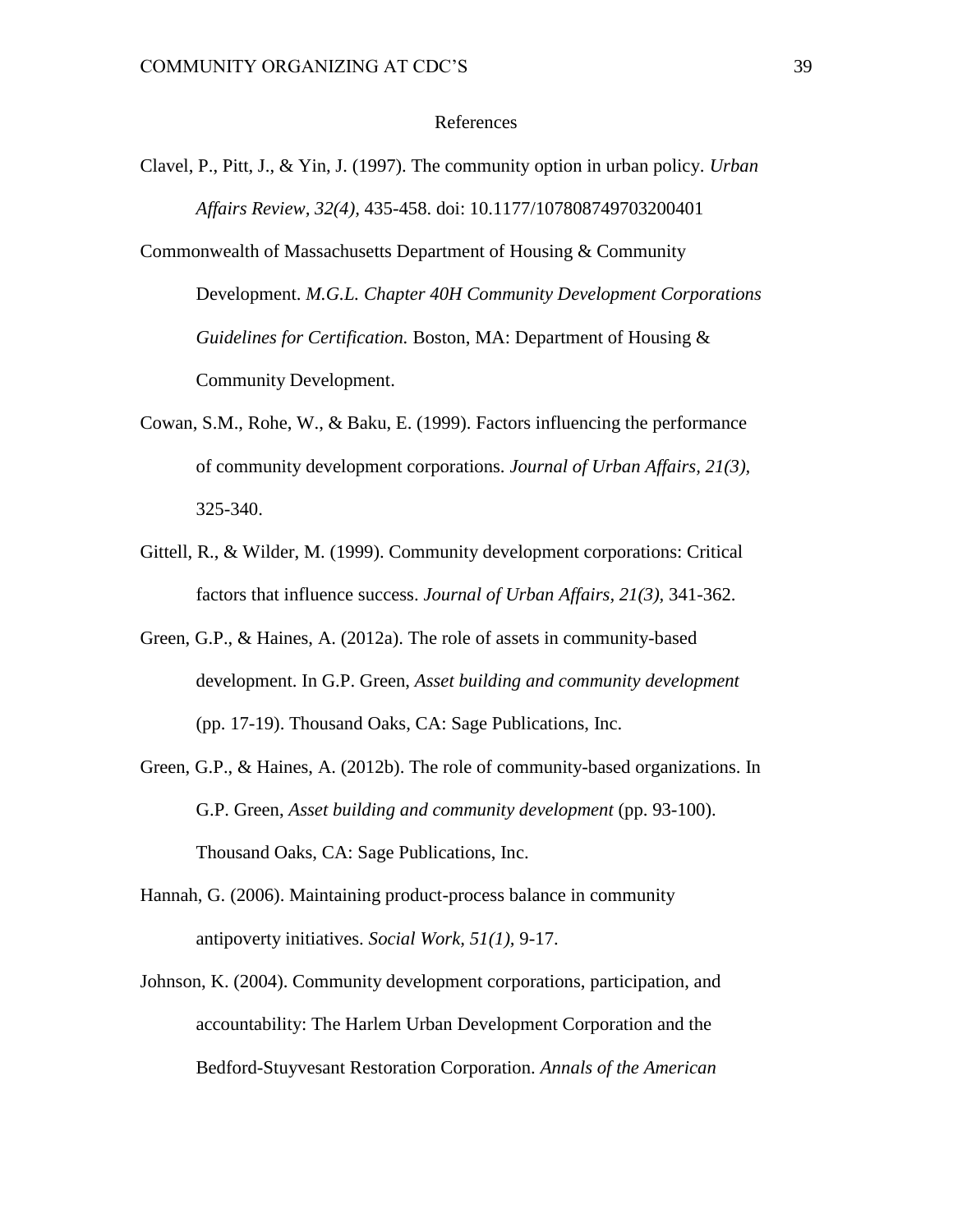*Academy of Political and Social Science, 594,* 109-124. Retrieved from <http://www.jstor.org/stable/4127697>

Kriesberg, J. (2010). Proceedings from CAPACD National Conference. Washington, DC.

Mandell, J. (2009). CDC's and the myth of the organizing-development dialectic. *COMM-ORG Papers, 15.* Retrieved from<http://comm-org.wisc.edu/> papers2009/Mandell.htm

- Massachusetts Association of Community Development Corporations. (2012). *MACDC Strategic Plan 2010-2012 "Building From Strength To Sustainability."* Retrieved from http://www.macdc.org/about/strategic-plan-2010-2012
- National Congress for Community Economic Development. (2005). *Reaching new heights: Trends and achievements of community-based development organizations* (5<sup>th</sup> ed.). Washington, DC.
- Rubin, H.J. (1995). Renewing hope in the inner city: Conversations with community-based development practitioners. *Administration & Society, 27(1),* 127. Retrieved from<http://go.galegroup.com.proxy3.noblenet.org/ps>  $/i.do? id=GALE\%7CA16877111&v=2.1&u=mlin_n_merrcol⁢=r&p=AONE$ &sw=w
- Rubin, H.J. (1994). There aren't going to be any bakeries here if there is no money to afford jellyrolls: The organic theory of community based development. *Social Problems, 41(3),* 401-423. Retrieved from [http://www.](http://www/) jstor.org/stable/3096970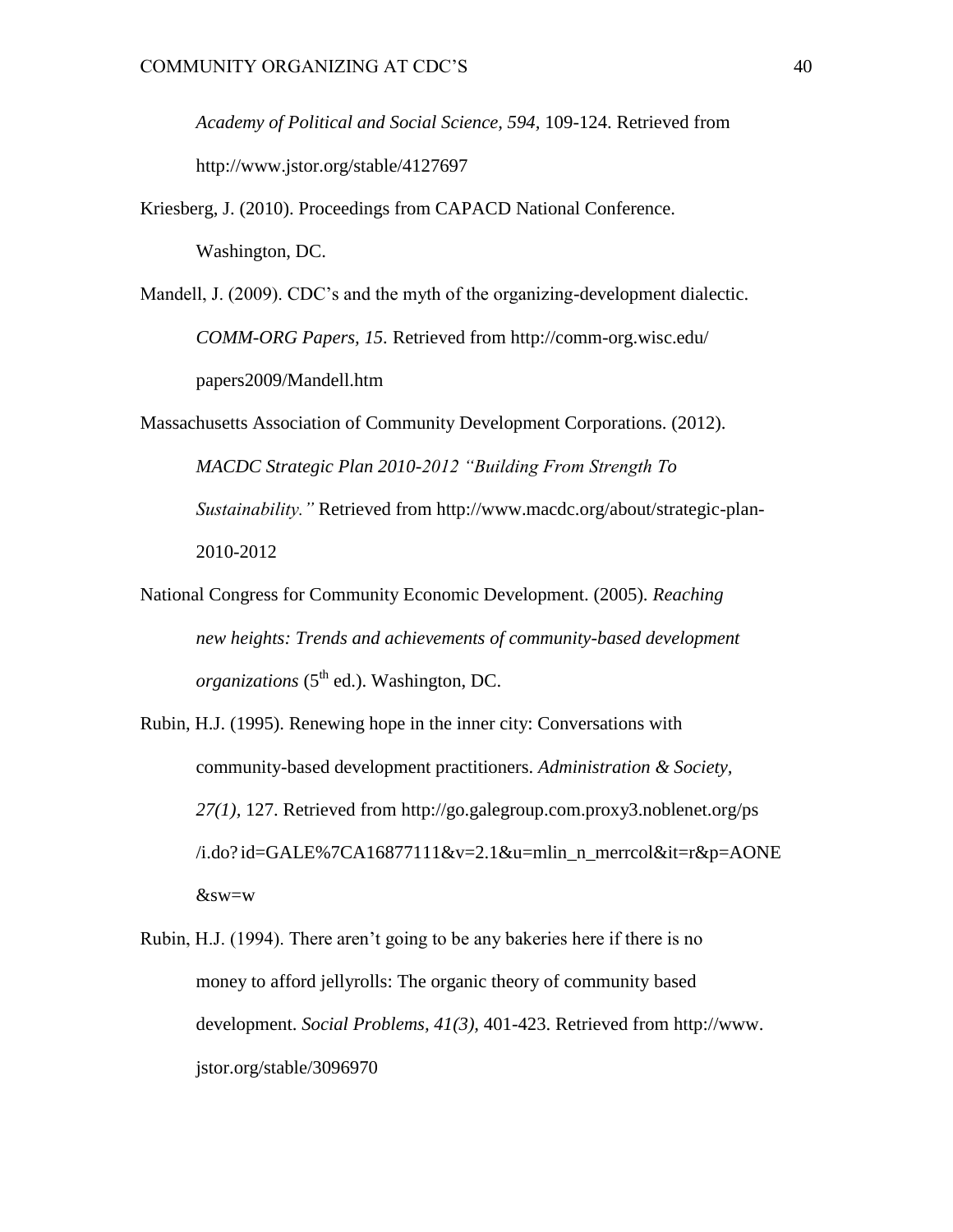- Silverman, R.M. (2009). Sandwiched between patronage and bureaucracy: The plight of citizen participation in community-based housing organizations in the US. *Urban Studies, 46(1),* 3-25. doi: 10.1177/0042098008098634
- Stoecker, R. (2001). Proceedings from International Community Development Conference. Rotorua, NZ.
- Stoecker, R. (1997). The CDC model of urban redevelopment: A critique and an alternative. *Journal of Urban Affairs, 19(1),* 1-22.
- Stoecker, R. (2003). Understanding the development-organizing dialectic. *Journal of Urban Affairs, 25(4)*, 493-512.
- The Democracy Collaborative. (2012). *Community Development Corporations (CDCs).* Retrieved from<http://community-wealth.org/strategies/panel/cdcs/> index.html
- Traynor, W. (1995). Community building: Hope and caution. *Shelterforce Online, September/October 1995.* Retrieved from<http://www.nhi.org/online/issues/> 83/combuild.html
- Vidal, A.C. (1997). Can community development re-invent itself? The challenges of strengthening neighborhoods in the 21st Century. *Journal of the American Planning Association, 63(4),* 429. Retrieved from [http://web.mit.](http://web.mit/) edu/workingsmarter/media/pdf-ws-vidal.pdf

Winkelman, L. (1997a). Massachusetts community development corporations and community organizing. *Massachusetts Association of CDC's,* 1-15. Retrieved from<http://comm-org.wisc.edu/papers98/winkelman.htm>

Winkelman, L. (1997b). *The Ricanne Hadrian Initiative for Community Organizing:*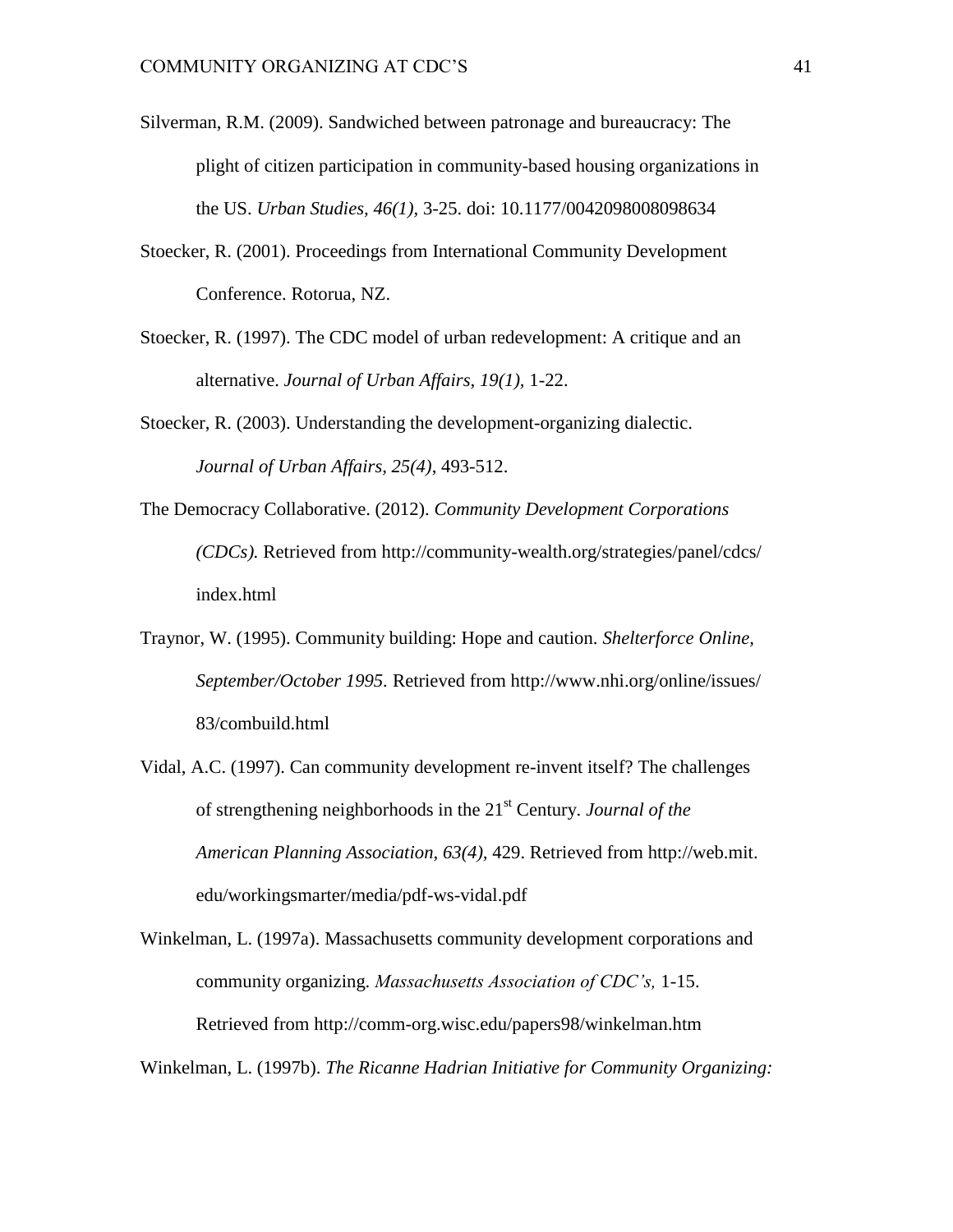*A project report.* (Unpublished dissertation). Southern New Hampshire

University- School of Community Economic Development.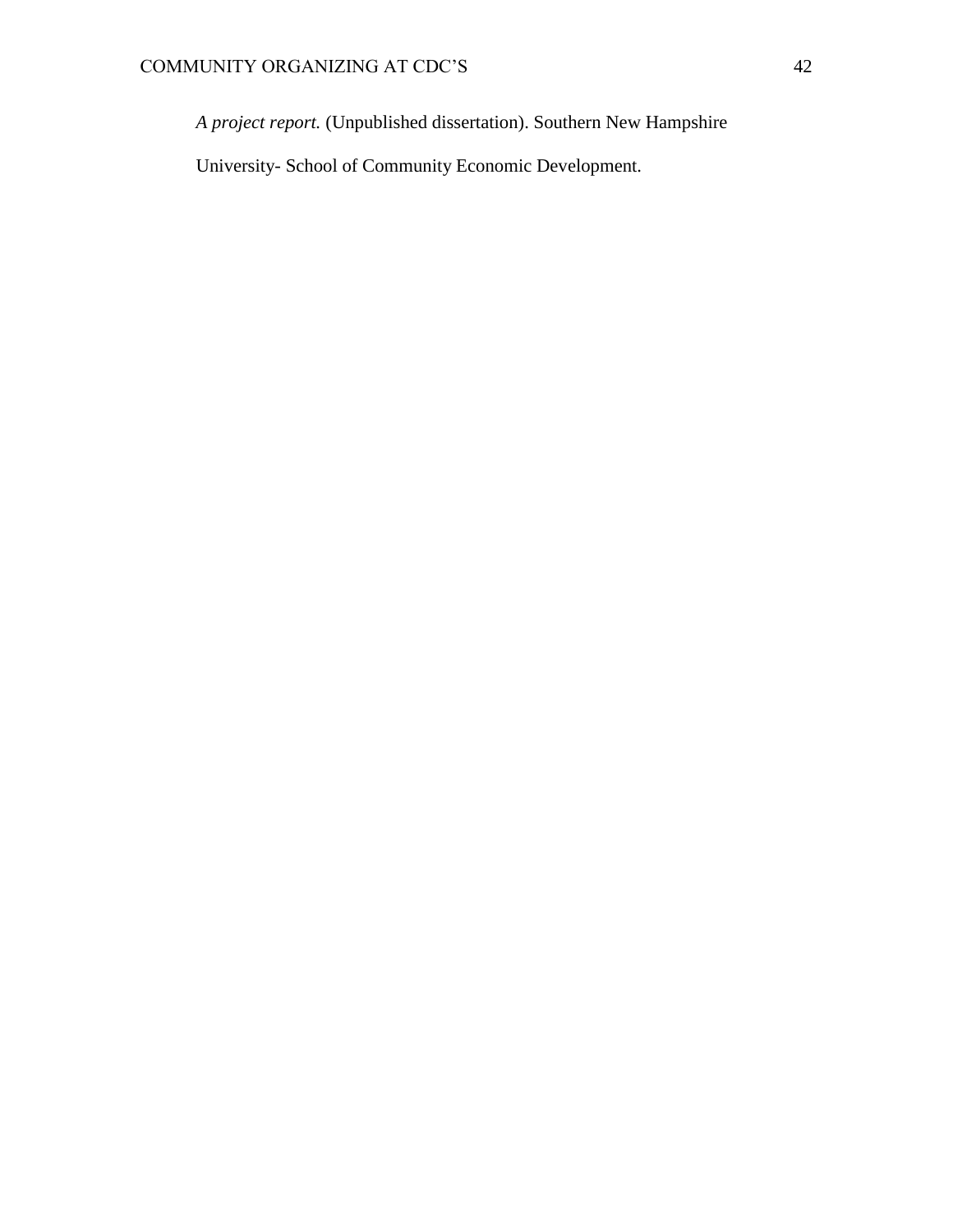## **Appendix A**

### **Survey Protocol:**

"Community Organizing at Community Development Corporations (CDC's) in Massachusetts"

\*Q1. Does your CDC participate in community organizing? If no, skip to the next page. Yes

No

Q2. How important or unimportant is community organizing to your CDC? Not important Somewhat important Important Very important

Q3. Rate the effectiveness of your CDC at organizing constituencies in your local community. Not effective Somewhat effective Effective Very effective

Q4. What types of community organizing work does your CDC take part in? Please check all that apply. Resident council organizing Organizing to get control of development resources Grassroots community planning Issue organizing Political organizing Community building events Organizing as support for development

Q5. To the best of your knowledge, did your organization partake in the Ricanne Hadrian Initiative for Community Organizing (RHICO) that supported and trained Massachusetts CDC's from 1997-2006? Yes No Unsure

Q6. What are some changes you would propose to improve the community organizing work done at your CDC?

\*Q7. What region of Massachusetts is your CDC located? Western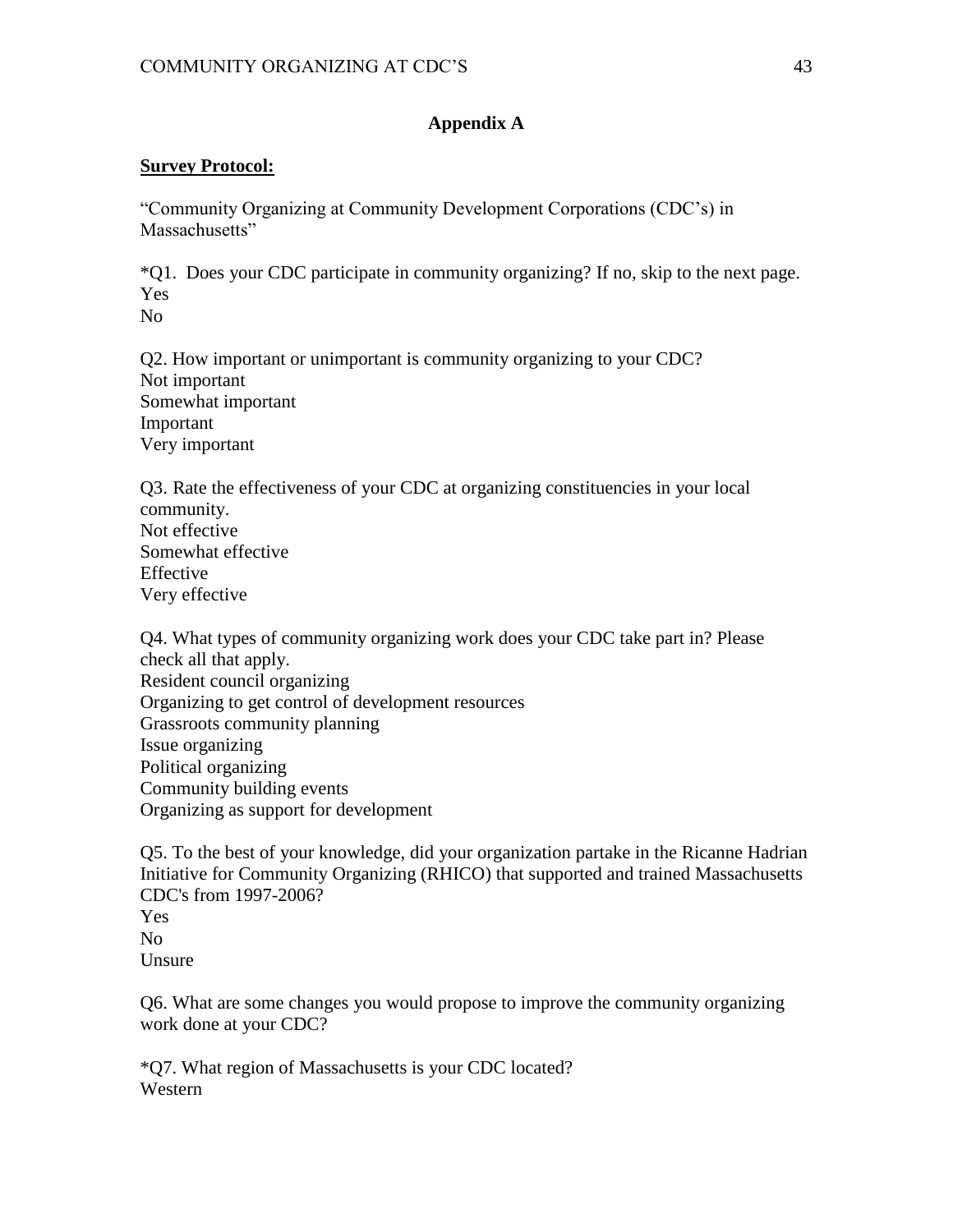**Central** Southern Boston region North Shore Merrimack Valley

Q8. What year was your CDC founded?

Q9. Please leave any additional comments here.

\*required an answer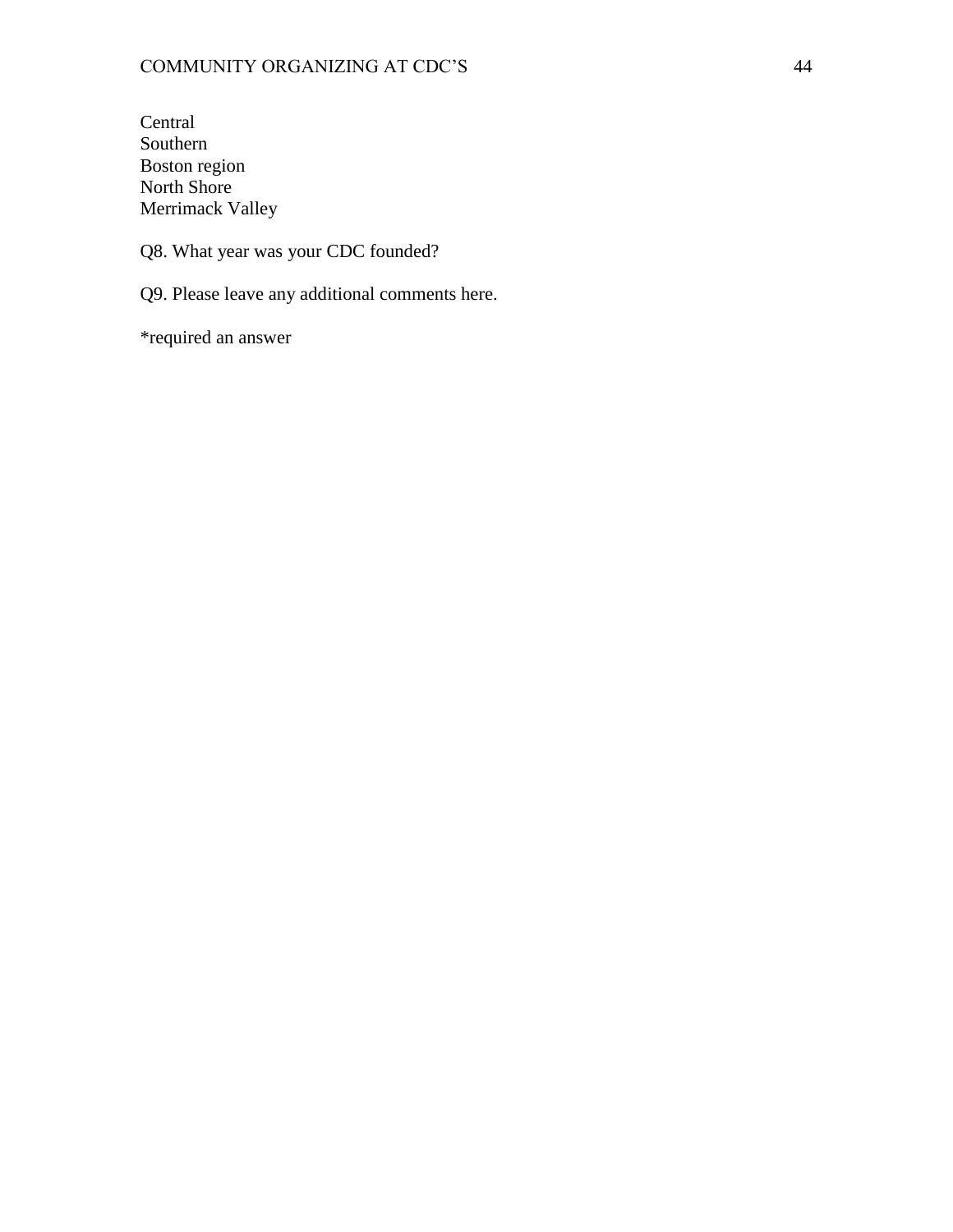## **Appendix B**





#### **Importance of community organizing**



#### **Participation in community organizing**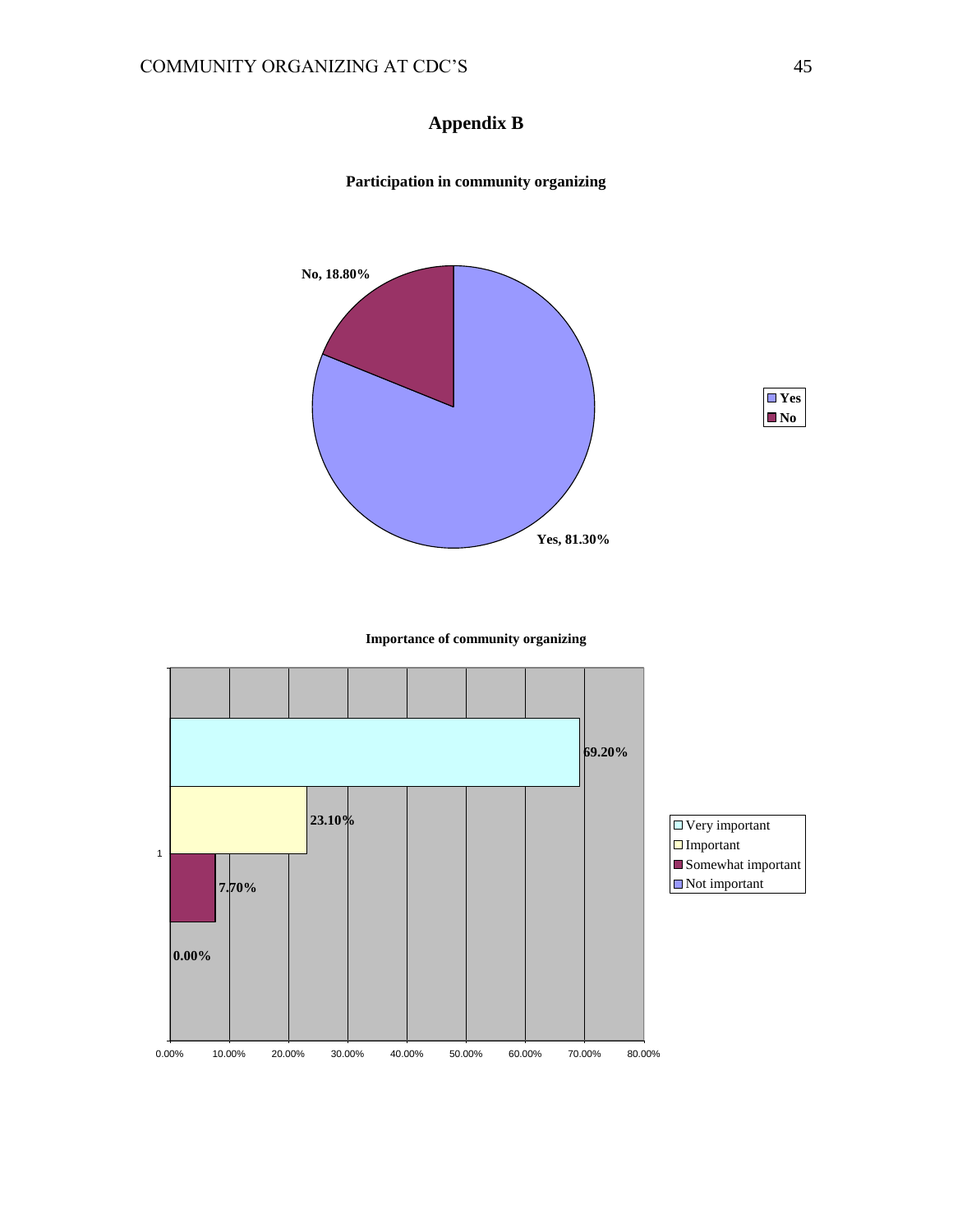

**Effectiveness of community organizing**

**Types of community organizing**

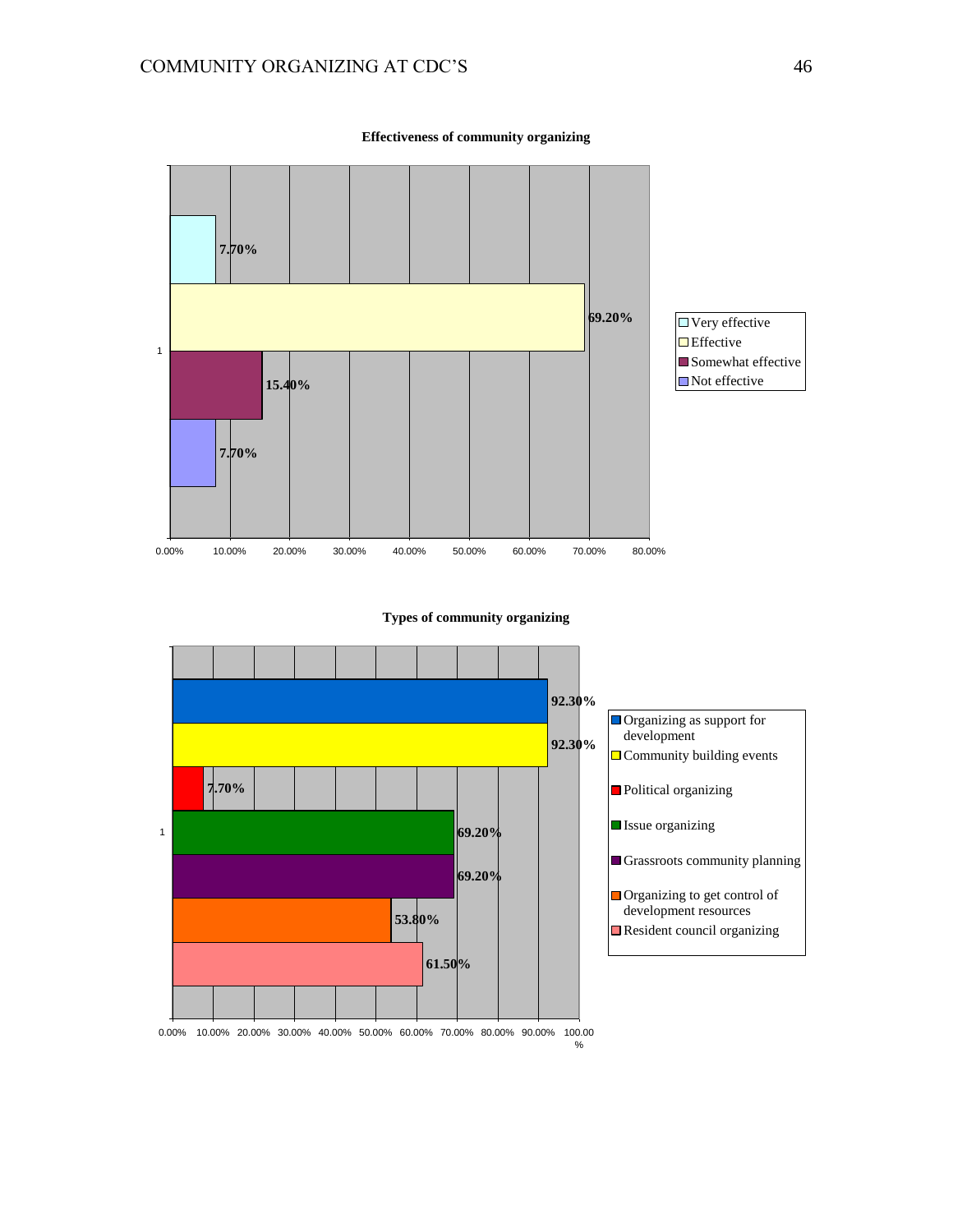



**Location of CDC's**

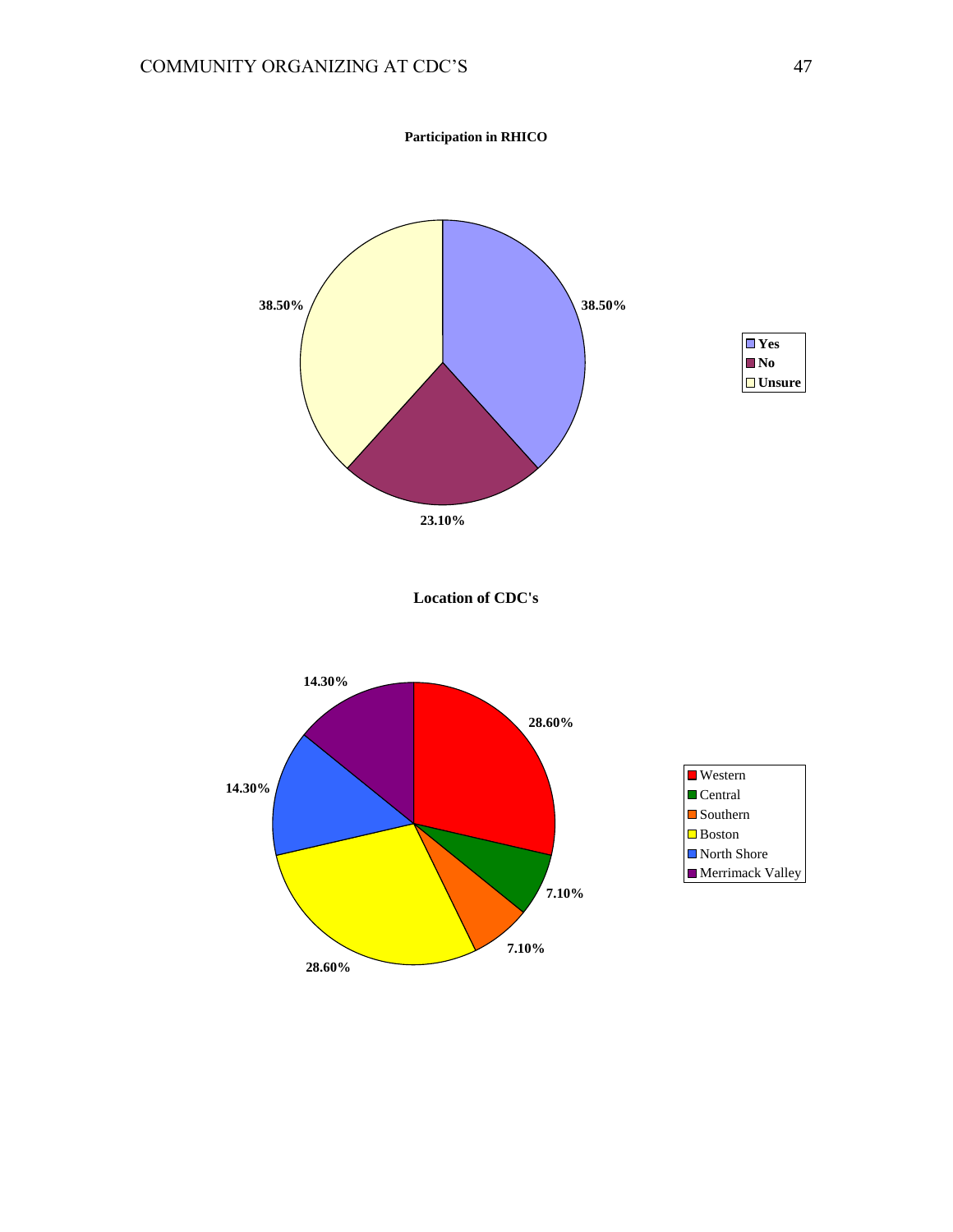#### **Appendix C**

#### **Question 6 Responses**

1) Additional staffing and resources to offset the costs. While community organizing is an important to our mission, we are finding it more difficult to continue non-revenue generating portions of our mission due to the hard economic times.

2) Create a sustainable source of income to support our community organizing work

3) More funding is needed, but funding is difficult to acquire

4) Develop a way to secure dedicated funds to support community organizing

5) FUNDING. We have a history. We know what works. We have a great base of members. We have great connections with MACDC and other groups where organizers can do peer to peer learning and sharing. We lack the funding to sustain adequate organizing staff.

6) Our work is oriented to community engagement rather than community organizing, a shift I see reflected throughout the CDC world. The biggest change that would improve our work is foundations and other funders placing greater priority on community building work.

7) More time

#### **Question 9 Responses**

1) Our organization was formed in 2010 as the result of a merger between two community-based organization, which were founded in 1979 & 2000.

2) Good luck and thanks for your interest in our field.

3) I'm very curious about your question about RHICO! We've never been able to plug the gap left when the CEED program (line item in state budget which I think may have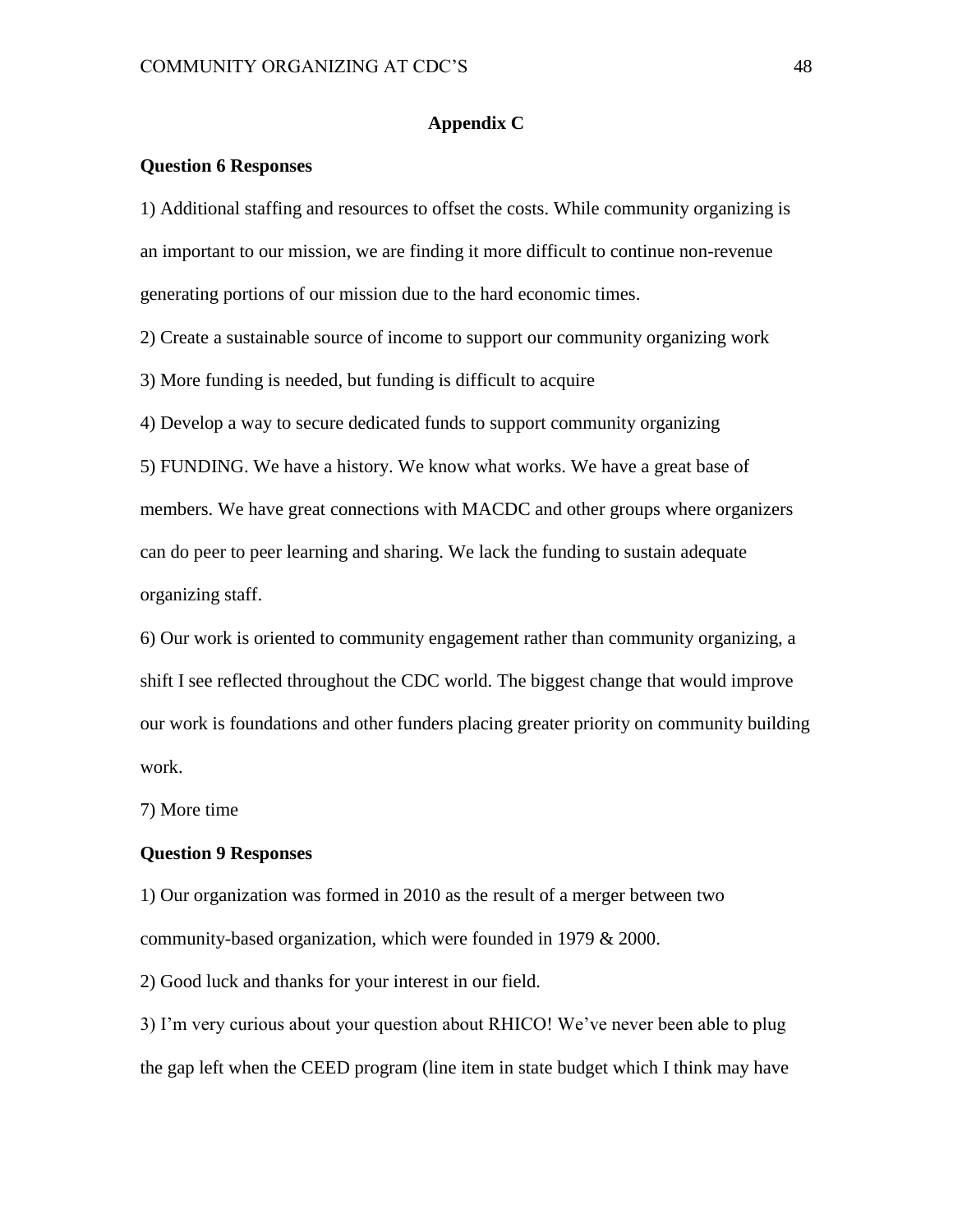funded RHICO- although maybe RHICO was all from other funds from LISC?) went away. I think MACDC has done a good job of providing ways for organizers to get trained and to connect post RHICO, such as via the Mel King institute and organizing peer group.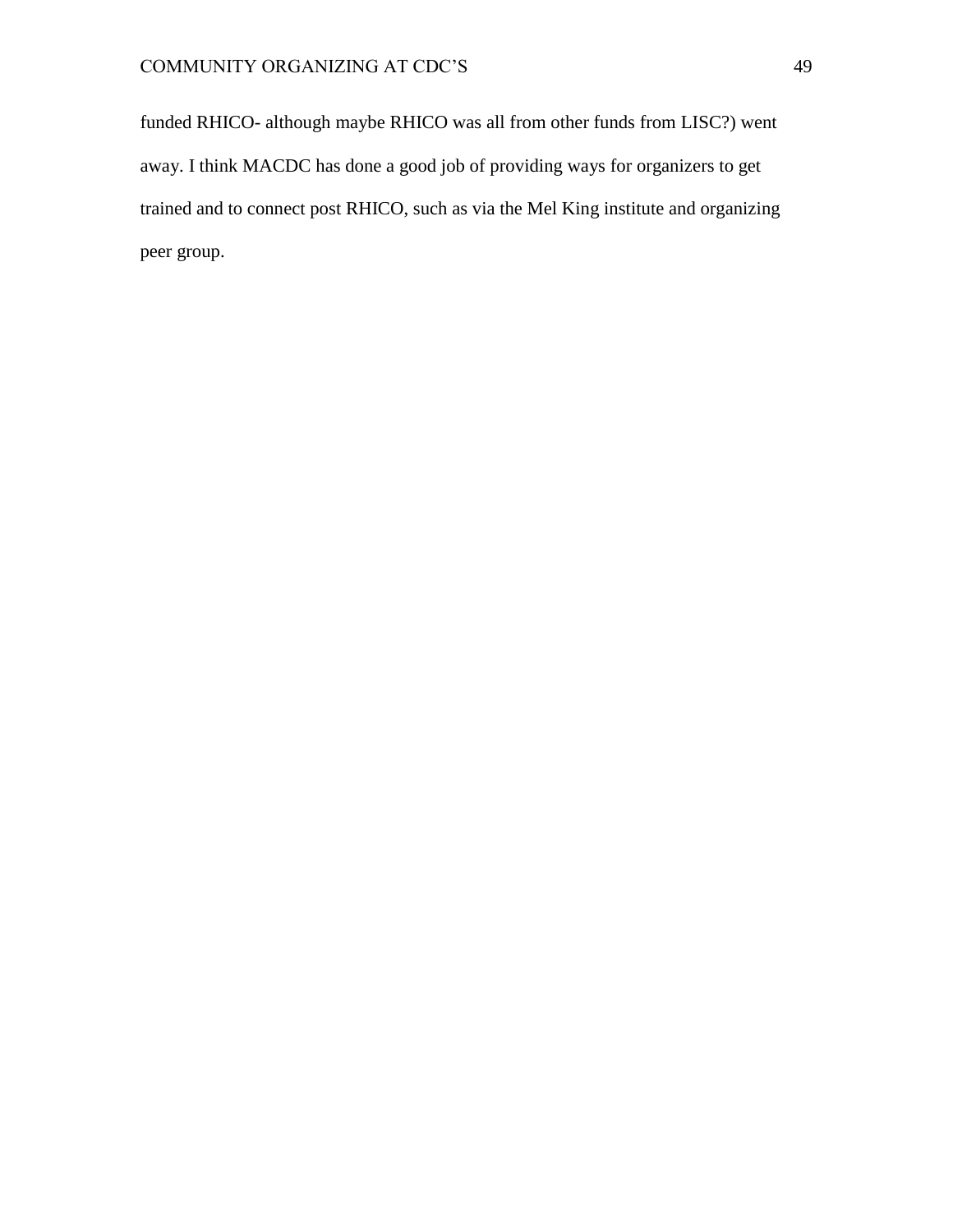| Form of community organizing             | <b>Description</b>                             |
|------------------------------------------|------------------------------------------------|
| Resident council organizing              | Involving residents in the management of a     |
|                                          | CDC-developed building                         |
| Organizing to get control of development | Mobilizing residents to pressure public or     |
| resources                                | private entities to turn over land, buildings, |
|                                          | or money necessary for development             |
| Issue organizing                         | Organizing around issues either directly       |
|                                          | related to CDC development projects or         |
|                                          | various other issues not directly related      |
| Political organizing                     | Not commonly practiced by CDC's, but           |
|                                          | may include organizing around voter            |
|                                          | registration issues and ballot initiatives     |
| Community building events                | Building community ties through the use of     |
|                                          | neighborhood events either run by CDC          |
|                                          | staff or community residents                   |
| Grassroots community planning            | Involving residents in the planning,           |
|                                          | designing, and implementation stages of        |
|                                          | development                                    |
| Organizing as support for development    | Commonly practiced, tends to be driven         |
|                                          | more by the CDC's agenda than the              |
|                                          | residents' needs                               |

# **Table 1: Descriptions of Winkelman's (1997) Typology of Organizing**